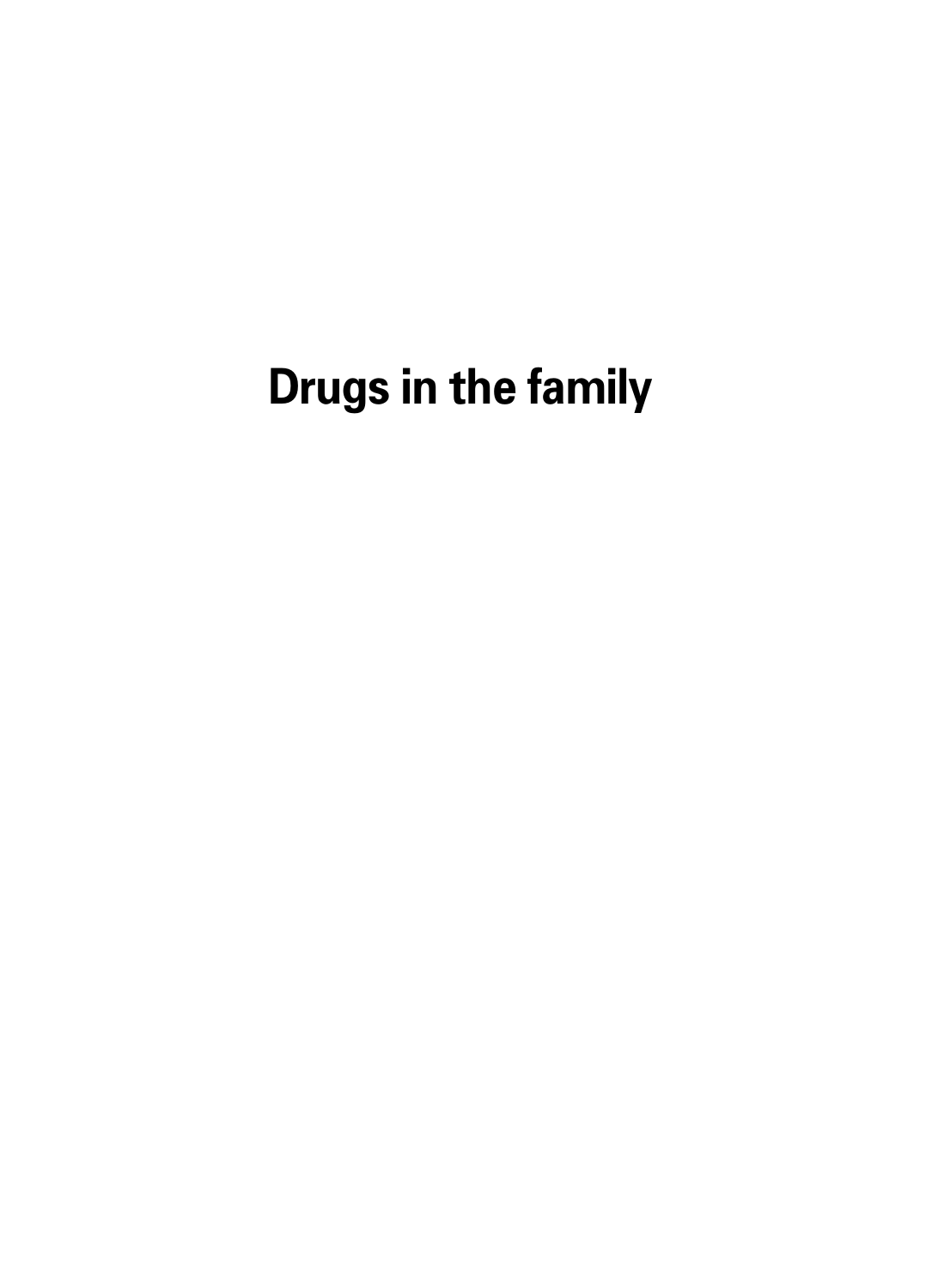# **Also available in this series**

# **Random drug testing of schoolchildren: A shot in the arm or a shot in the foot for drug prevention?**

*Neil McKeganey*

**Exploring community responses to drugs** *Michael Shiner, Betsy Thom and Susanne MacGregor with Dawn Gordon and Marianna Bayley*

**Parental drug and alcohol misuse: Resilience and transition among young people** *Angus Bancroft, Sarah Wilson, Sarah Cunningham-Burley, Kathryn Backett-Milburn and Hugh Masters*

**Drug testing in the workplace: The Report of the Independent Inquiry into Drug Testing at Work** *Independent Inquiry into Drug Testing at Work*

**Prescribing heroin: What is the evidence?** *Gerry V. Stimson and Nicky Metrebian*

**A growing market: The domestic cultivation of cannabi***s Mike Hough, Hamish Warburton, Bradley Few, Tiggey May, Lan-Ho Man, John Witton and Paul J. Turnbull*

**Times they are a-changing: Policing of cannabis** *Tiggey May, Hamish Warburton, Paul J. Turnbull and Mike Hough*

**Available Avaliable<br>in alternative** formats

This publication can be provided in alternative formats, such as large print, Braille, audiotape and on disk. Please contact: Communications Department, Joseph Rowntree Foundation, The Homestead, 40 Water End, York YO30 6WP. Tel: 01904 615905. Email: info@jrf.org.uk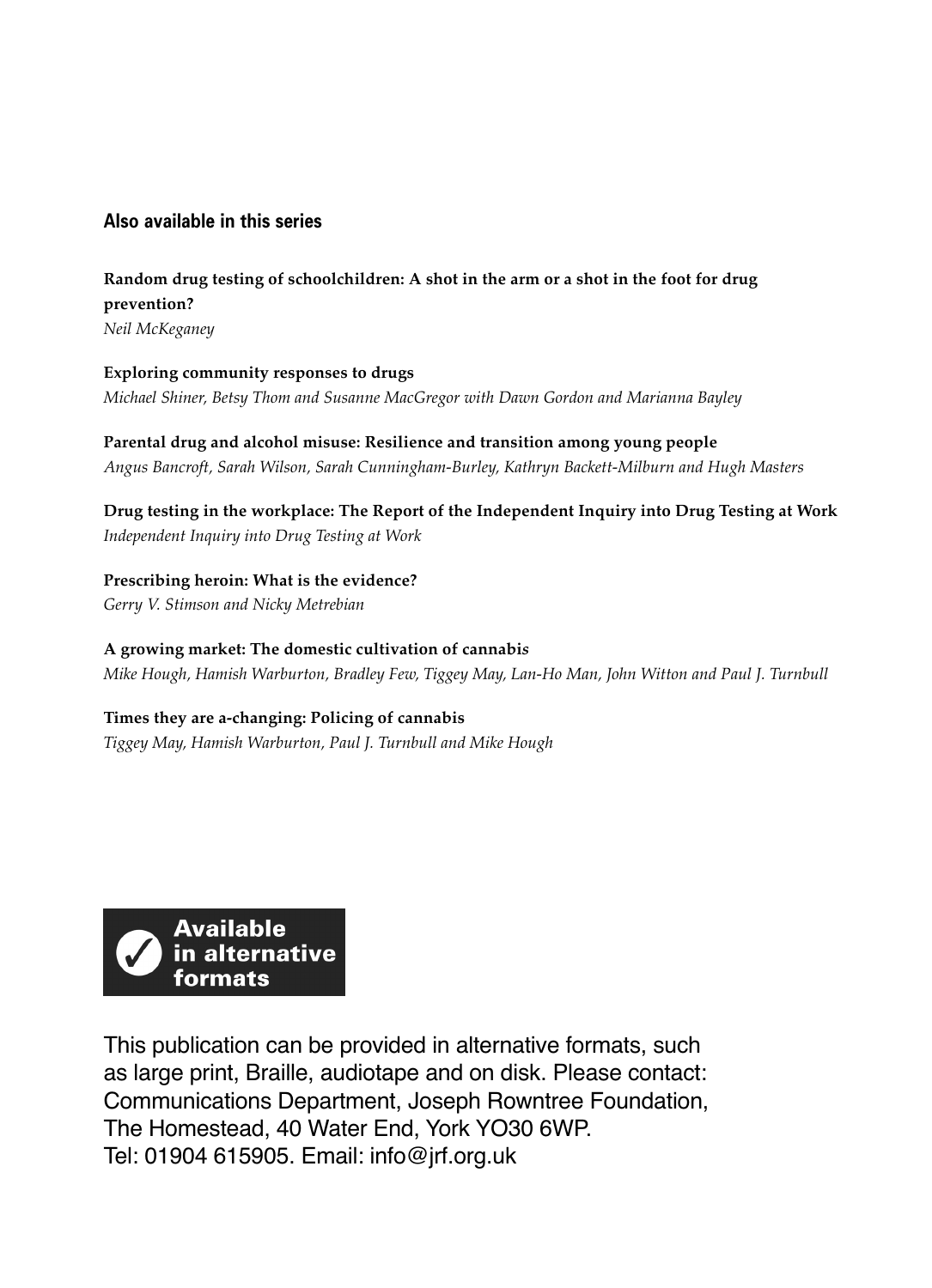# **Drugs in the family The impact on parents and siblings**

**Marina Barnard**

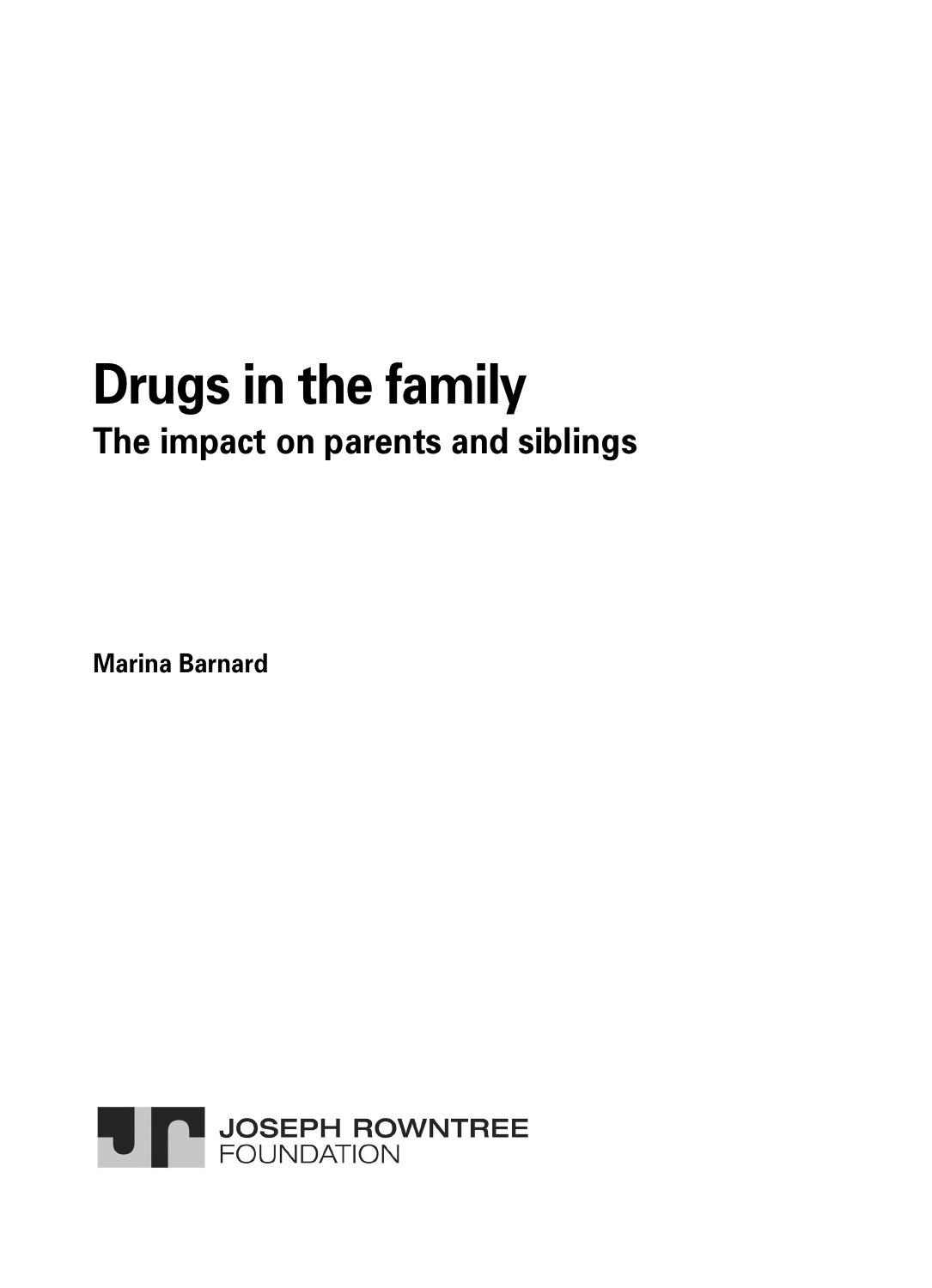The **Joseph Rowntree Foundation** has supported this project as part of its programme of research and innovative development projects, which it hopes will be of value to policy makers, practitioners and service users. The facts presented and views expressed in this report are, however, those of the author and not necessarily those of the Foundation.

Joseph Rowntree Foundation The Homestead 40 Water End York YO30 6WP Website: www.jrf.org.uk

© University of Glasgow 2005

First published 2005 by the Joseph Rowntree Foundation

All rights reserved. Reproduction of this report by photocopying or electronic means for noncommercial purposes is permitted. Otherwise, no part of this report may be reproduced, adapted, stored in a retrieval system or transmitted by any means, electronic, mechanical, photocopying, or otherwise without the prior written permission of the Joseph Rowntree Foundation.

ISBN 1 85935 319 3 (paperback) ISBN 1 85935 320 7 (pdf: available at www.jrf.org.uk)

A CIP catalogue record for this report is available from the British Library.

Cover design by Adkins Design

Prepared and printed by: York Publishing Services Ltd 64 Hallfield Road Layerthorpe York YO31 7ZQ Tel: 01904 430033; Fax: 01904 430868; Website: www.yps-publishing.co.uk

*Further copies of this report, or any other JRF publication, can be obtained either from the JRF website (www.jrf.org.uk/bookshop/) or from our distributor, York Publishing Services Ltd, at the above address.*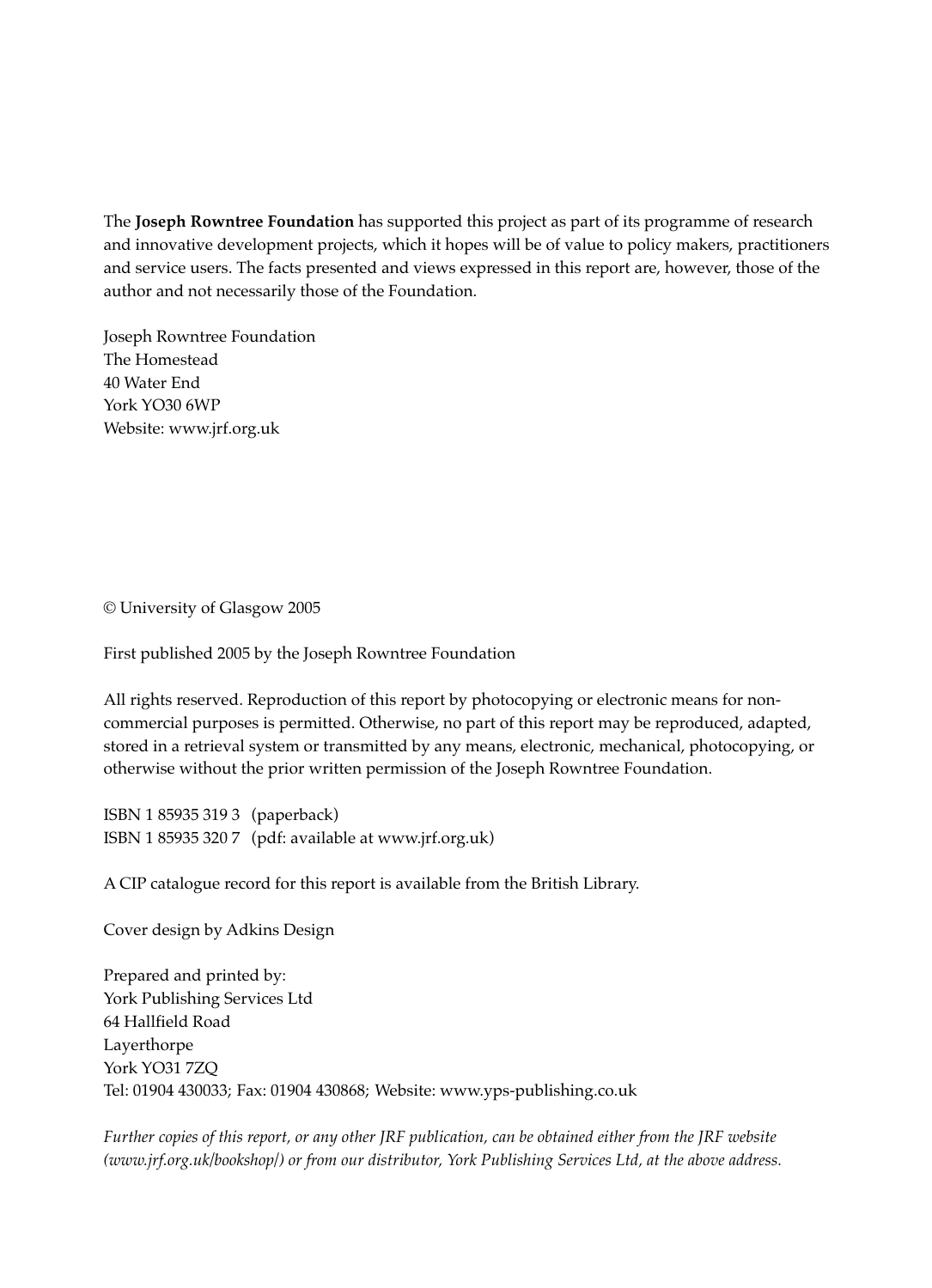# **Contents**

| Acknowledgements |                                                                                                                                                                                                                                                | vi                                                                                                 |
|------------------|------------------------------------------------------------------------------------------------------------------------------------------------------------------------------------------------------------------------------------------------|----------------------------------------------------------------------------------------------------|
| 1                | Introduction and methods<br>Introduction<br>Research on the impact of a drug-using family member on the family<br>Research on the transmission of drug problems to other siblings<br>Methods<br>Describing the family                          | $\mathbf{1}$<br>$\mathbf{1}$<br>$\mathbf{1}$<br>$\overline{2}$<br>$\overline{2}$<br>$\overline{4}$ |
| $\overline{2}$   | The impact of problem drug use upon the family<br>Introduction<br>One father's experience<br>Responding to the drug problem<br>The impact of the drug problem on the family and household functioning<br>Excluding the drug user<br>Conclusion | 6<br>6<br>6<br>7<br>10<br>15<br>17                                                                 |
| 3                | The impact of sibling drug use upon younger siblings<br>Introduction<br>A normal relationship<br>Worry and anxiety<br>Living with public reactions to sibling drug use<br>What is lost and what can be recovered<br>Conclusion                 | 18<br>18<br>18<br>21<br>22<br>24<br>25                                                             |
| 4                | The impact of exposure to sibling drug use<br>Introduction<br>Exposure to drugs<br>Deliberate exposure<br>Turning away from drugs<br>Conclusion                                                                                                | 26<br>26<br>26<br>30<br>33<br>35                                                                   |
| 5                | Practitioners' views on the family affected by problem drug use<br>Introduction<br>The family as a resource and its limits<br>Help for siblings<br>Complex family dynamics<br>Conclusion                                                       | 36<br>36<br>36<br>38<br>40<br>41                                                                   |
| 6                | Conclusion<br>How do drugs affect families and what is the scope for help?<br>Siblings' exposure to drugs and what might be done to help prevent initiation                                                                                    | 42<br>42<br>44                                                                                     |
|                  | <b>Notes</b>                                                                                                                                                                                                                                   |                                                                                                    |
|                  | References                                                                                                                                                                                                                                     |                                                                                                    |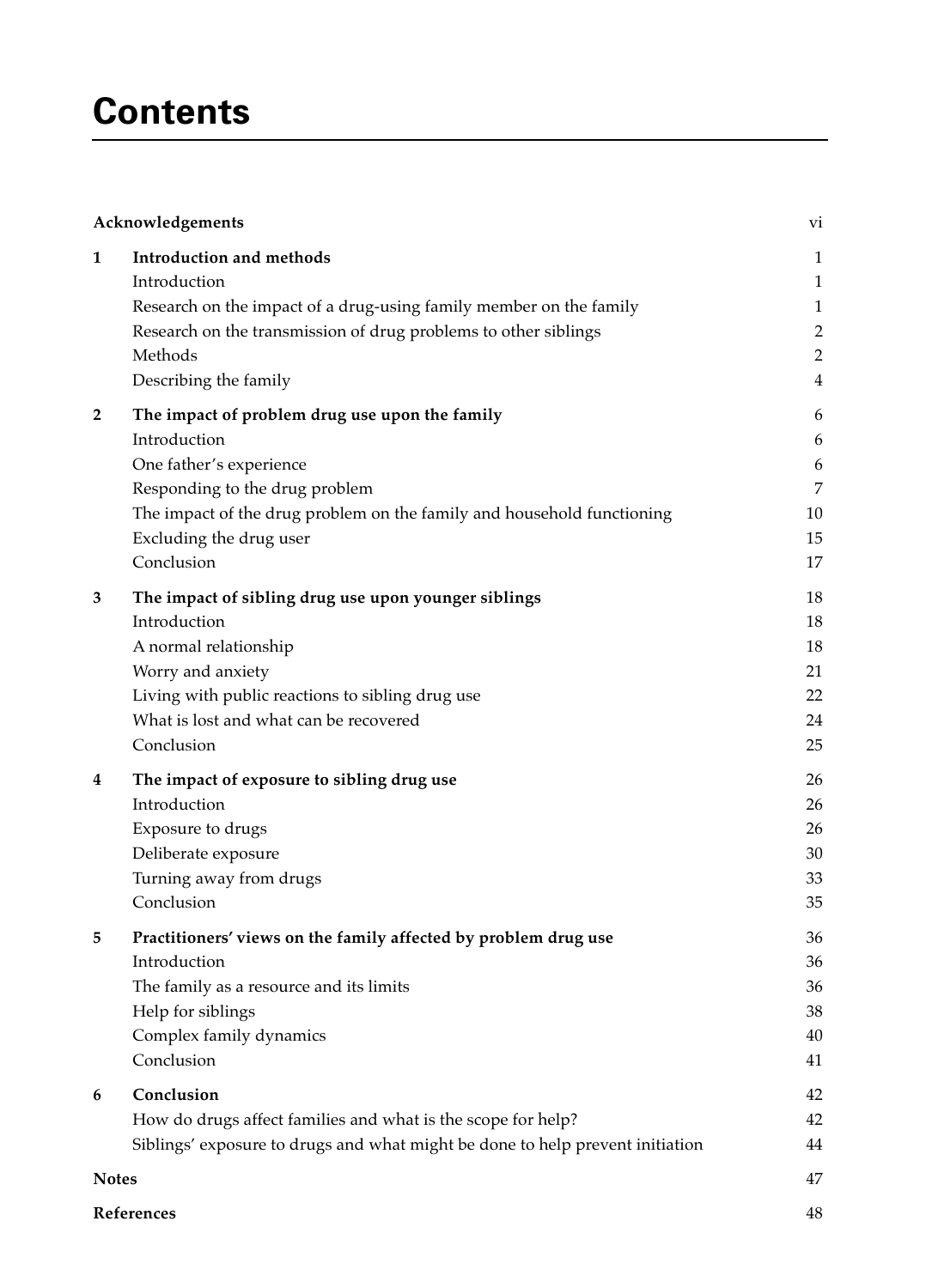My first, most heartfelt thanks go to the many people who allowed me to hear their often difficult stories. To speak to a near stranger about something so deeply personal and so affecting was a brave step. I have a different, but no less significant, debt of gratitude in particular to Professors Jim Macintosh and Neil McKeganey and also to the JRF advisory group so ably chaired by Charlie Lloyd. Throughout the life of this project they have offered constructive comment, support and encouragement. All were gratefully received. Thank you.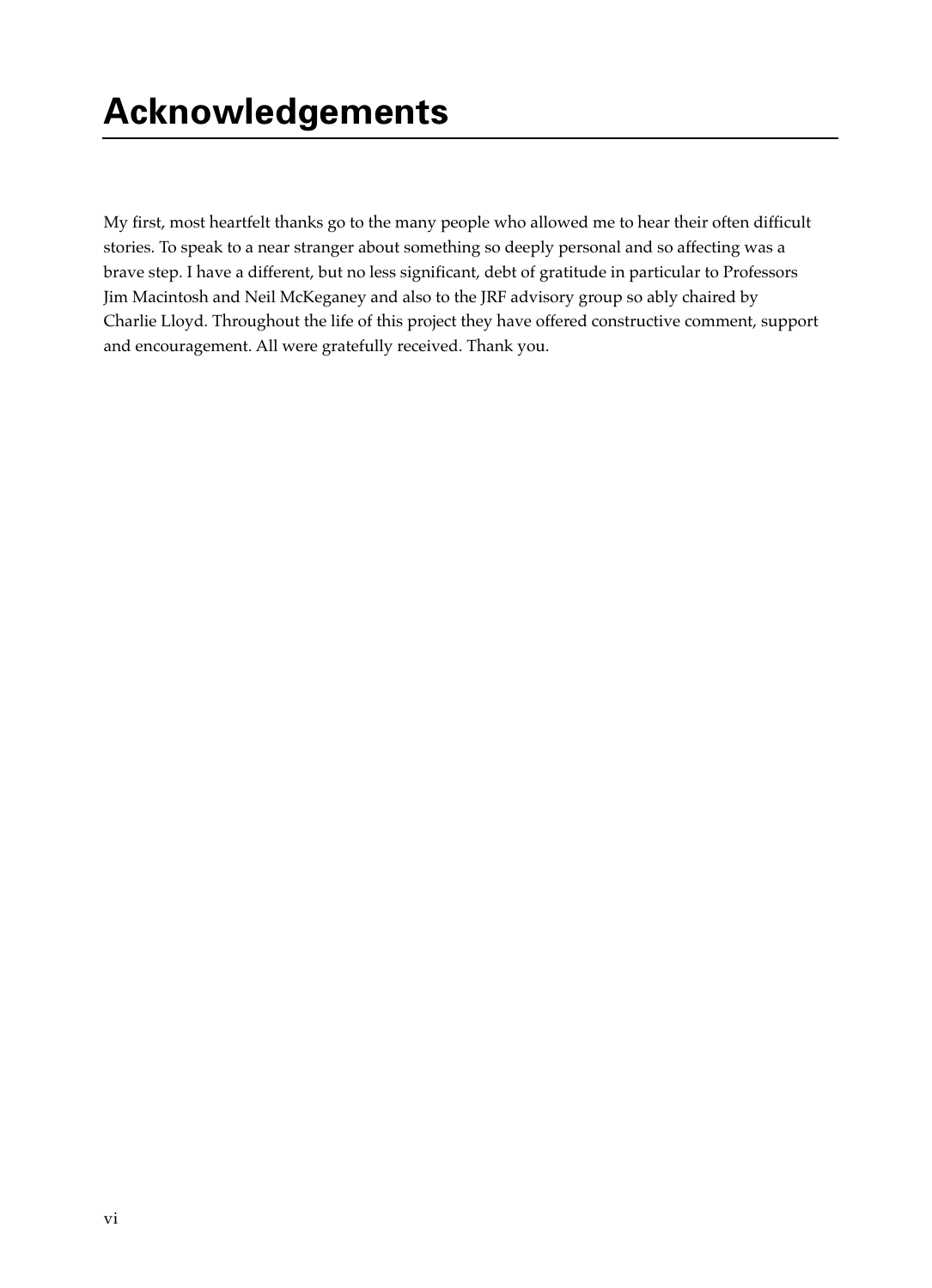# **1 Introduction and methods**

### **Introduction**

It is a simple yet largely ignored truism that drug problems have a profound impact on families. Mothers and fathers, brothers and sisters are frequently caught in the maelstrom that drug problems almost inevitably create. If the effects on families have been ignored it is because of a preoccupation to perceive and treat drug problems as the preserve of the individual rather than having any wider ramifications for close relatives, and perhaps too an underlying assumption that often the family is the cause of the problem (Copello and Orford, 2002). The combined result of these positions has been to marginalise the families of problem drug users.

This report is about the ways in which problem drug use affects the family from the point of view of parents and siblings. It is about the difficulties that families confront in trying to respond to, and cope with, the changes that drug problems bring about for sons and daughters, brothers and sisters. Also, when drugs come into the family there is the danger that other siblings might become involved in problem drug use, further adding to family problems. Through interviews with problem drug users, parents and siblings, and also a small number of interviews with practitioners in the field, this research offers a small window into the devastating impact that problem drug use frequently has on families.

First it is worth looking briefly at what the research can tell us. The relatively small body of research can be subdivided into two: the effects that problem drug use has on the family, considered from the perspective of family members, most usually the mothers; and the risks of drug exposure and drug initiation between sibling groups.

# **Research on the impact of a drug-using family member on the family**

This research has indicated the severe and enduring stress experienced by family members, which in parents can result in high levels of physical and psychological morbidity (Velleman *et al*., 1993; Orford *et al*., 1998). A recent government report on supporting families of drug users in Scotland identified four key areas of impact on relatives: physical and psychological health; finance and employment; social life; and family relationships (EIU, 2002). The playing out of problematic behaviours such as stealing, violence, argumentativeness and unpredictability in the home have all been identified as contributing to the difficulties of living with a family member who develops drug problems (Velleman *et al*., 1993).

Even here, however, the focus has been on the impact on families from the perspective and experience of parents, most usually mothers. The impact of having a problem drug-using sibling on other brothers and sisters has been much less likely to attract research attention. Family therapists interested in treating problems within a relationship context have been those most likely to call attention to changed family dynamics and the roles siblings can come to adopt in relation to the drug-using family member (Huberty and Huberty, 1986).

Outside the field of drugs research there has been some consideration of the experiences of brothers or sisters living in families where their siblings have chronic illnesses such as cystic fibrosis (Bluebond-Langner, 1996), disability (Lamorey, 1999) or mental health problems (Gerace, 1993). As with siblings of problem drug users, these siblings considered that because their parents were so taken up with the care of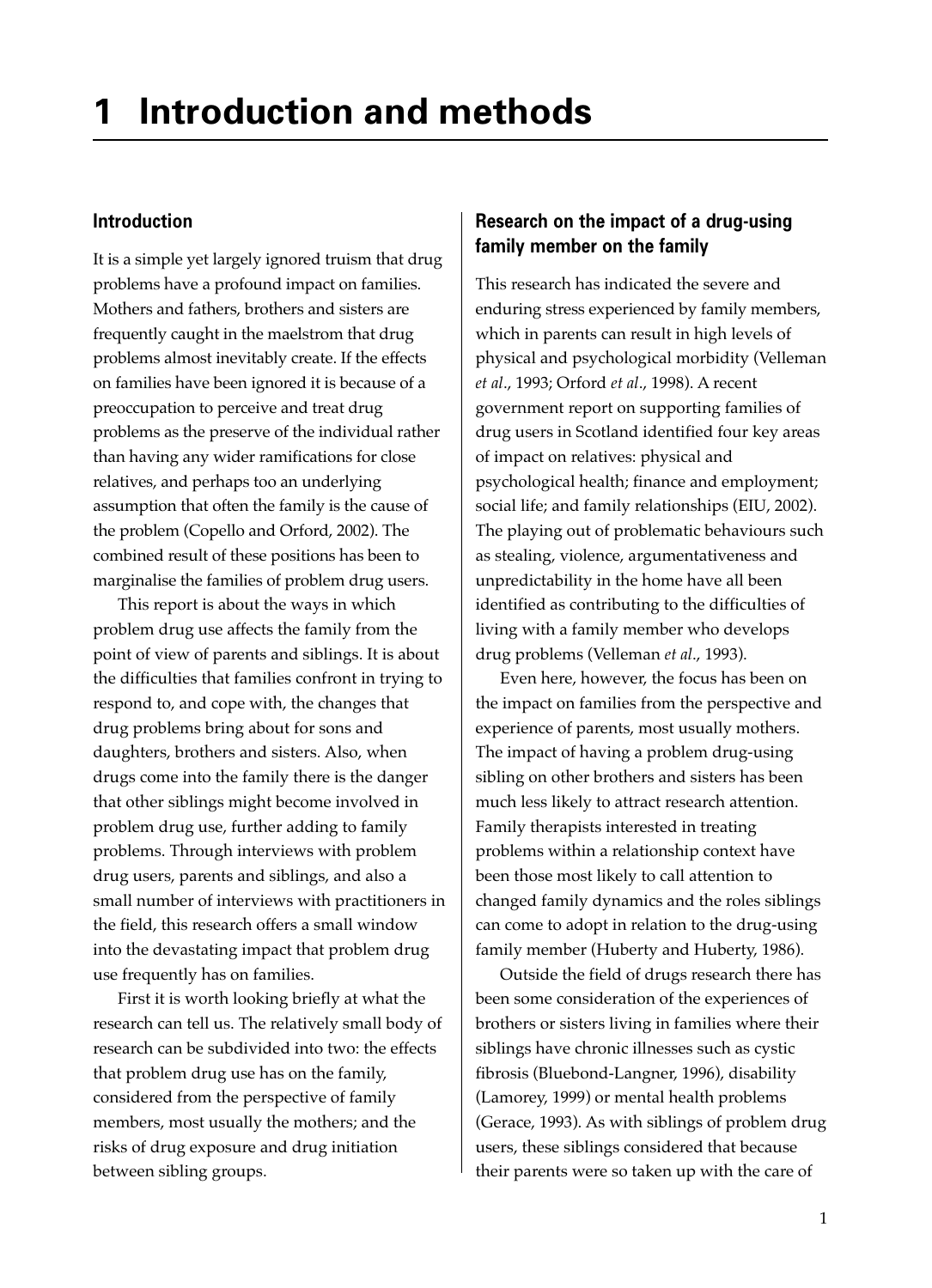their ailing sibling there was less time, attention and energy available to them. This was a source of some resentment and sadness for them too, although there was a greater sense of the pressing needs of the ill child.

# **Research on the transmission of drug problems to other siblings**

The most prolific area of research on drugs and siblings, almost entirely North American, has considered the likelihood of exposure to and transmission of (problematic and other) drug use between siblings. Younger brothers or sisters of drug users have been identified as at increased risk of drug exposure and drug initiation. Boyd and Guthrie (1996) reported that 60 per cent ( $n = 54$ ) of their sample of problem drug users had a sibling with a drug or alcohol problem. Similarly Luthar and colleagues (1993) reported that siblings of problem drug users were particularly vulnerable to developing problems with drugs, alcohol and antisocial personality disorders.

Researchers have pointed to the links between parental monitoring and control on a sibling's drug exposure and attitudes towards drug use (Hammersley *et al*., 1997). The associations between family dysfunction (often including parental drug or alcohol problem use and childhood experiences of sexual or other abuse) have been observed in much previous research on the antecedents of problem drug use (Marcenko *et al*., 2000). One can see the value of research to separate out the relative influence of a shared family history from an independent risk posed by an older sibling's drug use on the propensity for the younger one to try drugs. A very partial answer to this might be found in the

work of Brook and colleagues (1989) on the relative influence of a drug-using parent, elder sibling and peers on the propensity for a younger brother to use drugs. This research indicated that older brother, parental and peer drug use each had an independent impact on a younger brother's drug use. However, the degree of influence from peers and older brothers who used drugs was greater than that of parents.

Duncan and colleagues (1996) have noted the significance of siblings in providing positive reinforcement for delinquent acts (this included drug use). As 'influential friends' (Vakalahi, 2001), older brothers or sisters can legitimate deviant behaviours by example (Jones and Jones, 2000) or coercion (through being goaded, for example) or through competitiveness. Needle and colleagues (1986) and Brook and colleagues (1983) pointed to the important connections between older sibling and peer substance use in predicting frequency of drug use through both imitation and reinforcement. Brook and colleagues report, for example, that 'older siblings and peer factors each had a direct effect on the younger sibling's stage of drug use' (1983, p. 88). The importance of this finding is precisely in the linkages between siblings, peer associations and the communities within which such behaviours take place. Being exposed to drugs through an elder sibling may not necessarily result in drug initiation. However, friends who are positively inclined towards drugs might additionally legitimate drug use.

#### **Methods**

The study aim was originally conceived in the narrow terms of the influence that a problem drug-using sibling might exert on the initiation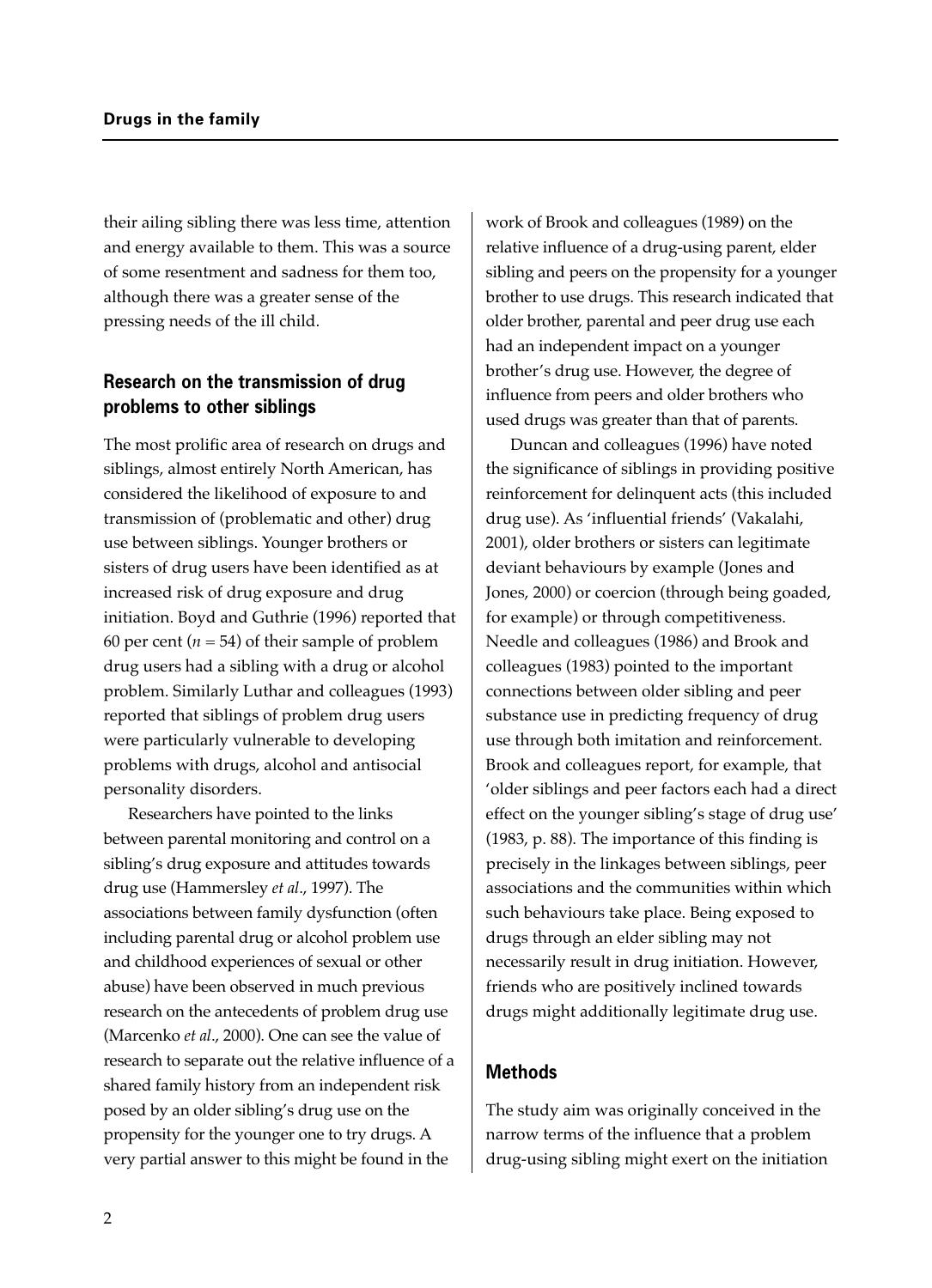of a brother or sister into drug use and how parents might respond to such a threat. However, it quickly became apparent that the answer to this research question was more deeply embedded in family functioning and specifically the ways in which families adapted in response to family members who developed drug problems.

This study took place in the Greater Glasgow area. Over a period of a year (2002–03) semistructured interviews were carried out with problem drug users and, with consent, one or both parents as well as their siblings. Where possible, related family members were interviewed as this held the promise of a threeway perspective within the same family. In all, 64 interviews were carried out with:

- 24 problem drug users (referred to in the text as 'index siblings')
- 20 parents (18 out of 20 were mothers)
- 20 siblings (all younger than the index sibling).

It was possible to gather ten sets of 'triad' interviews with the index drug user, the sibling and the parent of the same family. The majority of the remaining interviews were between the index and the sibling or the sibling and the parent. In five cases, either it was not possible to obtain contact details from the index sibling for other family members or further contact by myself was unsuccessful. As three of these index siblings reported marked ongoing family problems which precluded further research contact it is therefore possible that the eventual sample of parents and siblings better represents more stable families.

Additionally ten interviews were carried out with practitioners whose area of work was either directly or indirectly concerned with problem drug users and their families. These included general practitioners, teachers, family support workers, social workers and drug treatment workers.1

The principal researcher carried out all the interviews. In most cases the initial contact with the index case drug users was through a local drug agency offering short-stay residential drug detoxification and methadone stabilisation. All of these respondents had severe heroin problems, although some reported concurrent problems with crack cocaine use. A small number of respondents were accessed through a family support group in Glasgow. With informed consent, confidential interviews were carried out that were tape-recorded and fully transcribed. All respondents' names and some details have been changed to preserve anonymity. At the conclusion of the interview research respondents were asked permission to approach family members. Participants were provided with a £10 voucher in recognition of their time. As it was only ever given at the very end of the research encounter and without prior introduction it could not be described as an incentive.

The interviews were analysed with the help of the software package NVivo. Themes were identified and fully explored through the use of deviant case analysis. This form of analysis involved the refinement of the model for explanation of phenomena by means of the deviant outlying cases. This worked on the assumption that a coherent explanation would have to account for all the cases without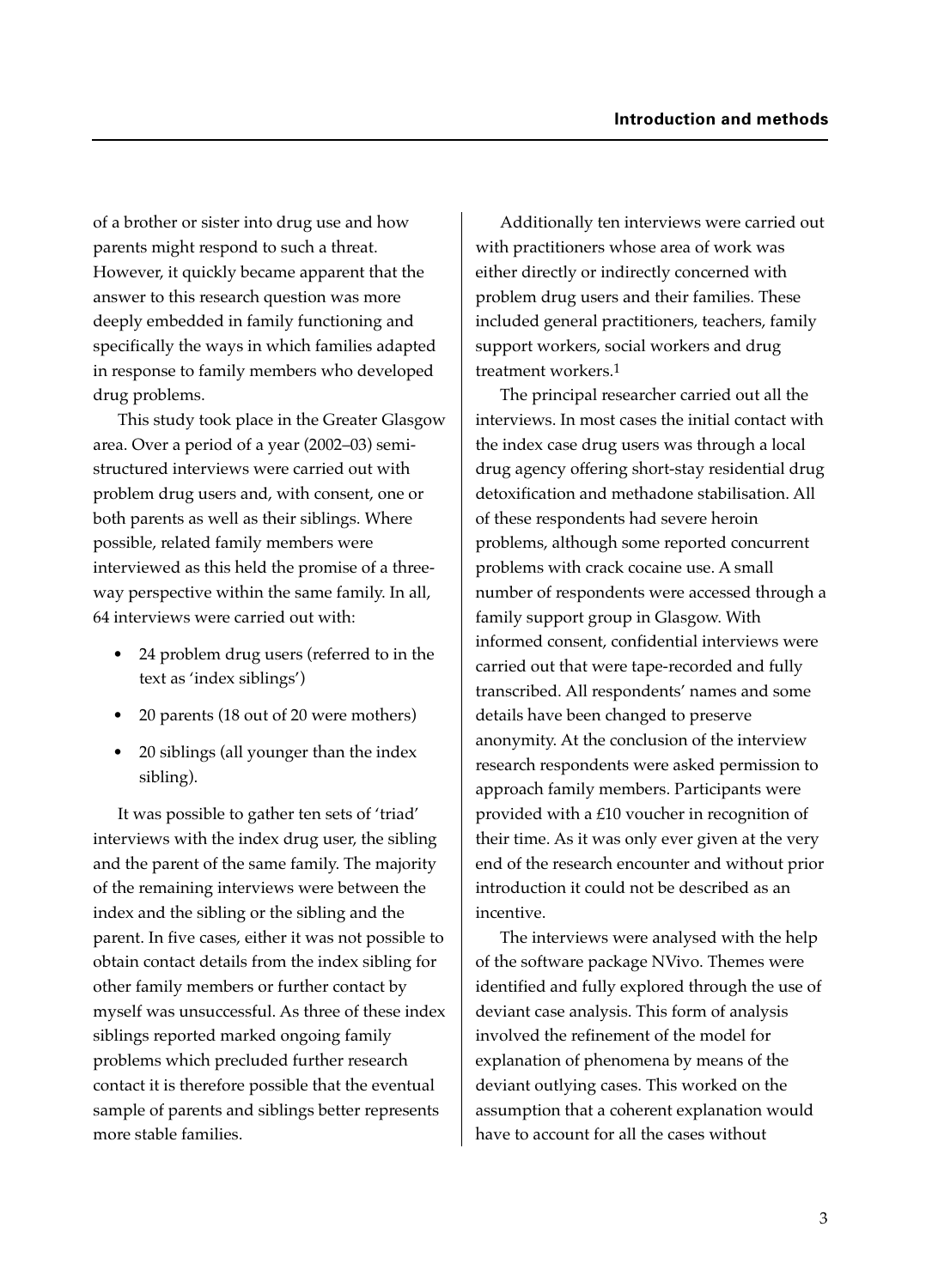destabilising the overarching explanation for what appeared to be going on in these families. If it did not, then the overarching explanation could not be sufficiently robust, necessitating either its abandonment or refinement to include the outlying cases.

The next section proceeds by describing some salient characteristics of the problem drug users and their families interviewed for this study.

#### **Describing the family**

The mean age of the index case siblings was 23 (range 16–26). The majority of index drug-using siblings interviewed had a long-standing problem with drugs, usually heroin but probably best characterised as poly drug use. These drug problems had developed when they were in their mid-teens. With the exception of five index siblings the drug problem had developed while still living at home. One consequence of the longevity of the drug problem is that most families were long past the stage of discovering the drug problem and had adapted their responses to their drug-using child over many years. Inevitably this is reflected in the retrospective accounts provided to the researcher.

The following sections provide information on the index siblings' reported family composition and history, whether more than one sibling in the family or only one sibling had a drug problem. This forms an important backdrop to the subsequent discussion in Chapter 4 on exposure of siblings to drug use.

#### **Families where more than one sibling has a drug problem**

Ten of the index problem drug-using siblings reported that they had at least one brother or

sister with a drug problem. Half of these came from large families with upwards of six siblings. These were all reconstituted families often with a number of different parents. Other research has also noted a clustering of problems with criminality and delinquency in large families (Farrington and Painter, 2004). In three families, multiple siblings (three or four) had developed serious drug problems. The birth mother and father had separated in three-quarters of the families where more than one sibling had a drug problem.

Most of the index siblings (seven out of ten) reported that one or both parents (or stepparents) had either current or previous problems with alcohol and/or drugs. Domestic violence seems to have formed the persistent backdrop of many of their lives. Five respondents reported being placed in out-ofhome care for significant periods in their lives. One respondent reported sexual abuse by a stranger out of her home environment.

Of these ten index siblings, half reported that they had initiated the drug career of at least one of their other brothers or sisters. Of the remainder, it was peers who had been significant and in the last case, drug initiation was through her problem drug-using father.

### **Families where one sibling only has a drug problem**

There were 14 families where no more than one of the sibling group had developed a drug problem. The most striking difference between these and the families where more than one had a drug problem was that, with the exception of one respondent, they did not come from large families. None of the remaining index siblings reported having any more than two other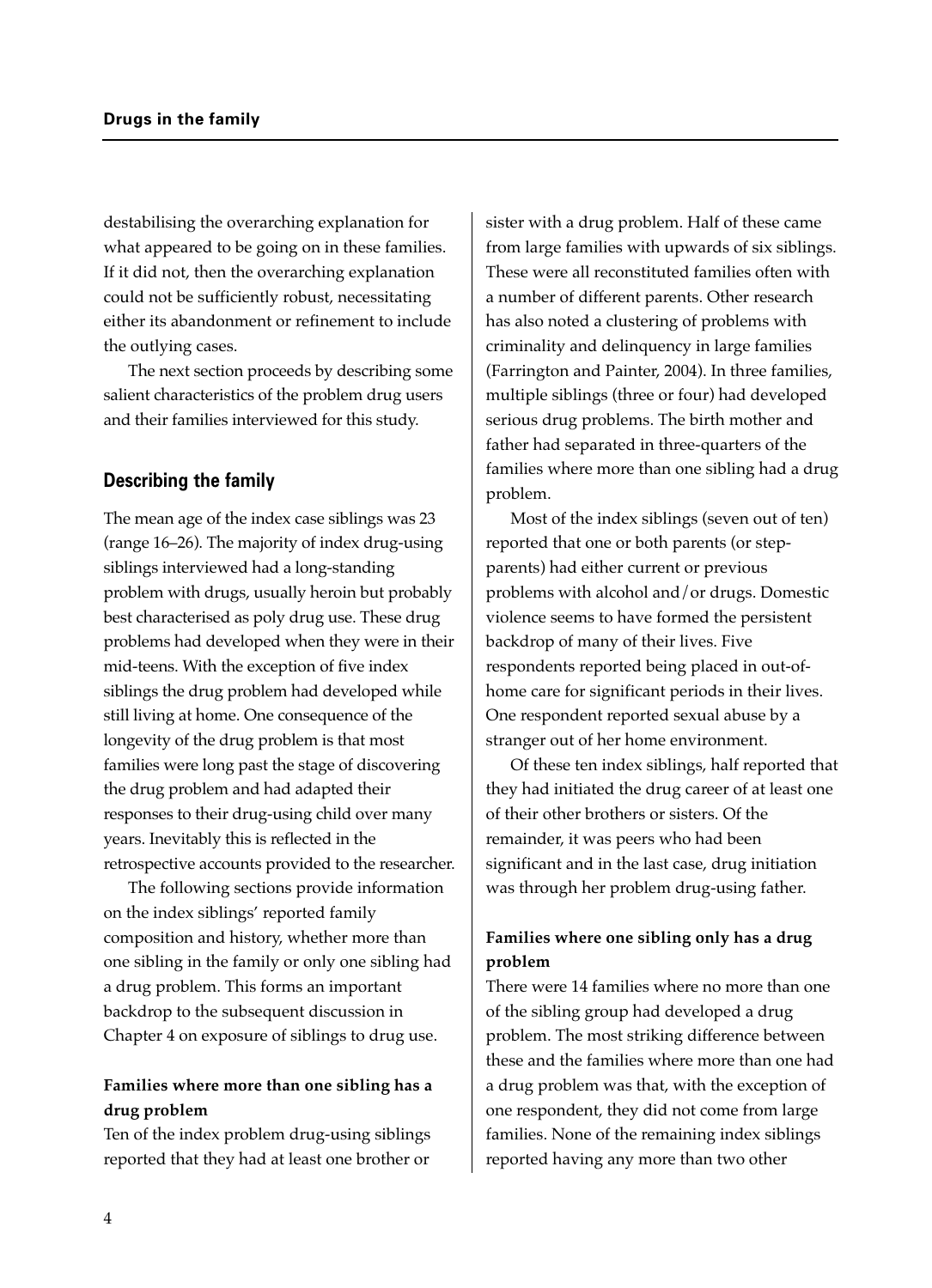siblings. A high proportion reported coming from reconstituted families, with nine reporting their birth mother and father as having separated and a further two reporting having been raised by lone parents. Over half (eight out of 14) said that their mother or father or both had current or past problems with alcohol and/ or drugs. Four of the 14 said that they and/or their siblings had been placed in out-of-home care during their childhoods. Again there were frequent reports of domestic violence and strife.

Four respondents reported being the victims of sexual abuse, in one case by a stranger out of the home; close family members had sexually abused the others.

Six of the index siblings reported knowing of some drug use by their other siblings but by their accounts it was not problematic.

The following chapter provides a detailed overview of the impact of a child's drug problem on families from the perspectives of parents and brothers and sisters.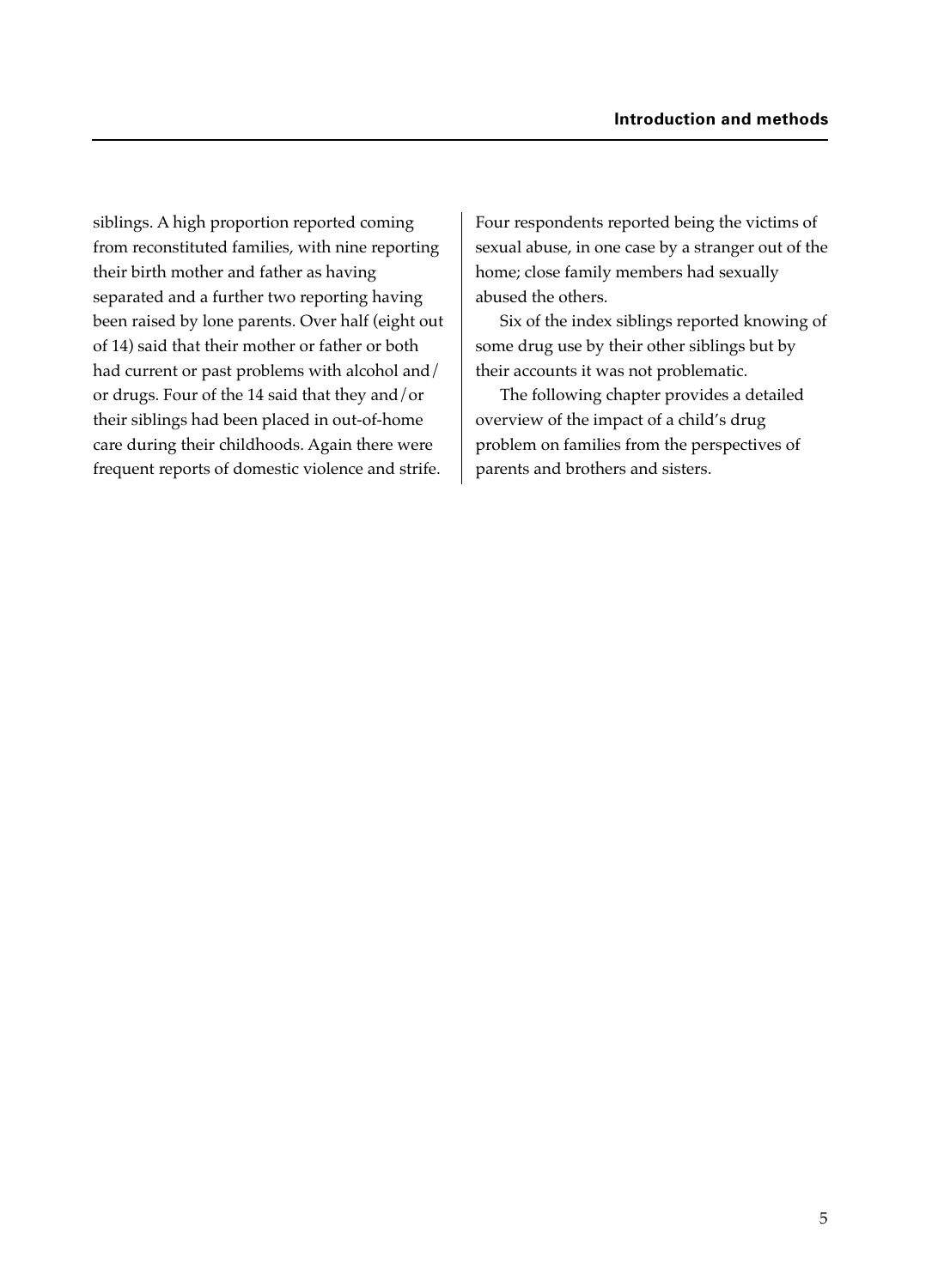# **2 The impact of problem drug use upon the family**

It's like a living hell, a real living hell. (Parent)

#### **Introduction**

The person who develops a problem with drugs is also someone's son or daughter and usually someone's brother or sister. Almost inevitably their problem becomes the family's problem. The purpose of this chapter is to delineate the ways in which a family member's drug problem affects family functioning and relationships seen from the perspective of parents and their other children. These relationships and indeed the whole tenor of family life are fundamentally affected by the development of the drug problem and the way in which it plays itself out over time. The most common response of families, at least in the early days, was to try to find a way to accommodate the problem whilst also seeking a solution to it. However, set against this was the near daily onslaught of problems brought about by trying to live in close proximity to someone with drug dependency issues. The family impulse to contain and solve the problem creates great stress, conflict and disturbance between family members, which are greatly compounded by the ongoing seemingly relentless negative impacts of the drug problem on the family. The effort to maintain some semblance of family life, to carry on regardless, was in all the cases here experienced as a near impossibility that could strain the family to breaking point. The chapter closes by showing how the strain over time of trying to contain the family member's drug problem whilst also attempting to maintain

some family order and normality became too great for the majority of families in this sample, resulting in efforts to exclude the drug-using family member.

### **One father's experience**

To illustrate the enormity of the impact of a family member's problem drug use and its capacity to affect every aspect of family life, this chapter begins by drawing on one father's account of the strains on family functioning and relationships once two of his four sons developed drug problems. The other families interviewed in this study confirmed and added to this picture of the family's struggle to come to terms with, and at some level adapt to, the drug problem and its complex effects on virtually every aspect of family life.

The wife was wantin' tae keep them in and I was wantin' tae fling them oot, ye know, and me and her wid end up arguing. She wid kinda stick up for them and I wid be slaughterin' them and sayin' naw they're no' … ye know and things were steadily goin' missin' out the hoose and they other two boys were kinda saying … know they were younger, they were sayin' tae me 'Da eh, ye know, I'm goin' this and this on Friday, could you come in', know, and I widnae come in of course and it wis fuckin' … ye know they … the younger ones, the two younger ones were good fitba' players an' all and wid say 'are ye comin' tae oor match on Sunday or Saturday afternoon?' and I wid say 'aye' an' of course I'd end up in the fuckin' pub and never went near them so I wis kinda neglectin' they two and stayin' out the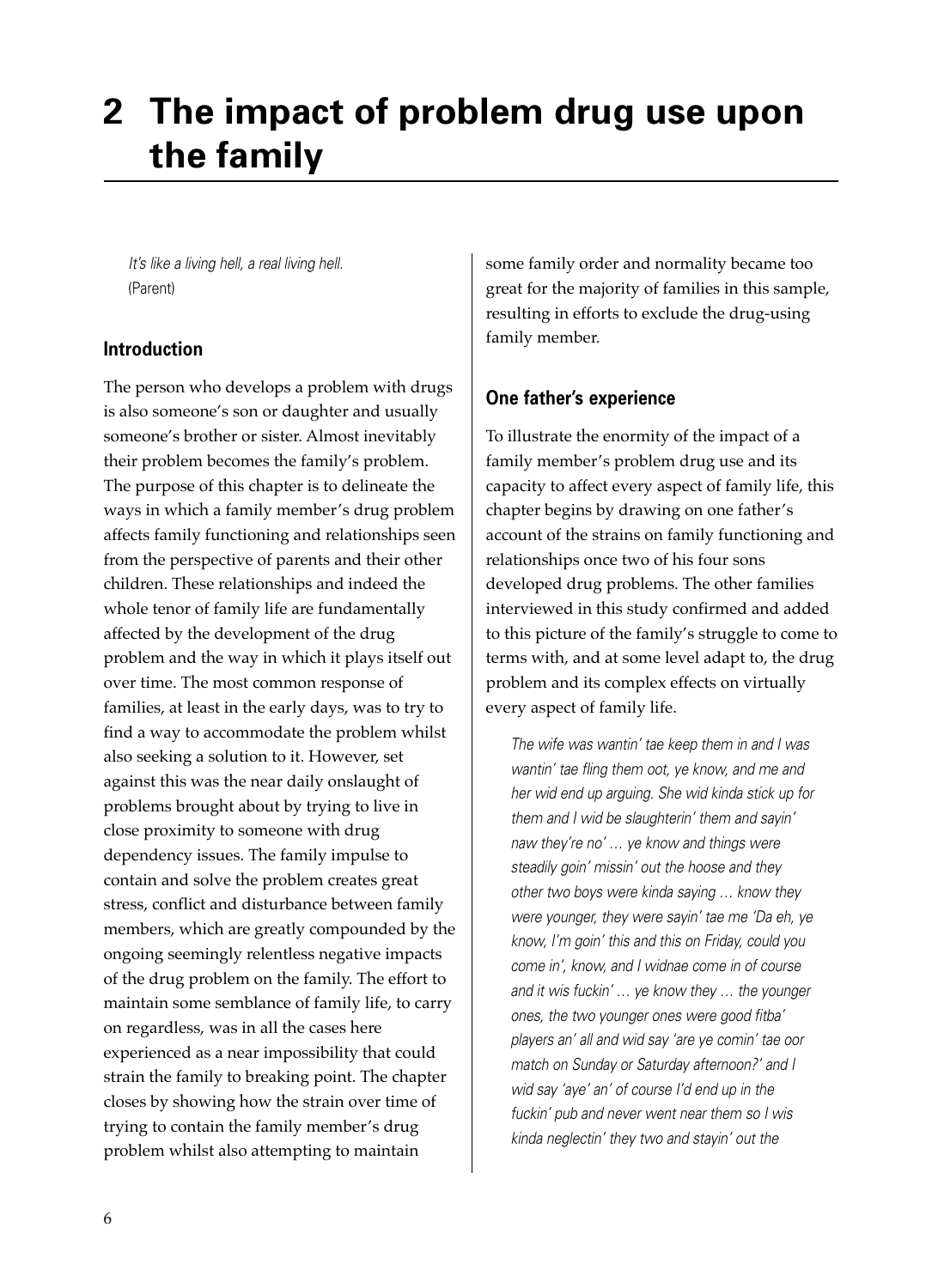other two's way and me and her wis like two strangers, ye know, tiptoeing about each other an' it just … it just continued tae get worse ye know. (Parent: Mick)

All of the elements of the family trauma are drawn here: the serious conflicts between parents as to how to respond to the problem, the father's withdrawal from the family situation and the mother's efforts to protect her two sons from further harm, as well as from their father, leading in turn to the degradation of their marital relationship and the diversion of parental care and attention from the other two sons. The clear impression is of a family reeling under the combined strains of the problems brought about by the drug-motivated behaviours of the two sons (for example, stealing from the family) and the jarring discordance of the parents' response to their children. As this father ends by saying, this was not the worst of it, in many senses it was just the beginning. In the ten years since his two sons developed drug problems there have been numerous bouts of prison, contraction of hepatitis C, episodes of overdose and more recently the development of mental health problems, all of which intimately involve the family.

All of the families interviewed for this study had passed the stage of discovering that their child had developed a drug problem. However, a theme running through their accounts of their response to the problem was the first and often sustained impulse to draw on the family resources to contain and resolve the problem. This is outlined in the following section.

### **Responding to the drug problem**

Perhaps surprisingly, a significant minority (five out of 25) of problem drug users reported that their drug problem had gone undetected for a substantial period of time (the longest was two years).

- R: … so Amanda came an' stayed wi' me and that's when she wis pregnant wi' Sean and it wisnae really tae after she had Sean that I knew there wis somethin' no' right. See I didnae know she wis on drugs 'til then, d'ye know what I mean.
- I: You had no idea?
- R: No idea at all but then I knew … 'cos ye know there's somethin' no' right … she got paid her [social security] money on a Monday and wis comin' up and askin' me for a loan a money. And I couldnae fathom that oot. An' I wis goin' over tae see if everythin' wis alright, obviously the grandchild ye know, but I knew that somethin' wisnae right an' then it all came oot an' that wis eight year ago and it's been ongoing fae then. (Parent: Mrs Sheen)

Families were almost universally thrown into disarray by the discovery that one (or more) of their children had developed a problem with drugs. It is hard to overstate the shock and profound dismay that characterised the parents' and siblings' descriptions of this discovery. For most, if not all, families it was an event of such deep significance that it completely and forever changed the family and its sense of itself. As this 19-year-old younger brother remarked: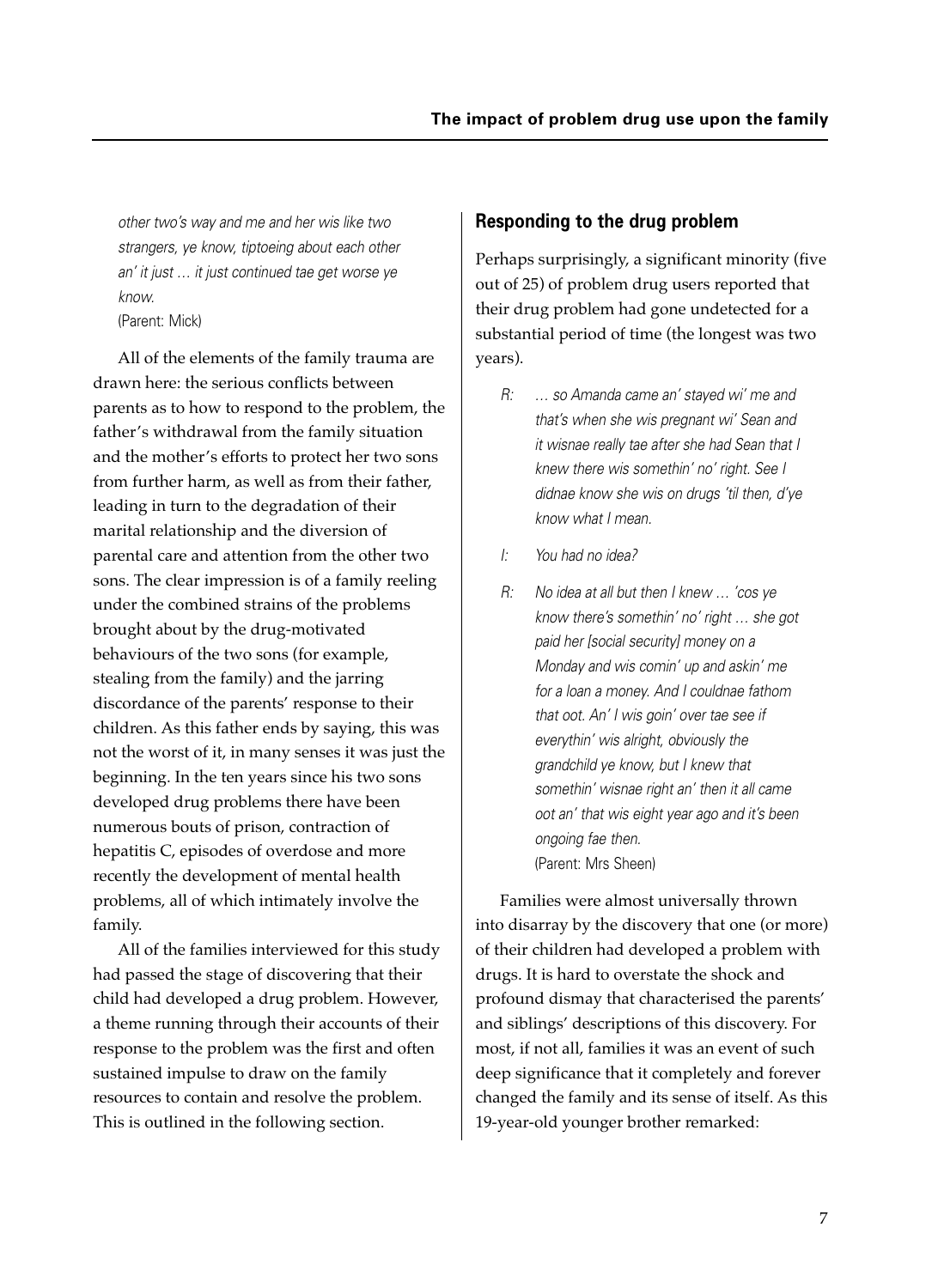Oh it's totally changed the family. It's no' a full family any more … We all still love her. I do to bits. You don't treat her differently but in ma mind it's been spoiled … the relationship. But back then there was good times when she wisnae on drugs that I can remember. Just you know, like a family that sat down eating together and all that. It was just a normal family. (Sibling: Nick)

The drug problem in the preceding two cases had developed whilst the individual was not resident in the family home. Most families became aware that something was wrong before it became apparent that their child had a drug problem. Parents and siblings described the changed behaviour and appearance of their child sibling prior to the discovery of a drug problem. Cues such as being 'moaney' (bad-tempered), 'sleepy', having 'funny eyes' and always asking for money were noted as puzzling yet profound changes to their child. This brother commented on the changed behaviour of his sister when he was about 12 years old:

- I: But you don't know how old you were when she first started using?
- R: Naw she kept that quiet fae us. My ma and da found out because she wis always looking for money and stuff.
- I: And did you notice things about her behaviour that were annoying?
- R: Aye she wis always dead moanie, very moanie … she looked dead depressed and that. I felt sorry for her when I seen her that way but it wis really annoying because she wis like always arguing about the least wee thing. (Sibling: Andrew)

Commonly the family response upon discovery was utter confusion and panic, often in a context of a profound naivety about drugs and their effects and consequences. The impulse, at least initially, to contain the problem within the family and resolve it without recourse to external agencies meant that the only really likely port of call was the family GP but in most cases little help could be offered, particularly if the problem drug-using child did not want help in coming off drugs. Lacking knowledge and experience of drug dependency, the first reaction of most families was to prevent the child from accessing drugs in the simple belief that this would solve the problem. In some extreme cases this led parents to locking children in rooms to detoxify them. More than one parent or sibling responded with physical violence in the belief that this would be a lesson not to do it again. Such a course of action was never successful. At the start most family members had no real sense of just how intractable the drug problem was. It was in witnessing the extremes to which their child would go in order to get drugs that they began to understand the hold that drugs had over their children, as in the following example where even being locked in the top flat of a three-storey tenement was no deterrent:

She would smash up the room an' all this to get out. One time we said 'Right we're gonnae lock the front door.' We shouldnae need to do that. No mother should need to lock the front door on their kid but we were desperate … And the next minute a lassie is shouting up 'Sonia, Sonia – Mary has fell fae the windae.' She had got to one up and had fell and she had cracked a bit of her spine. She wis in the hospital for about three or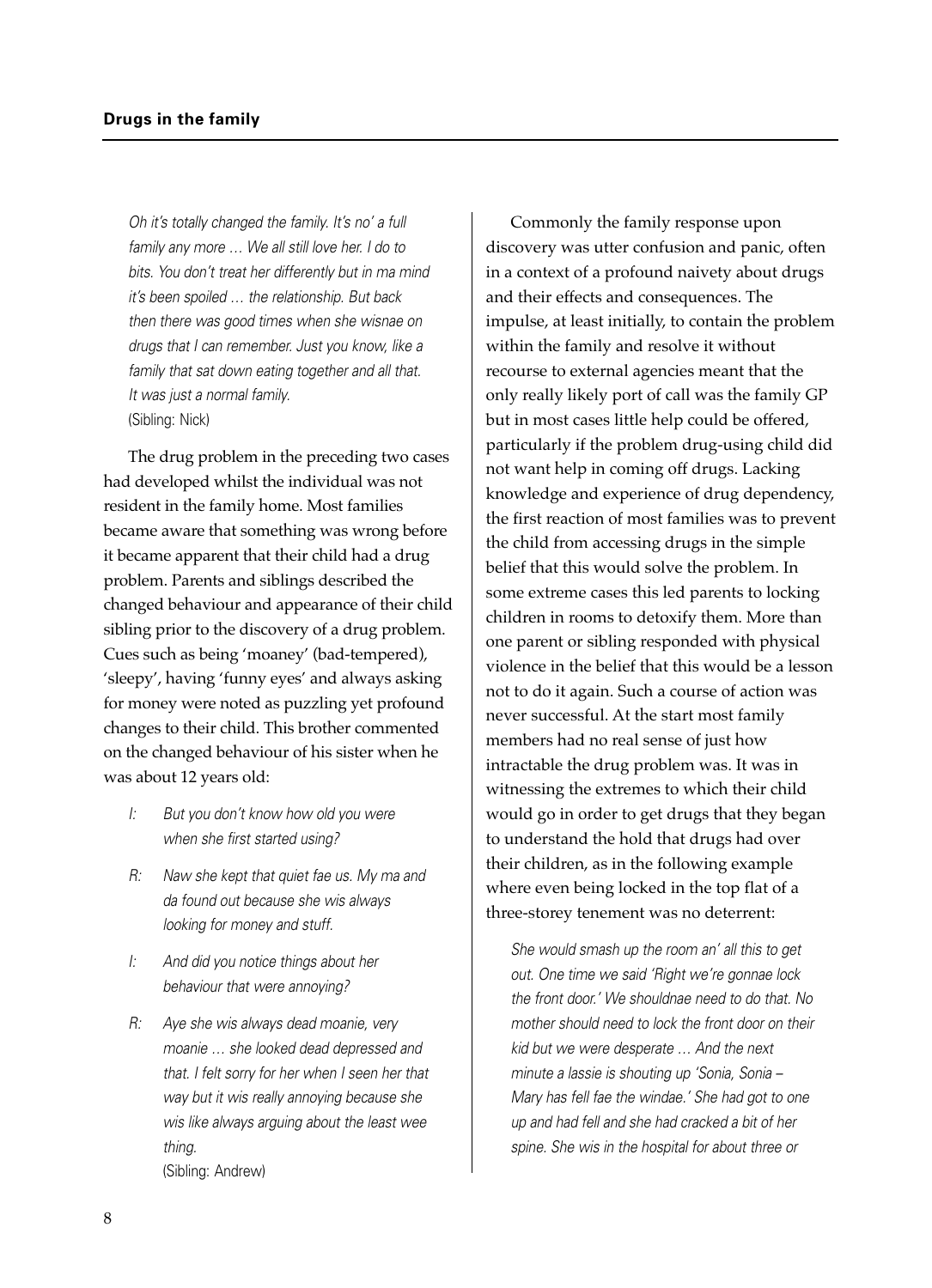four weeks and then she was in crutches for another three or four weeks. She was very lucky and I couldnae get how she was dying to get out. See this compulsion she had, she wanted out that door. (Parent: Sonia)

In the face of this determination to get and use drugs, most parents attested to a sense of their impotence in both protecting their child and preventing the havoc that drugs were creating with their lives. This father described how his inability to alter either the course of his son's drug problem or prevent the dissolution of family life created in him an almost overwhelming sense of impotence and rage that further undermined the family.

Me and Shona [wife] for ten year our life got kinda took away fae us, I felt that we were in a big hole, hangin' on tae the sides … and I think it was the helpless, the powerless stuff, ye know, I was powerless. In ma whole life I wis never fuckin' powerless, I wis never powerless or helpless tae deal wi' anythin' that came ma way. One way or the other, I could deal wi' it but I couldnae deal wi' this, I couldnae change it, I couldnae make it better. (Parent: Mick)

The failure to prevent their child's drug use indicated to the family the significant place of drugs in their child's life and clearly signalled the gravity of the family's situation for the foreseeable future. This led families into trying to manage the situation. Frequently, however, the parents reported persistent and fundamental disagreement between them over how best to deal with their child. These disagreements contributed to the sense of family crisis.

- I: So when drugs came in the family, that must've been difficult for you with your relationship with Joe?
- R: Oh terrible, hell, because em his reaction tae it wis 'she's this, she's that' and it wis all the truth wit he wis sayin' but it wis the truth ah didnae need reminded a' every day and every five minutes a' the day … Ye know, 'I hope ye know this and I hope ye know that' and 'she's just sayin' this' and 'she's' … which ye dae know in yer ain mind, ye don't need somebody constantly tellin' ye. (Parent: Martha)

Mothers were likely to emphasise their maternal responsibility to try to minimise the dangers associated with the drug use. In the early days at least, this seemed often to translate as a preference for keeping the child in the family home and out of harm's way. This can be heard in the following interview extract:

I think mother and … you cannae break that bond. I mean other than that Sheena wouldnae be here 'tirely, you know what I mean? … You wish you could cut, at times you wish you could … sever that … If that was a … a neighbour, a friend, a cousin, an acquaintance, you could easily say 'oh, pfff, away you go, I don't want to see you again' but you cannae do that. As a mother, you cannae … can't cut it, you know? (Parent: Mrs Smart)

These mothers were aware of the costs to the family of pursuing this course of action but nonetheless saw their primary responsibility as helping the child most in need of it.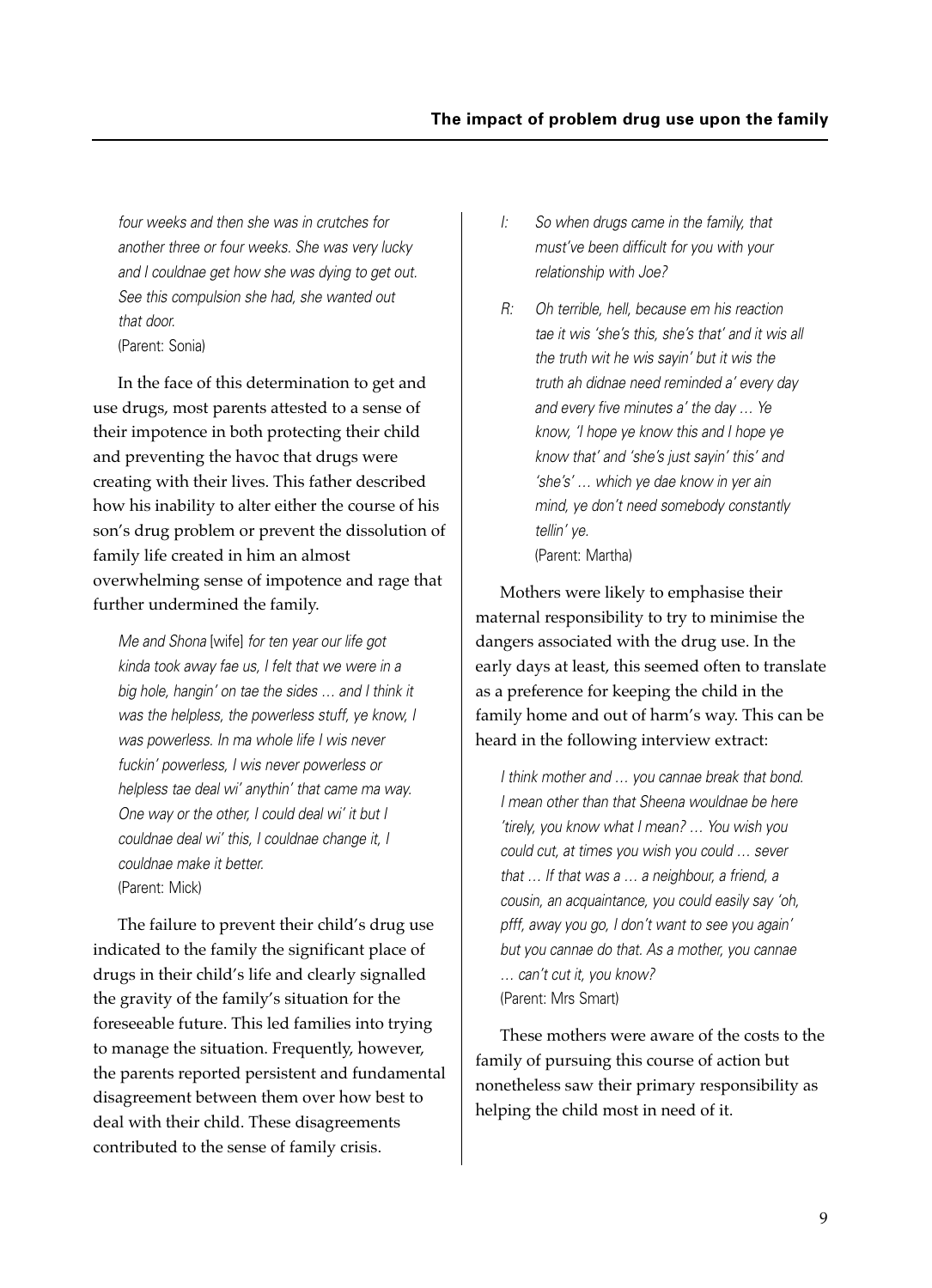So Shane [partner] says to me 'well, you're gonna have to sit and consider me, Dean and Donna [other dependent children]'. 'Either that,' he says, 'or I'm off.' He went 'I've tried everything I can wi' them,' he says, 'you keep on letting them in and they're stealing'. I says 'well I cannae do anything else' I says, 'I'm still their mother and I'm no' gonna turn them away'. (Parent: Mrs Tavish)

It is important to bear in mind that all the interviews bar two were with the mothers. Fathers did not volunteer (nor were they volunteered) for interview, which greatly limits what can be said of their response to the problem. The interviews with mothers suggested that fathers were less likely to believe that keeping the child in the home offered much in the way of a solution. Such a view was perhaps more forcibly expressed by men who had taken on the role of step-parent; nonetheless birth fathers were also reportedly more inclined towards damage limitation through excluding the problem drug user from the family home. Mothers seemed to be involved in shielding the child from the father and vice versa. This was experienced as isolating and a cause of further conflict as inevitably their efforts were prone to discovery.

I think when you're a mother you know you say things and it's very hard to turn away. Very hard you know, to give up on her. I mean he just can't cope, can't cope with it at all … And he's a family man, he's always just been for his family. And I tried to shield him from as much as I could, but with Lana [grandchild] and with the social workers and the panel he had to know because it had to come out. And he was quite taken aback when he heard all the things. (Parent: Mrs Cairns)

What this amounted to was that parents, most usually mothers, were placed in the almost impossible position of trying to broker between protecting the drug-using child from some of the harms associated with problem drug use and protecting the rest of the family from some of the harms caused by the drug-using family member. This was itself a source of strain but so too was the often alluded-to sense of imbalance in the family as the negative effects of the drug problem permeated every aspect of family life.

# **The impact of the drug problem on the family and household functioning**

This section considers some of the impacts of problem drug use on family members. These are considered under three headings: drugs as the focus of attention; theft and violence; and stress and anxiety. Clearly these are not discrete areas of family experience. However, it is a necessary fiction for the purposes of disentangling some of the ways in which a family member's drug problem impacts on the family.

#### **Drugs as the focus of attention**

The problem drug use of a close family member very clearly had a divisive impact on family relationships. The sense of all-encompassing family crisis had the effect of leaving other children somewhat ignored as attention was diverted to coping with the drug problem.

When she's on the drugs, she'd steal anything, everything aff ye if she could but also when she's no' on the drugs she's very demanding as well and Danielle's seen all this an' she must say tae herself, 'it's great, she's the drug addict, she's in there [drug rehab] an' she's gettin' all the stuff'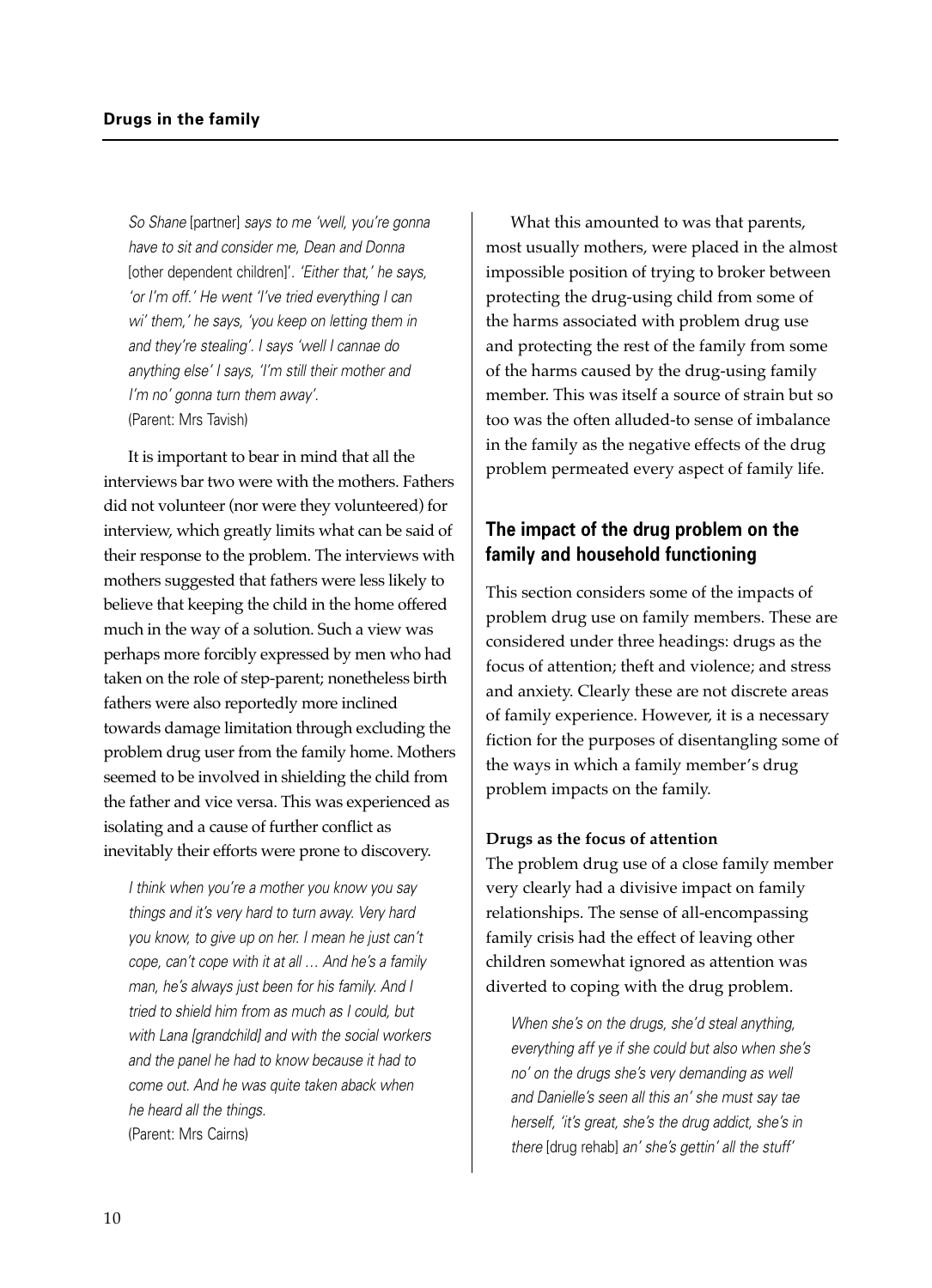and Danielle's got tae work hard for everything she gets … I know where Danielle's comin' fae but at the end of the day I'm torn as well because yer just happy she's in there and she's no' got nuthin' so ... I try tae juggle, ye know, likesay wi' Danielle, we went tae the pictures last week an' that wis an extra treat for her an' we had a good wee night. I'm the person that's tryin' tae keep three folk but I think unfortunate … I think the unfortunate scenario is that … oh I don't know how tae put it … oh I think Danielle could see herself as hard done tae, d'ye get what I mean? (Parent: Mrs Sheen)

The mother in the following extract described how in trying to cope with her son (Paul) she had shielded him from the negative attentions of her two other sons. In her overattention on Paul she had become estranged from her non-drug-using son Ade:

- R: … Ma son that stayed wi' me, Ade, he wisnae married, he finally walked … he went out the house … I kept sayin' tae Ade 'well you go because I'll need tae stay wi' him'. He wis mine, as if they wurnae mines [laughs], I mean that wis the stage I got tae, Paul wis mine, the rest could go tae hell.
- I: How do you mean?
- R: Well I didnae want anybody tae argue wi' him, I didnae want anybody tae touch him, I didnae want anybody tae talk tae him, he wis mine, I wis gonnae deal wi' the situation, but I couldnae deal wi' it. (Parent: Mrs McNabb)

The interviews with siblings tended to confirm this focal attention on the drug problem by parents. However, they differed in how they

responded to this. The younger interviewees framed their response in terms of the need to give the drug-using sibling more attention, as in the following interview extract:

All the attention goes to him? It doesnae really bother me. 'Cos I'd rather the attention goes to him to try and get him aff it. (Sibling: Dean)

The older interviewees were more reflective and did have a sense that they had been somewhat sidelined in all the focus on the drugusing sibling. The 18-year-old younger brother below was phlegmatic in acknowledging this:

… it wis just sometimes it wis just everything about ma sister and I wis just left aside a bit. (Sibling: William)

This tendency for the needs of the family member with the drug problem to occupy centre stage was further exacerbated when their children became resident in their grandparents' home, whether temporarily or, as in four cases, permanently. A brother described the conflict of interest created by his sister and her son coming to detoxify from drugs in the family home just at the point he was about to sit important school examinations. His mother and father stressed that the family needed to all pull together for the sake of his sister but he resented the price it exacted on his academic performance:

- I: Yeah. I'm just thinking about that time, would you say you'd been close to your sister?
- R: Well I've been as close as I can be just trying to help her through it and stuff like that. We just stuck together in the family and if Andrea was having problems wi'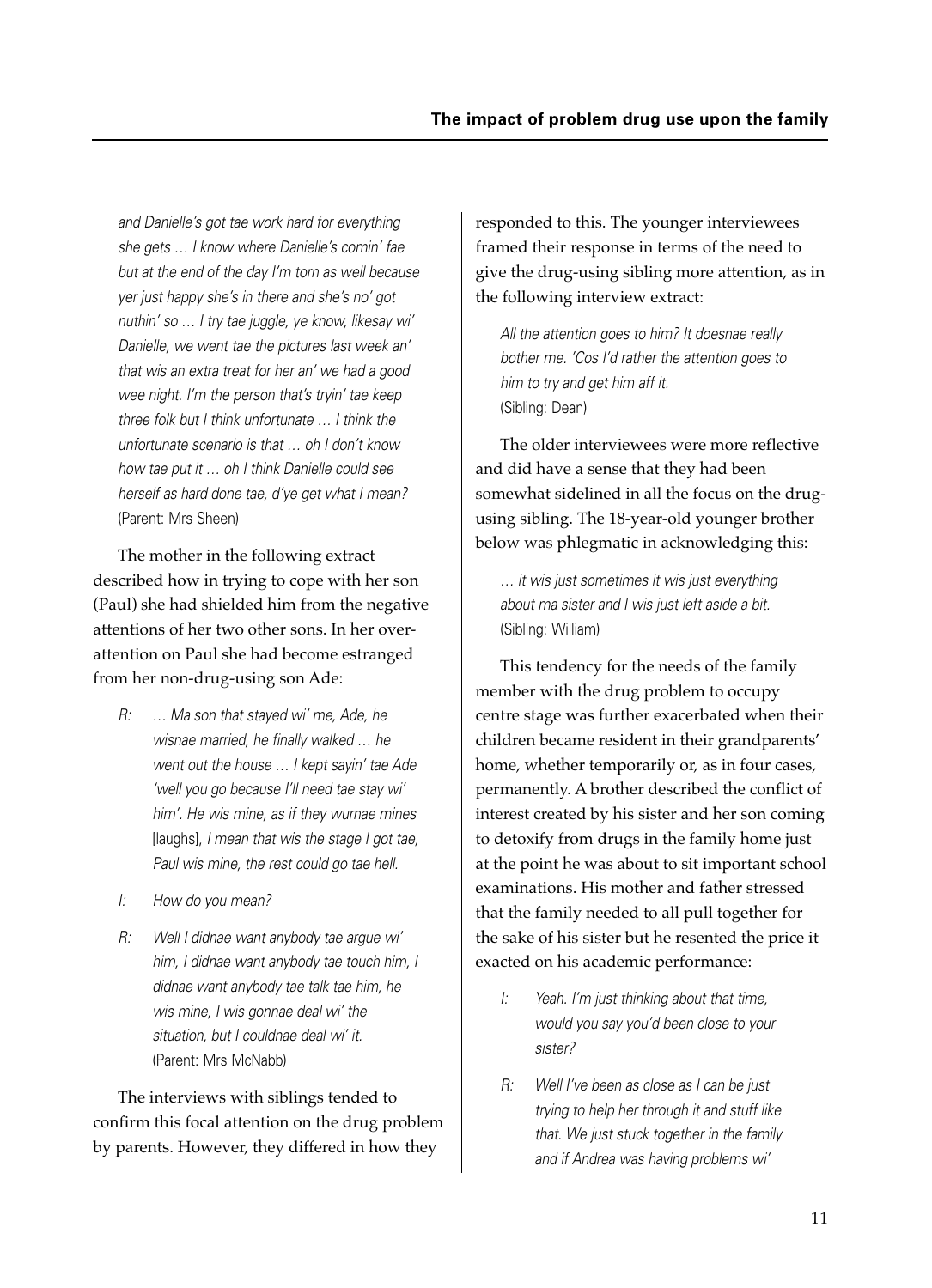drugs then I would take Dan [his nephew] up tae the room wi' me and stuff like that. When that was happening that was the time I was supposed to be studying for ma standard grades and it sort eh really affected ma standard grade effort because I didnae have the time to study. I still got all ma standard grades but no' as good as I could have done … and I'm no' being selfish or anything but ma standard grades … They were important to me. Back then because I was always looking after Dan because he was staying wi' us at the time, I just didnae get time to revise. (Sibling: Andrew)

In some cases the focus on the other sibling was not perceived as necessarily a bad thing since it allowed them to pursue their own agendas unimpeded, as this 19 year old remarked:

'Cause I've always seemed tae think that ma mum and dad and family are heavier on her, just because of wit she's done. Like anything she's done I've no' done. I couldnae think of anything that's bad whatsoever. Not … I've done bad things obviously but the attention has always been on her. I'm no' unhappy about it … It lets me get on wi' ma life. It suits me. (Sibling: Nick)

Amongst these cases there were siblings who noted that their parents had not thought to ask how the drug problem had impacted on their lives. Again this is an illustration of the extent to which the problem drug user monopolises the family focus:

It wis ma mum that said tae me when she said that you were coming out. She said 'It never even

dawned for me tae ask you how you felt about it.' And that wis six years ago, d'ye know wit I mean? (Sibling: William)

A small number of siblings (three), including William above, reported that they were saddened and angered by the lack of attention they received and still struggled with the legacy of having been sidelined by their sibling's drug problem. This sibling remarked on the irony that the children who had not caused damage to the family should be the ones to miss out on their parents' attention.

But I do, I do love ma Ma and Da and I wid do anything' for them but wit can ye dae [laughs]. I don't know, all I know is I wid hate tae be put in a position where I maybe had tae show, not more love but … aye well tae me it seemed that they were gettin' all the love but I don't think they were. Is attention the word I'm lookin' for … I don't know wit it is? They were gettin' all the … everything, they were gettin', ye know, all the attention and everythin' wis Paul and Dan, ye know, and me and Nick wis, 'hey, we're here an' all, we're decent, we're good, we don't take drugs, we don't steal, we'll not steal out yer purse or steal yer fags or steal yer lighter or try and steal yer jewellery … we're no' gonnae do anythin' like that'. (Sibling: Martin)

A striking feature of the interviews with siblings was their perception that their role was largely supportive or protective of the parent or more rarely of the drug-using sibling. It was unusual for them to refer to the problem as it played out in their own lives. In this sense the interviews were often more of a chronicling of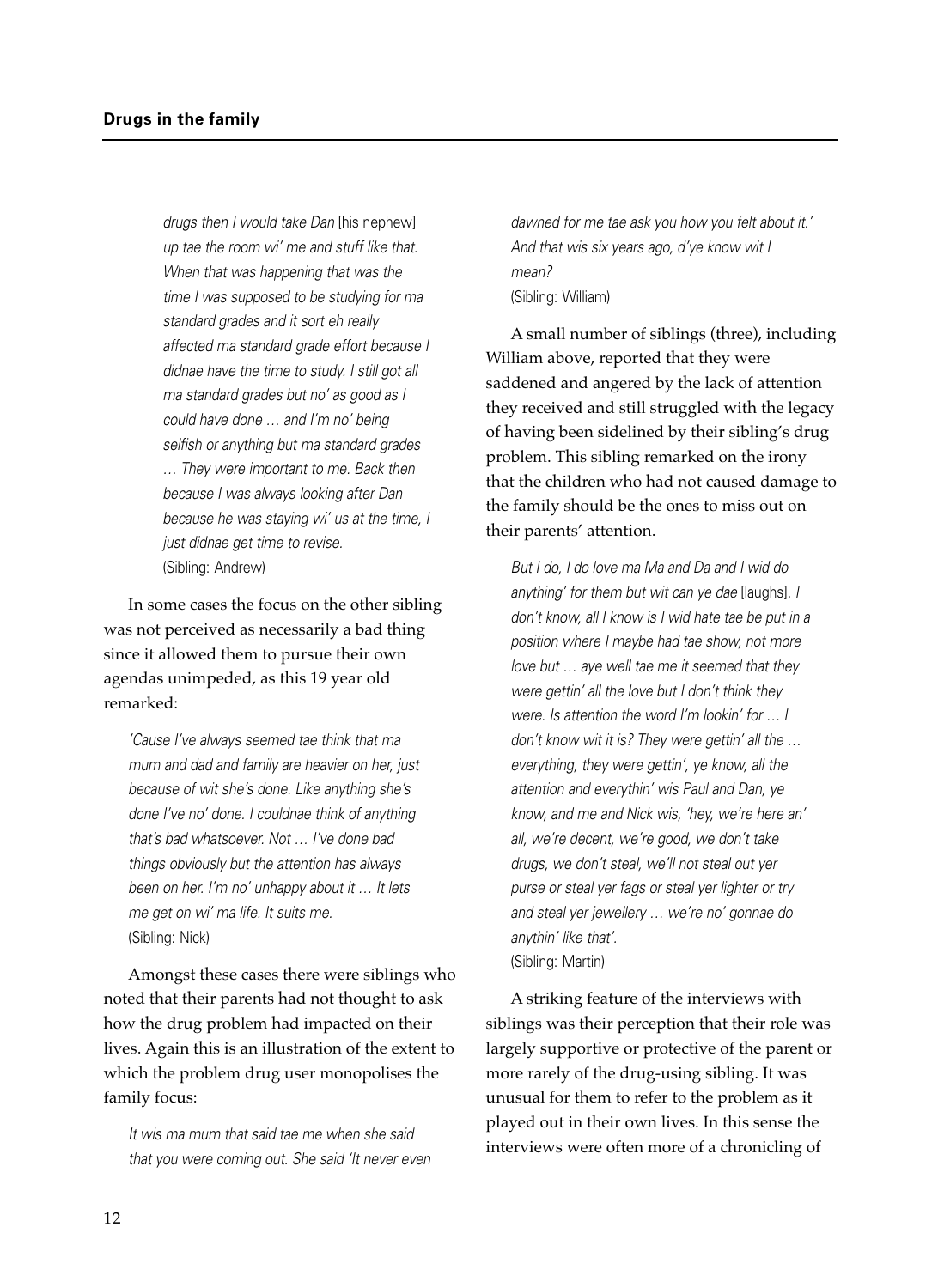the effect on the family than a detailed exploration of the ways in which it had directly affected their own lives.

#### **Theft and violence**

A major cause of problems for all the family members was the persistent theft of goods and money from the family home. This was a problem for all but five of the families interviewed. The scale of theft was stressful for all family members as it meant that nothing was safe whether the most mundane items such as toiletries and food in the freezer or more valuable items like jewellery. The following two interview extracts give some idea of the extent of the problem and the stress it caused other family members:

It wis terrible. 'Watch her there; she's away in the room.' I actually bought a double lock and put it on the room door and anything that was of real value … I mean I was sitting one day and saying 'There's something different in this living room' and she stole ma big clock fae the mantelpiece. Do you know what ah mean? Everything went, all their games and all that. Bedding, curtains … (Parent: Sonia)

Brothers and sisters too reported that money and things of theirs went missing:

… There was a time I was going to Blackpool … and I took all my money out. I was up and I got ready and all of my stuff was packed and ready to walk out the door and I went to get my money where I had hid it and it was gone! I was like ... and I'm in the car and all my friends are 'I'll give you money' … I was like that, 'I can't go. So just go without me'. And I searched this whole town and I couldn't find him [laughs] but the time I did

find him I had calmed down by then and I was like 'look, just stay out my face'. (Sibling: Martina)

Those families who had children who stole from the home often saw themselves as under siege. The desperate need for money to pay for drugs was at one level understood but for families it meant a near constant request for money and a heightened state of vigilance to prevent theft from the home. As might be predicted, this greatly added to stress within the home as family members took on the task of surveillance:

Because when she's coming in and she's doing stuff, like trying to steal stuff and all that and it just makes your head just … when you could be doing something else, it just makes your head really sore and you just feel knackered. (Sibling: Danielle)

The refusal to provide money would often lead to angry disagreement that was both abusive and distressing. This can be heard in the following interview extract:

- R: Like … she'd start screaming at you, you know? For … and calling you … I mean she said some very horrible names, abusive things to you, that I couldn't believe they come oot her, you know? Things like 'I hope you die of cancer' and 'I hope you've got this, I hope you've got that' and if …
- I: Why would she start doing that, saying all that?
- R: Just coming off the drugs and no' having the money to … she'd want to borrow five pound off you, ten pound and you're saying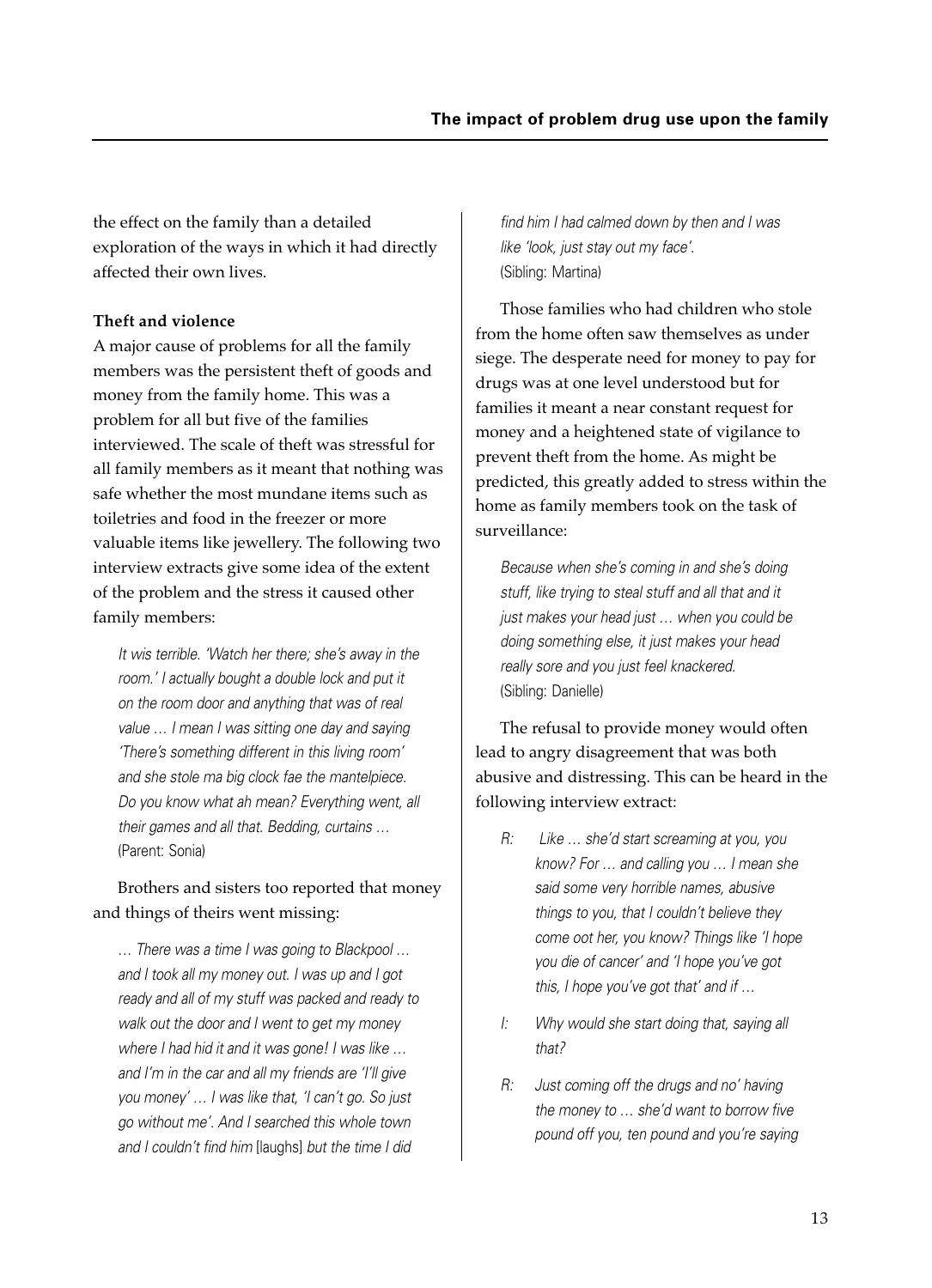no. Or she would appear – when she didnae live here she'd appear at the door, em … 'I need … gonnae let me in for five, ten minutes' and I'd let her in and then she'd 'can I get the bus fare, can I get this' and I said 'I'm no' giving you nothing' and then she would start, it was like horrible … it wasnae even swearing at you, it was just horrible things that was coming out her mouth. Horrible things. (Parent: Mrs Smart)

In at least one case the refusal to provide money precipitated violence on the part of the daughter with the drug problem when she was reported to have attacked her mother in order to get her purse. Her 13-year-old daughter ended up embroiled in the event:

- R: The worst thing would probably be when she gets violent 'cause ah can remember one time she was like just snoopin' around the house an' all that … then she was like trying to steal ma Mum's bag for money and that. That was the worst time … I wis mad, I wis just like pulling her and shouting at her an' all that.
- I: Yeah. Were you scared that she might hurt you?
- R: Uh-huh, aye, uh-huh, I thought … I was scared. (Sibling: Danielle)

It was perhaps inevitable that family members reported becoming distrustful and suspicious in their contact with the drug-using child or sibling.

Uh-huh, uh-huh, it's always money, money, money. And I mean it makes me cringe when he puts his arm roon me and he'll say 'I love ye Ma' and I push him away because I know it's no' genuine … And it's terrible to do that wi' … but I cannae help it … And that wis the reason I wis givin' him money, I couldnae cope wi' him because he kept on and on and on and on. (Parent: Lena)

The lack of trust engendered by the stealing and the lying and the effort at manipulation greatly affected the family and strained parents and siblings alike.

#### **Stress and anxiety**

Many of the parents in this study considered that they had developed health conditions as a direct result of living with their child's drug problem. Reports of angina and stress-related health problems were common among parents who struggled with the many deceits and the constant arguments and who worried about the health and well-being of their children. Their lives were similarly afflicted by the unpredictability of their child's drug problem which meant never really knowing where their child was, the kind of trouble he or she might be in and whether the knock on their door would bring police or disgruntled neighbours or drug dealers looking to settle unpaid debts. The parent in the following excerpt felt overwhelmed by the damage her son was causing to her and the rest of the family, which in turn precipitated her decision to cease trying to cope with his drug use.

But em oh, it was causing just ructions everywhere because … Like before I was always placid and like say it would be like 'what's for the dinner the night?' 'What do you think am are, a fucking skivvy? I'm no' running efter all yous and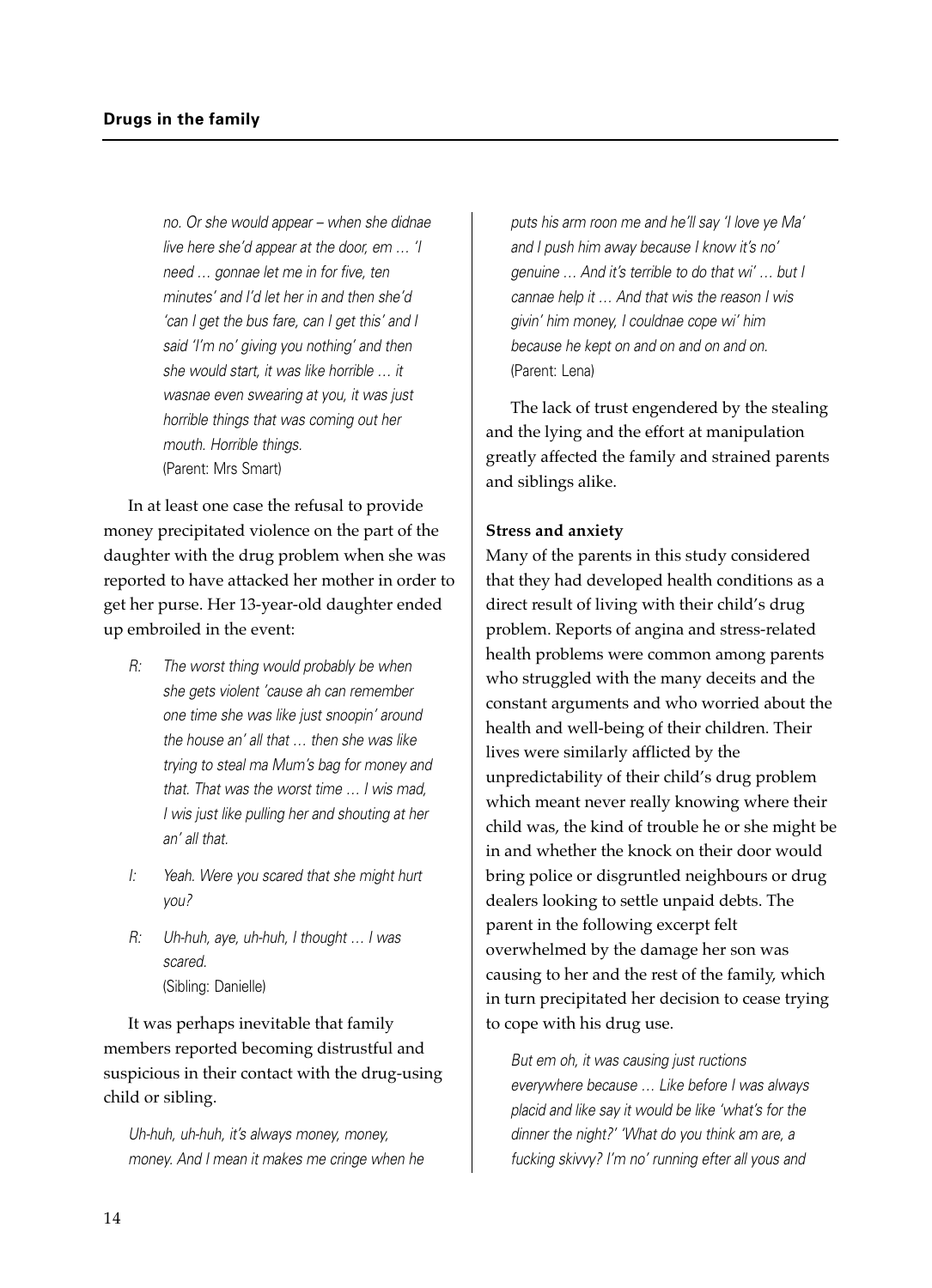I'm fed up daeing it ...' It was all just getting on top and then … I mean naebody seemed to be bothering with the fact, you know what I mean, that … I had found out that I had angina. That's what was making me feel no' well, and then I was having to get tests done and … I've never had anything the matter wi' me in my life, you know what I mean, so I mean naebody as much as even asked me what was going through ma mind? You know what I mean? It's aw wee things like that and I thought well, 'fuck the lot o' them', you know what I mean? So that's just the way it's gonna be but as I say, if, if he's drug-free, fine. But if he wants to be on drugs he'll no' be here. He'll need to get his ain place because it's no' gonna work wi' him here. (Parent: Mrs Smith)

Parents spoke about trying to shield their younger children from some of the negative effects of the drug problem but acknowledged that this was difficult to sustain as in the following excerpt:

She hasn't seen a great deal to be honest. She's seen it this year, aye. This is where all the explosives have been, you know what I mean, the arguments, em the carry on wi' this Liz and the carry on wi' them being charged wi' hitting this wee boy and she knows aw that. Like before she was never telt anything. Everything was kind o' hid fae her … (Parent: Mrs Smith)

For most siblings, however, there was little chance of avoiding conflict that permeated the whole fabric of daily life and indeed frequently spilled over into the public arena. Predictably this was a source of both shame and embarrassment for parents and siblings alike

who then had to field the derision or pity of neighbours.

- I: Is it shameful for you?
- R: It is, they do because some of the times she's went in and she's stole other people's kids' toys and they come up and say 'She stole out the house'. And you go out and you feel it, you see the heads going and mibbae you'll walk up and they're goin' on 'Aw see these f'ing junkies. The bane of oor life'. And you're standing behind the person who's doing all the talking and the other one's trying to go … You know they're trying to say 'His mother's standing there'. (Parent: Rose)

In the same way that parents tried to shield their other children from the drug problem so these children also felt a responsibility to protect their parents. Although greatly upset by the experience of having a sibling with a drug problem they did not see themselves as responsible in the same way that their parents were. It was more likely that they would refer to the turmoil created in the house as a source of stress. This led to them intervening in arguments and on occasion trying to act as a buffer between their drug-using sibling and the parent.

# **Excluding the drug user**

All of the families interviewed in this study had eventually come to the decision, often after many years, that they could not, after all, solve the problems of their drug-using child. Furthermore they also reached the conclusion that living in such close proximity to them was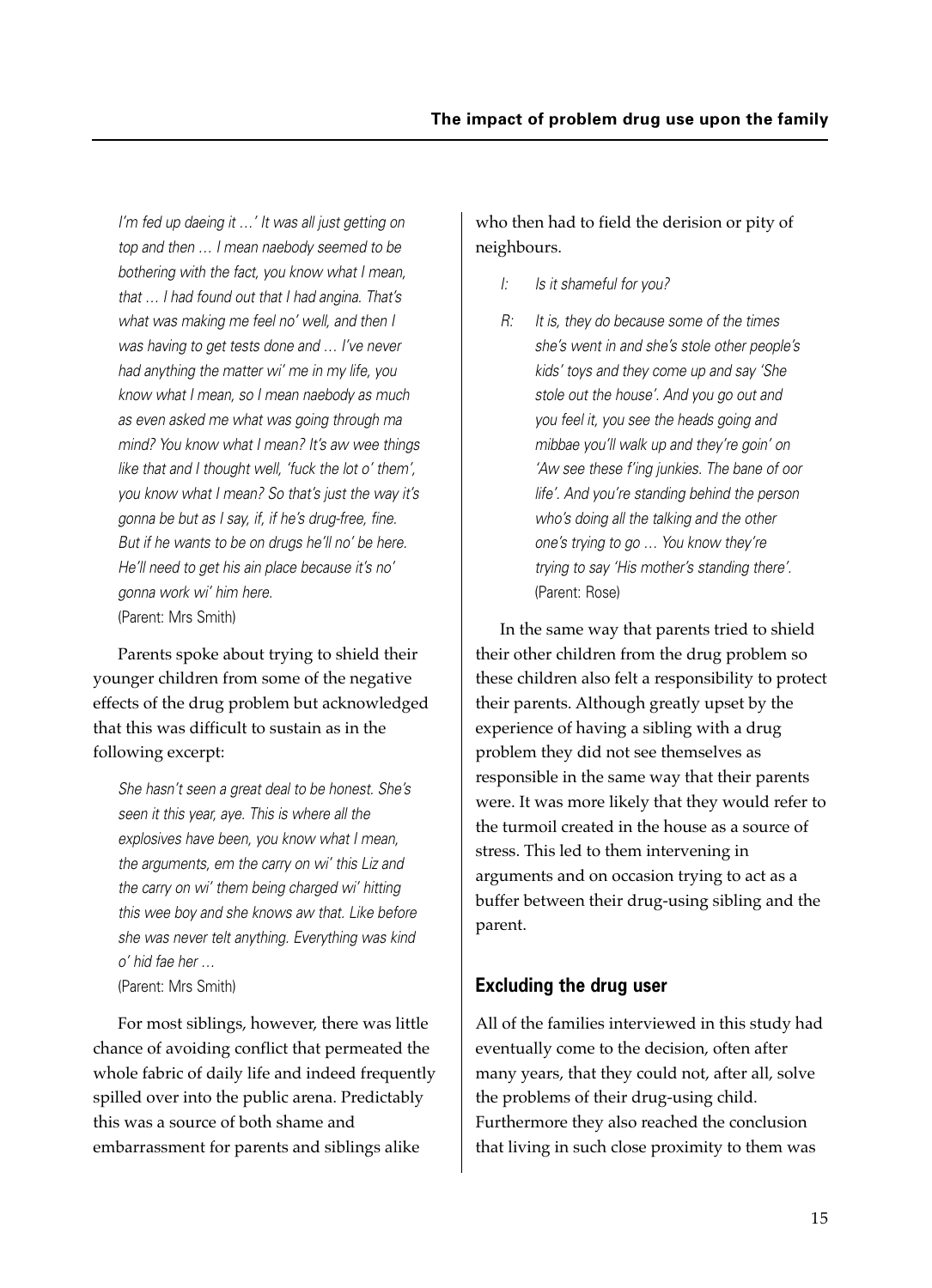destructive to the family. Parents spoke, quite literally, of making a choice about the family's survival. The decision to try to contain the damage, most usually by the institution of rules limiting access to the house and family members, was arrived at with great difficulty. Parents were greatly burdened by the sense of having rejected their child, by anxiety that their child would be exposed to harm and by the inescapable sense of having failed as a parent. In the following interview extract this mother describes the point where she could no longer sustain the destruction of the family home.

So he come up … and I eventually let him in and he'd stole Dean's chain wi' the RFC, it was his pride and joy. And that was the last straw. So he come up the next night wi' Anna [his girlfriend] … He come up to me and the rain was stoating [pouring], and I mean absolutely stoating. He come up to me about quarter to one in the morning, chapped us up out our beds … I open the door and he just goes to come in. I went 'you're no' coming in'. Anna is about four months pregnant … I went 'you're not getting back in this house again'. I says 'I've got Donna and Dean' [younger children], I says, 'these two their nerves are shattered' I says 'for the age o' them'… And that was my turning point with Richard; see when I sent him away? …. When I went to the window the rain was stoating … Shane [partner] … he starts getting ready and gets his boots and he went 'I'm going to get him'. Because of the state I was in, because I turned him away, and I went 'don't – just leave him, leave him' and that's when I sort of I gained respect from Richard. (Parent: Mrs Tavish)

When parents reached the point where they considered they could no longer live with the

effects of the drug problem on the household they typically set in place rules of engagement with their child. Most usually these were that the child with the drug problem was welcome in the house only when they were drug free; that they were not to use drugs in the house; that they were not going to be given any money; and that contact with brothers and sisters would be dependent upon not being under the influence of drugs. Although the institution of such rules represented a significant turning point for most families it is important to note that these were not immutable. First, problem drug use is characterised by phases of relapse and recovery so contact with the family was apt to increase and decrease through the changing patterns of drug usage. Second, life events would bring families back together. For example, pregnancy on the part of a problem drug-using daughter could lead to her moving back into the family home. Third, there was no necessary reason to suppose that the rules instituted by the family would be adhered to by the child with the drug problem. The following interview extract is an example of what might be an unusually persistent son but it does nonetheless demonstrate a certain sense of the permeability of such 'rules'.

Aye but I'm a prisoner in ma own house, I'm frightened tae go oot in case he appears because he would knock ma door in tae get in, I mean he's done it. Three o' them it took tae pull him away from ma door. One day he wis determined he wis gettin' in and I wis tryin' tae hold the door shut. (Parent: Lena)

One of the very difficult aspects for families withdrawing protection and support from the child with the drug problem was their greater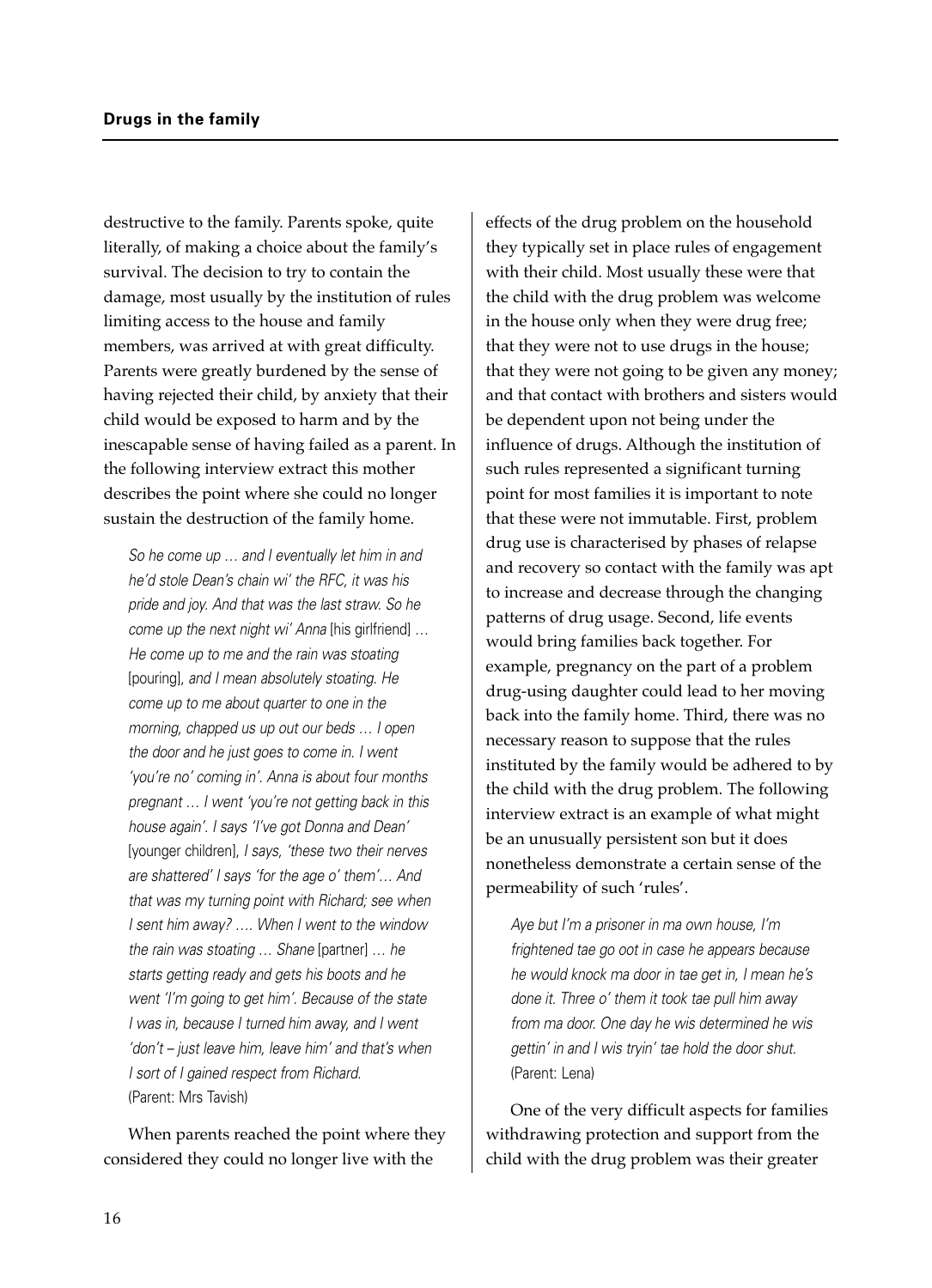vulnerability to danger. Almost universal mention was made of the fear of the knock on the door to confirm the families' worst fears. Fatal overdose is not unusual among problem drug users (Neale, 2002) nor is injury or even death through drug-related violence. Parents spoke of the double-edged sword of the relative peace in the household but at the cost of an unceasing anxiety as to its provenance:

… And it's strange because when they're no' here, you can get on wi' it a wee bit better but you're still … you never let your guard down. But you know what's coming each day. But you don't hear fae them and ye put on the radio and … there's a body of a young woman found or whatever. Or if you see a police car coming you automatically think they're coming to your door or … It's them, you don't know where they are. You're getting peace because you're no' having the verbal and the confrontations you have with them and everything else. But you've still got that worry, it's still there, it never goes away. 'Where are they? What are they doing?' If you don't hear from them within three month 'Are they still alive?' (Parent: Rose)

Limiting the extent and nature of the drugusing child's contact with the family did, however, benefit family dynamics. Parents and siblings reported that the house was calmer; there was less tension and fewer ructions.

- I: Yeah. And has it got better for you now?
- R: I'd say it's calmed doon a bit 'cos I'm used to, it's like I'm no' used to seeing them as much as now, it's calmed right, calmed right

doon. It's good for … I'm glad that Richard is away a while getting off it. (Sibling: Dean)

With the exclusion of the drug user, the household was less unpredictable and volatile, which allowed family members some ability to relax their guard in a more stable and routinised environment than had previously been possible. Furthermore there was some indication from the interviews that the exclusion of the drug user marked a watershed as some parents thought this had been a spur to their drug-using child's efforts to recover from drugs.

#### **Conclusion**

The impact that a family member's drug use has on the whole family and every aspect of family life is profound. The general impulse to manage and contain the problem was almost always found to create more problems than it solved and most usually led families to the distressing position of having to exclude the drug user whether temporarily or permanently. The commonality of the themes of family distress, confusion, anger, impotence and dysfunction in the face of the problems created by the child's drug use as well as the dynamic from the initial reaction to exclusion suggest the importance of initiatives to help families to come to terms with and respond to their child's drug problem and its effects on them.

The next chapter moves from consideration of how the drug problem affected the way the family operated to a concern with the ways in which siblings felt their brother's or sister's drug problem had affected them in particular.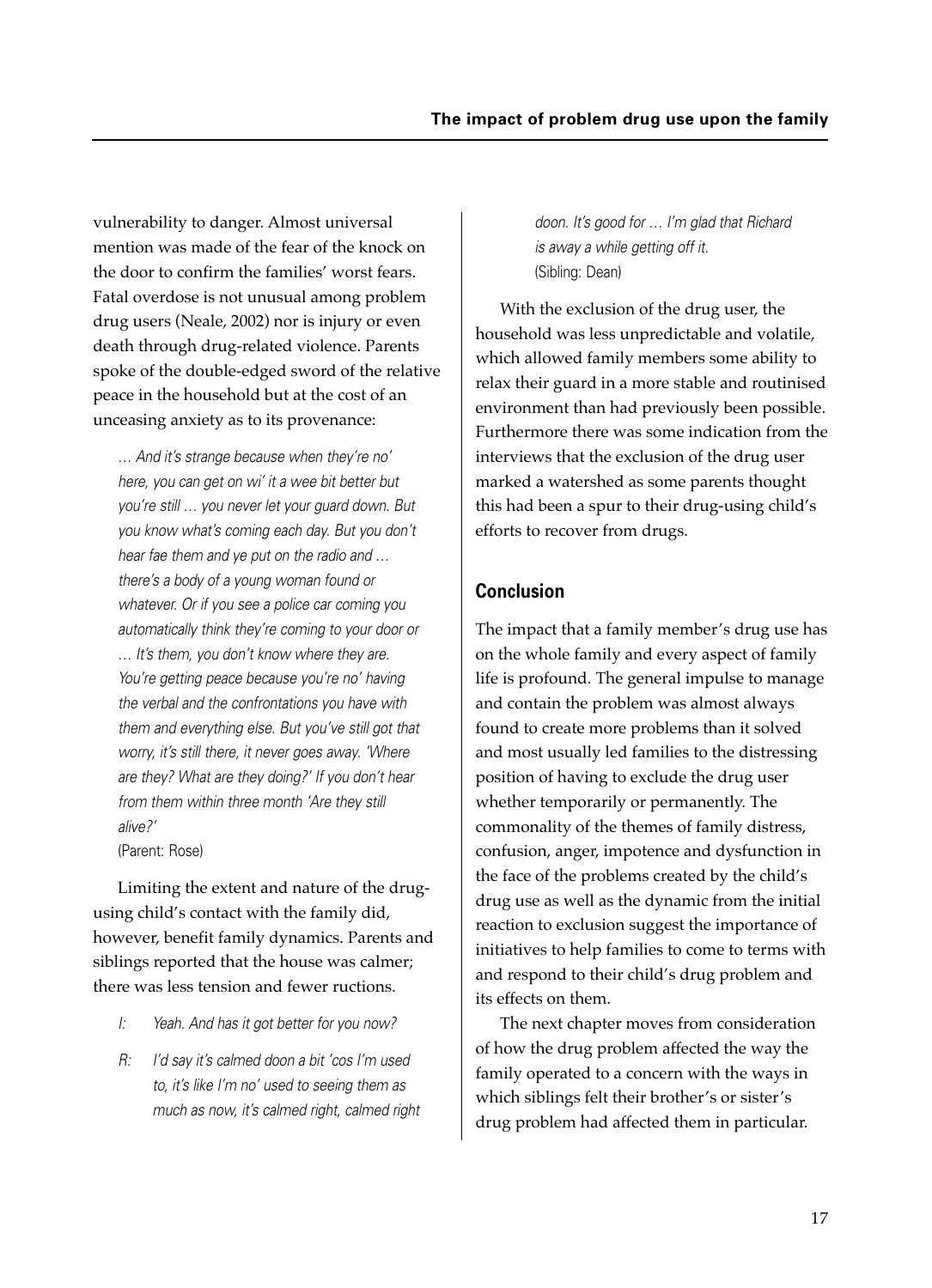# **3 The impact of sibling drug use upon younger siblings**

### **Introduction**

This chapter looks specifically at the impact on brothers and sisters of the drug problems of their older siblings. The different roles and responsibilities of parents and children mediated the ways in which they responded to the drug problem. Parents generally considered themselves to be responsible for the child with the drug problem and for the rest of the family. Being the brother or sister of a sibling with a drug problem did not carry these same responsibilities, which meant that they did not (and did not expect to) have an equivalent role in the decisions taken for the family by the parents. However, this did not mean that they passively accepted the family dynamic, or that their take on the situation was equivalent to that of their parents. This chapter will draw out the responses of brothers and sisters to the drug problems of their sibling in terms of how they felt it affected them, their family life and the relationships they had with their problem drug-using sibling.

As so many of the brothers and sisters interviewed had clear expectations of a 'normal' sibling relationship it is worth beginning by sketching this to illustrate their sense of contrast between their expectation and the perceived reality. The rest of the chapter will elaborate on the ways in which their sibling's drug problem got in the way of a positive relationship and was more broadly of social detriment to them.

#### **A normal relationship**

The great majority of brothers and sisters indicated that they had a strong sense of what

they might expect of a sibling relationship were drugs not part of the picture. A normal sibling relationship was meant to be confiding, protective, interested and offering guidance and support. At core they held ideas that it was about a caring involvement with each other, which would outlast childhood fights and rivalries to mature into a confiding, trusting and friendly relationship. At one level, of course, these might just be a wish list of how things might be in a perfect world.

The wish of most siblings was for an elder brother and sister who was 'there' to listen to them, do things with them and broadly take an interest. The kind of mentoring role that elder siblings often take on with their younger brothers and sisters might be heard in the following description of a commonplace situation where the younger brother recalls the kinds of things he and his sister used to do before drugs took precedence in her life:

Em well when I wis like five and six she would take me out up tae Dennistoun wi' her pals and that, her friends and just hang about wi' them. I didnae really know then what was happening at that point. I was only young, I was only five or six or something like that. Ma sister used tae spike ma hair and stuff like that for me when I was younger. (Sibling: Andrew)

The problem was that once drugs took centre stage then everything else, including them, was of secondary importance. Time spent together would fall away as their brother or sister became more and more absorbed by the business of getting money and buying and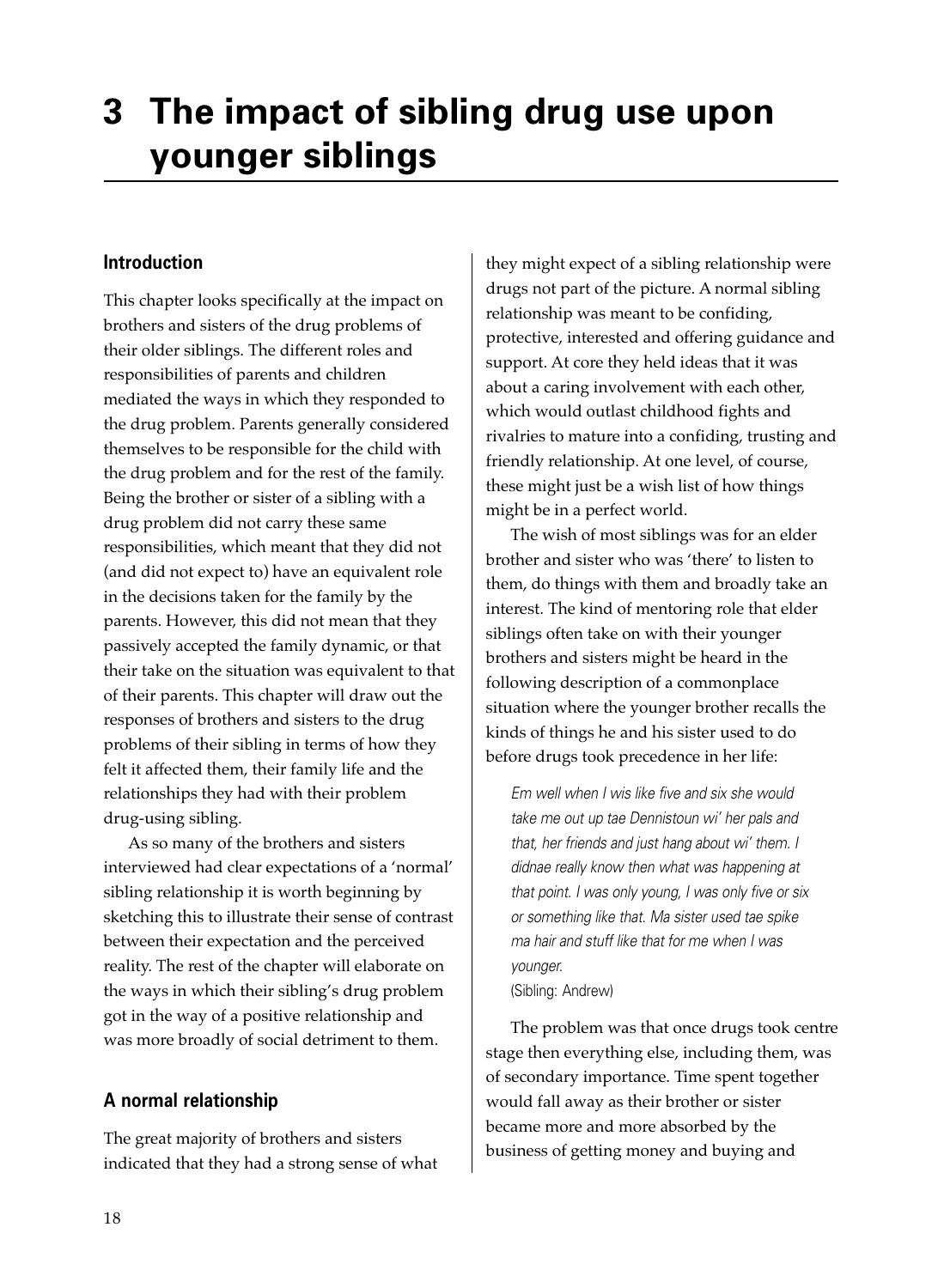using drugs. This led to all the siblings characterising their drug-using brother or sister as selfish and having no sense of obligation to the family.

… I think when people, anybody, that starts takin' drugs, they totally lose all reality … they do definitely change. Definitely, they become totally different people … when they speak tae ye you dae feel as if they, they are the same person but a lot a things change … wi' people that take drugs, it's as if they don't care for life at all, and they don't care about anybody else apart fae themselves basically. (Sibling: Caroline)

There were a minority of siblings who had no expectations of the kind of 'normal' relationship they had lost or might achieve with their sibling. These siblings reported preexisting animosity and distance from their brother or sister which stretched back into childhood.

- I: … Were you close to Tara as a child?
- R: I've never been close to Tara, never … Mum says I've never liked her, even when I was in the pram I didnae like her. (Sibling: Marie Louise)

It is perhaps noteworthy that reports of longstanding animosity towards brothers or sisters who had developed drug problems were most associated with those families that were reportedly the most dysfunctional, largely through parental drug or alcohol problems. The following extract, for example, describes aspects of the discordance of a family of eight brothers and sisters who grew up in a violent household where both parents had severe alcohol problems: … We all started not really liking each other cause we've all got very different personalities … You know, it's the most bizarre family I think ever, for personality wise. You know because everybody deals with the lack of emotional support from when we were younger in a different way. My big brother very rarely sees anybody, very rarely goes out the house. My big sister Sarah took a lot of drugs as well I think as an act, and my big sister Joan developed certain problems and we all just took on different personality traits you know. (Sibling: David)

The drug problem (in this case of three siblings) certainly exacerbated these relational difficulties but these respondents were clear that drugs did not create them. Furthermore there was no evident notion that removing the drug problem would pave the way towards the creation of a positive bond between these siblings.

The deep familiarity that siblings have with each other through their shared experiences of growing up in the same family is part of what leads siblings into the expectation of being able to turn to each other to seek support and advice, and to share confidences. However, it was the distance between these expectations and their current relationships with brothers or sisters that was emphasised. One gets a clear sense of this from the reflections of the younger brother of a sister with a drug problem.

- I: Do you ever sense that drugs have robbed you of a sister?
- R: I dae get that feeling. That feeling passed ma mind and I was just thinking tae maself 'What's these drugs done? This isnae ma sister that's staying wi' us'. It just wisnae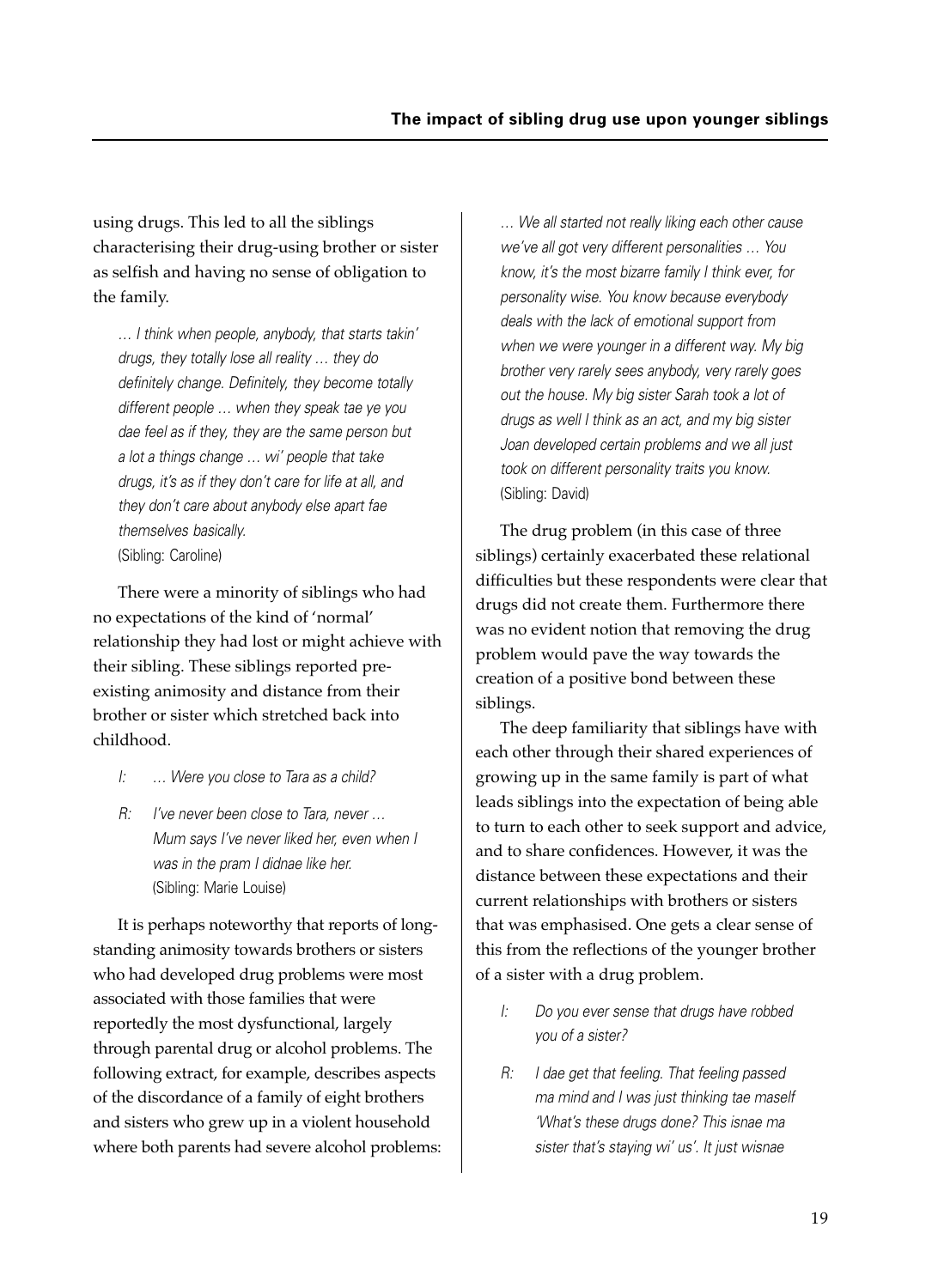like her wi' the problems and stuff. Just always naggin' …

- I: And when you say that, what would you have wished her to be like with you?
- R: Just wish she would be like … just be like a normal sister, an older sister. I'd like to have been able to go tae her wi' problems but I cannae dae it for some reason, I don't know how … I think it's because really that Andrea has got problems wi' the drugs and that and I don't want to hit her wi' other problems when she's got problems of her ain. I think it's that – I cannae be too sure. (Sibling: Andrew)

It was the loss of this caring involvement that was lamented by the brothers and sisters interviewed for this study. In the following extract a 13-year-old sister describes the difference in the relationship with her elder brother when he is using drugs to when he is not.

Like because me and Leanne lelder sisterl don't like really get along with him when … he's using, but like when he's not, we do, we get along and … we'll all like do stuff together like any other family but then when he's using we just don't seem to bother. (Sibling: Eleanor)

A recurrent complaint, particularly with the youngest siblings interviewed (13 years and up), centred on their perception of their brother or sister as fundamentally uninterested in them. They felt that when on drugs their siblings did not want to talk or listen to them or to spend time with them, which, as can be heard in the following interview extracts, was experienced as frustrating and disappointing:

'Cos when he was on drugs you couldnae really talk to him, he was like sitting like that [head down], when you're talking to him you'd feel as if you were talking to yourself. (Sibling: Dean)

Because like … he'll talk to you more when he's clean and … I don't know, like you feel as if he's understanding you more better, – like you talk to him and he'll want to do things and that and then when he's no' he's just like cannae be bothered wi' ye.

(Sibling: Eleanor)

In addition to feeling that their drug-using sibling was uninterested in them, they felt that when on drugs they were very quarrelsome. One 13 year old described her brother as arguing over anything and everything when he was on drugs. Such discord was itself unwelcome but the siblings were especially aggrieved when the force of the argument was directed at parents and in particular their mothers.

He was just total … evil and he thought he was always right and he never ever … he just, once an argument started he would never back down from it. Like even when my mum had … he would go to my mum 'shut up' and then it would get to the stage he would actually lose it, shout and bawl. If my mum went like that, 'right, just get oot the hoose' he would shout the whole way down the close, 'cos it was like a house like this, these closes are the exact same as up there, so it was like a house like that apart fae on that side, so the whole way doon the close and the whole way doon the street he'd be shouting 'ya fucking bitch' and … know, name calling and whatever. So…

(Sibling: Martina)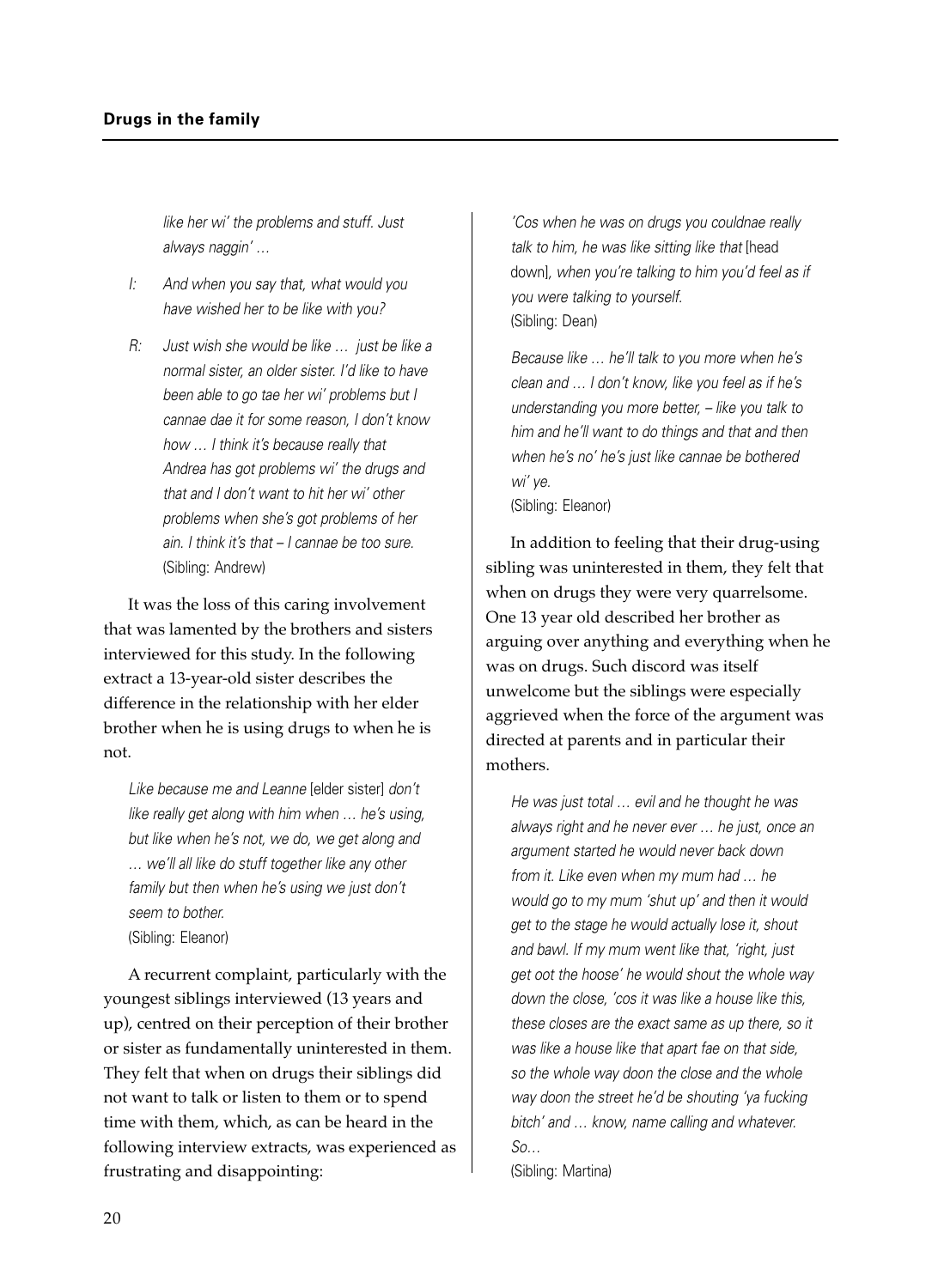The siblings (bar those few with no continuing relationship with their parents) were protective and defensive of their parents whom they considered were the most affected emotionally and otherwise.

I wis angry with [Emma, sister] no' so much ma da … but wit she wis putting ma mum through. (Sibling: William)

This might lead the non-drug-using sibling to come to the defence of the parent but often at the cost of further adding to the discordance:

I used to, like because he always used to upset my mum and I didnae like it … Yeah, like I don't know, I feel it would upset my mum, I'd say something and then like try and tell him to like no' be so nasty but he never used to listen, then it used to be ma fault. (Sibling: Eleanor)

Virtually all of the siblings referred to a tendency on the part of their brother or sister to feel sorry for themselves and furthermore blame everyone else for their problems past or present. This aspect of their brother's or sister's behaviour was described as highly irritating.

… She's always blaming it on you when it's always herself … It really makes me mad 'cos she can't … she always blames everybody else, 'it's your fault, you done this blah blah blah' but if she really didn't want to be on drugs she could stop, she could try and … even though it's hard for her … (Sibling: Danielle)

As is apparent from the previous interview extract it is not that there was no appreciation of the difficulties siblings faced in living with a drug problem or indeed in trying to get off

drugs. Frustration with these aspects of their drug-using sibling's behaviour was linked to the overall perception of brothers and sisters as having become completely preoccupied by drugs and self-absorbed in the process. This preoccupation to their minds led their drugusing siblings away from being concerned with, or for the family and in myriad ways corroded the fabric of their relationships with each other.

… Even up until today he's had ten million chances wi' us all and he's stole, he's done many things tae us all, he's said things, he's lied, he's always lookin' for a sympathetic vote. He gives ye all this an' all that but everybody's had a hard life so why should we all sit and give him any different?… I think he's wantin' attention or somethin', I think he feels that he's left out but he's no' left out, it's just the life he's livin' and naebody's interested. So we're supposed tae be pals wi' somebody we don't really like? Maybe if he changes his attitude a bit maybe we will start visiting him, maybe if he gets a grip of his life, get hisself a hoose, things like that, a wee job and maybe we'll go oot at the weekend and get a drink, things like that, I'll come up and visit him in his hoose if he can maybe get his life the 'gether [together], know wit I mean? (Sibling: Stuart)

What this amounted to was a disinclination to spend anything other than a minimum of time with brothers or sisters when they were using drugs.

# **Worry and anxiety**

Much the same as their mothers and fathers, these siblings worried about the health and well-being of their brothers and sisters when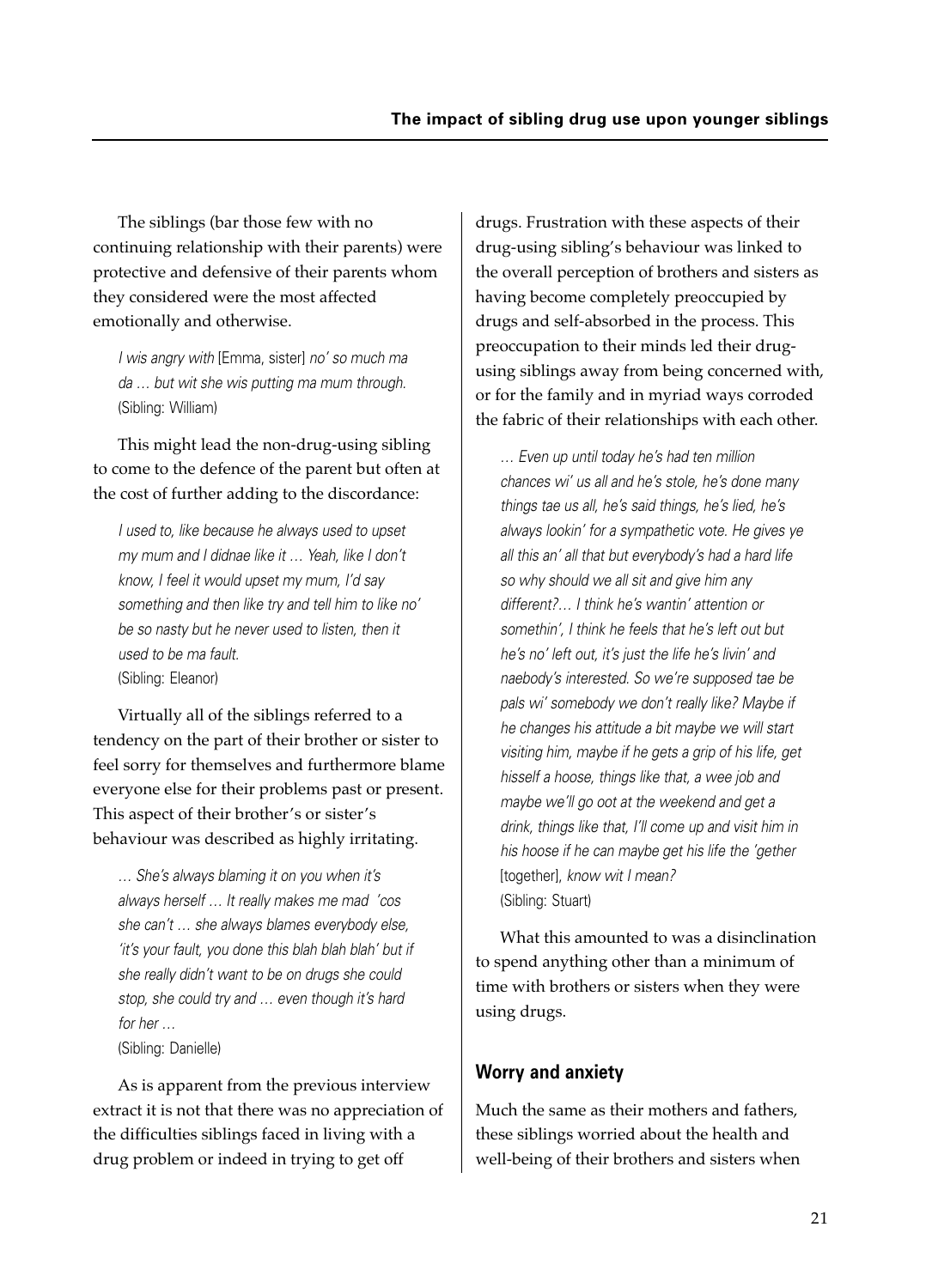they were using drugs and away from home. When they disappeared for periods of time there would be anxiety that something had happened to them.

Of course, you're feart if they go out and doesn't come back the night, it's like where is he, where is he? Like now. (Sibling: Martina)

Aye but you do worry about your brother because yer brother's yer blood ain't he? That's what I say, blood. (Sibling: Liam)

Some siblings felt they had to a degree become accustomed to a pattern of absence and return which lessened their anxieties:

Aye I did worry about her to an extent because ye didnae know where ye were and naebody could get in contact wi' her and what no'. I suppose that was a wee bit worrying. But now it doesnae bother me because I know she'll be back and … God forbid somethin' did happen, but nothin' ever has.

(Sibling: Nick)

Most commonly the siblings in this study spoke of an anxiety that their brother or sister would overdose from drugs.

Like, it, it just eh like ... ran through your head all the time [worry about overdose] and you used to like try and block it but … it'd just always be there. (Sibling: Eleanor)

One brother appeared particularly anxious as to the well-being of his brother to the extent that he felt it interfered with his ability to concentrate at school and indeed interrupted many other aspects of his life:

- R: It was affecting everything. I just didnae feel like daeing anything at all. Just couldnae stop thinking about it.
- I: And what couldn't you stop thinking about?
- R: The way … what's gonna happen to him, when is it ever gonna stop? Just things like that … 'Cos I know that drugs can kill you and if they kept going on and on it's just gonna affect them, you can kill yourself. I felt as if he was gonna kill hisself … but there was nothing I could dae 'cos he just wouldnae listen to me, every time I was mentioning it to him. He just wouldnae listen to me … (Sibling: Dean)

The powerlessness of their position as siblings to alter things was also a theme in these interviews. Many siblings felt like helpless spectators in the unfolding drama of their brother's or sister's lives.

# **Living with public reactions to sibling drug use**

There was universal reluctance among siblings to publicly acknowledge that a family member had a drug problem. This was entirely understandable given the likelihood of negative reactions from others, but was also related to the sense of shame felt by family members:

- I: What was the kind of reason … I mean I know it's obvious but if you had said 'Why have you kept it quiet?'
- R: No wantin' anybody to know I suppose. Just trying tae keep the … Just tae let people know that the family was normal.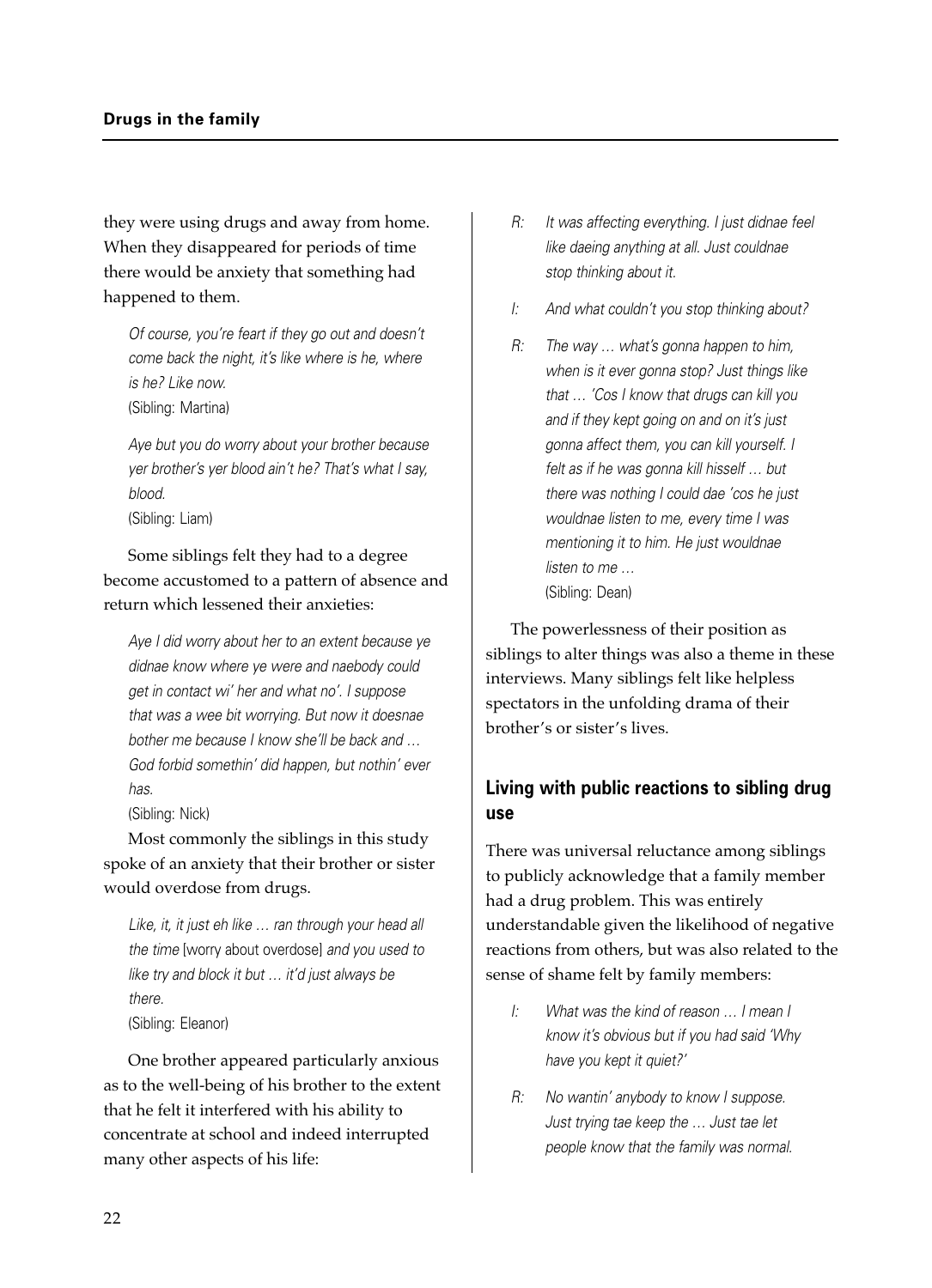That just like … naebody did anything like that. (Sibling: Nick)

Having a brother or sister with a drug problem was both shaming and embarrassing. It was embarrassing to see them in public under the influence of drugs or begging in the streets. This was true of all the siblings interviewed for this study:

But eh if I was tae see him in the street and he was mad wi' it I wid just ignore him. He'd be like that tae me 'awright Martin, how ye doin'' and I wid just ignore him. 'Martin! Martin! Martin! Martin!' … And he'd be 'aye you fuckin' think yer better than me, who dae ye think ye are' and then afore ye know it the full street's fuckin' attracted tae him tryin' tae get a reaction oot a you and this is just because ye don't want tae talk tae him, because he's mad wi' it and he's gonnae ask ye for money or he's gonnae say 'I'm starvin', I've no' ate for two days' which is a total lie because he'll just go roon tae ma Ma's when ma Da's van isnae there and ma Ma'll feed him or give him fuckin' a big bag a messages [shopping] [laughs] ye know. (Sibling: Martin)

The most likely reported response of siblings if they encountered their brother or sister in the street whilst under the influence of drugs would be to try to ignore them and slip out of sight so as to avoid any public humiliation.

- I: And what's it like if you see him outside?
- R: I find it embarrassing.
- I: Embarrassing? And so then what would you do if you saw him?
- R: I'd walk the opposite way.
- I: You'd walk the opposite way. And would he see you?
- R: Sometimes, and I'd just ignore him. (Sibling: Eleanor)

As the following two siblings make clear, however, it is not just being under the influence of drugs that is the problem, but that the lifestyle associated with the drugs might mean that little attention has been paid to personal appearance and hygiene:

Naebody knows he's ma brother but if I wis tae walk about wi' him and he looked the way he's lookin', aye, he wid embarrass us 'cos ye just need tae look at him and you'd say 'aye', ye can tell by just lookin' at a person if they're a junkie or no'. (Sibling: Stuart)

I'm so embarrassed [laughs]. Barry had got a loan, a budget loan fae the Social tae get em … an' he's said tae me 'I need new trainers an' can ye take me intae the Town Centre?' An' I says 'aye well come through' an' I went in an' I'm so embarrassed because he came in an' he'd no' shaved and … dirty an' he's sayin' tae the man in the shop, em, 'have ye got any cheap caps, naw cheaper than that' and it's that voice an' I wis just so embarrassed, that's more the way I'm embarrassed wi' them. (Sibling: Caroline)

The unkempt appearance of a brother or sister was one thing; however, it was perhaps more socially destructive to have to run the gauntlet of those neighbours and others who considered they had been the victims of antisocial behaviour on the part of their sibling: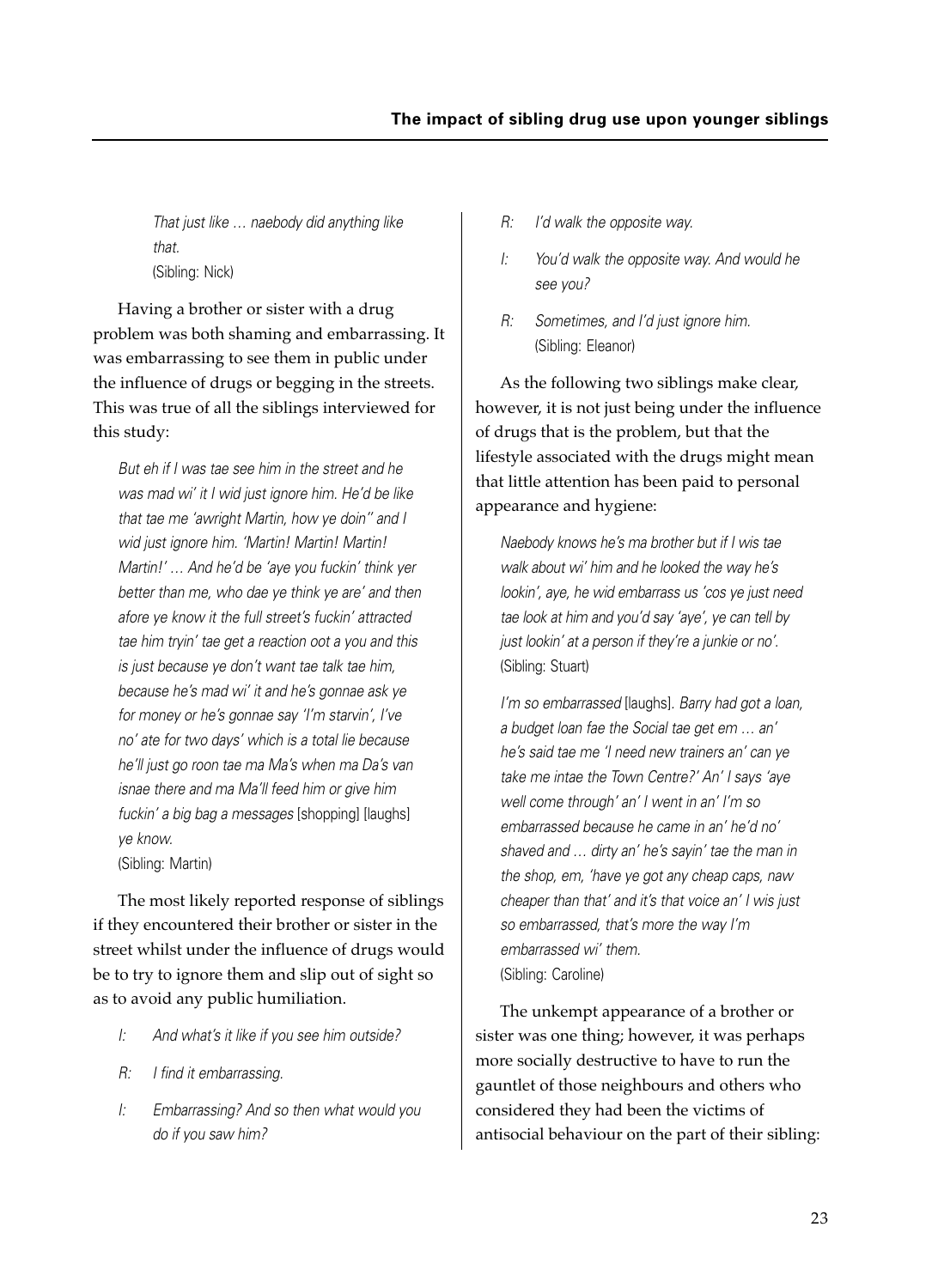I get slagged noo and again, people say 'where's your brother that steals aff washing lines?' and all that, 'cos they know about it, a lot of people know about it, and I got all the stick for it 'cos they don't stay here, I need to live here, so it's me that gets all the stick for it. (Sibling: Dean)

More serious consequences followed where they ended up embroiled in drug-linked violence because they happened to be related:

The guy hit him [his brother] wi' it [baseball bat] <sup>o</sup>'er the heid, 'ya fuckin' bastard ye, Pollock', blah blah, I mean I wis about 14, 15, I wis like that … and then the other guy jumped oot the other side and he's got this big knife an' he's runnin' at me, I don't know this guy, I've never done anythin' tae him but, an' is he gonnae use this on me just because I'm wi' him, just because I'm his brother? I don't deserve that, naebody deserves that. So Sean's like that tae me, 'run, fuckin' run, run', so I ran and the guy chased me maybe fuckin' twenty feet … there wis absolutely nae way he wis catchin' me. (Sibling: Martin)

The above scenario was not commonly reported in this study. However, younger males were most likely to refer to their increased vulnerability to violence from other males as a result of the conflicts created by an elder sibling's drug-related and other behaviours.

The closeness just fell away 'cos he just caused trouble for us. Once he went [left the area] we got bullied, first it was my brother Luke and then when he went into the army it was me. These boys used to wait for us when we came back from school and would give us a doin', it got to

the point that you couldn't even go out to the shops 'cos they'd be waiting for you. (Sibling: Simon)

Partly their grievance seemed to reside in the notion that an elder, particularly male, sibling ought to be protective of the family interests. Their behaviours, far from protecting, could expose younger siblings to the violence of others.

#### **What is lost and what can be recovered**

But I was close to her when I was younger, I still am to this day. But there's days where I cannae stand tae look at her. But I think that's just 'cause I dae love her so much that I feel that way about her at times. (Sibling: Nick)

The majority of brothers and sisters interviewed in this study attached great value to the sibling relationship and retained a strong sense of the person within, untainted by drugs. The damage done to the family and to their relationships with each other was not seen as irrevocable in most cases. However, positive change to their relationships with siblings was tied to a move away from problem drug use:

- R: … When she's in [rehabilitation centre], she phones a lot and she wants tae talk tae me and at Christmas when we went to her house for dinner she was talkin' tae me and that and sayin' that she wanted tae make up for lost time.
- I: Yeah. What did you feel about that?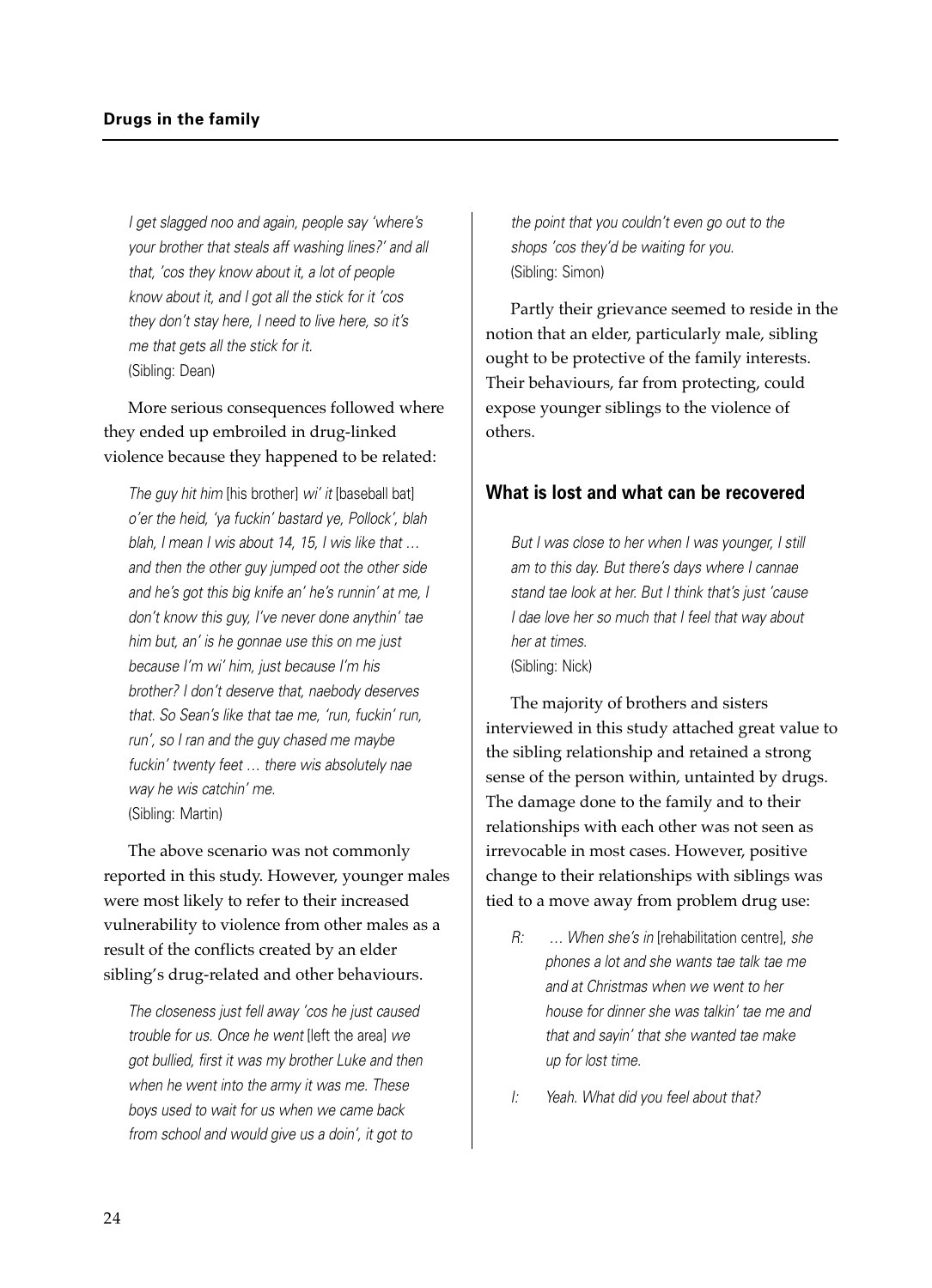R: I wis happy because I thought that she would get better and that me and her could be more like sisters and bond a little bit more. (Sibling: Danielle)

The continued use of drugs was identified as causing the greatest damage to their sibling relationships and some saw the possibility that it could create a permanent wedge between them. Some siblings, however, felt their relationship had suffered too much damage as a consequence of the drugs and considered it to be irretrievably lost:

Me and Sam will never ever be close again, we talk you know, we're civil to each other now, but you can see it; there is no bond there. I would never ever want anything bad to happen to him you know, but at the same time I really wouldn't be surprised if something did … There isn't very much love between me and Nick now and there's certainly no trust. (Sibling: David)

Most siblings had not suffered so great a loss of faith in their brother or sister; most carried on with the belief that over time the brother or sister they remembered or wished for would return.

### **Conclusion**

Siblings occupy difficult terrain: their brothers or sisters develop problems that absorb family time and energy, and place so many demands on the parents, particularly mothers. To an extent they become reluctant onlookers upon the developing family situation, as much of what happens is between the parent and the drug-using child. The stresses and strains described by so many parents in the preceding chapter affected the family dynamic and the quality of the home environment that siblings lived within. It is perhaps testimony to the rather anomalous position of siblings that so few had really considered how the drug problem of their brother or sister actually affected them. On the whole their concerns were directed outwards to how the mother was coping or not, or to concern for their drug-using sibling. Yet for all this it is clear that the drug and other problems of their siblings affected them greatly, whether in terms of getting in the way of things they wanted or needed to do (study for examinations, for instance) or because it diverted parental attention they felt they needed. Also it was clear that most siblings lamented the loss of a valued relationship with an elder sister or brother in whom they could confide and share positive experiences.

Of course, where siblings themselves developed drug problems, their lifestyles took on similar trajectories to those of their already drug-using siblings. It is to this issue that the next chapter turns attention.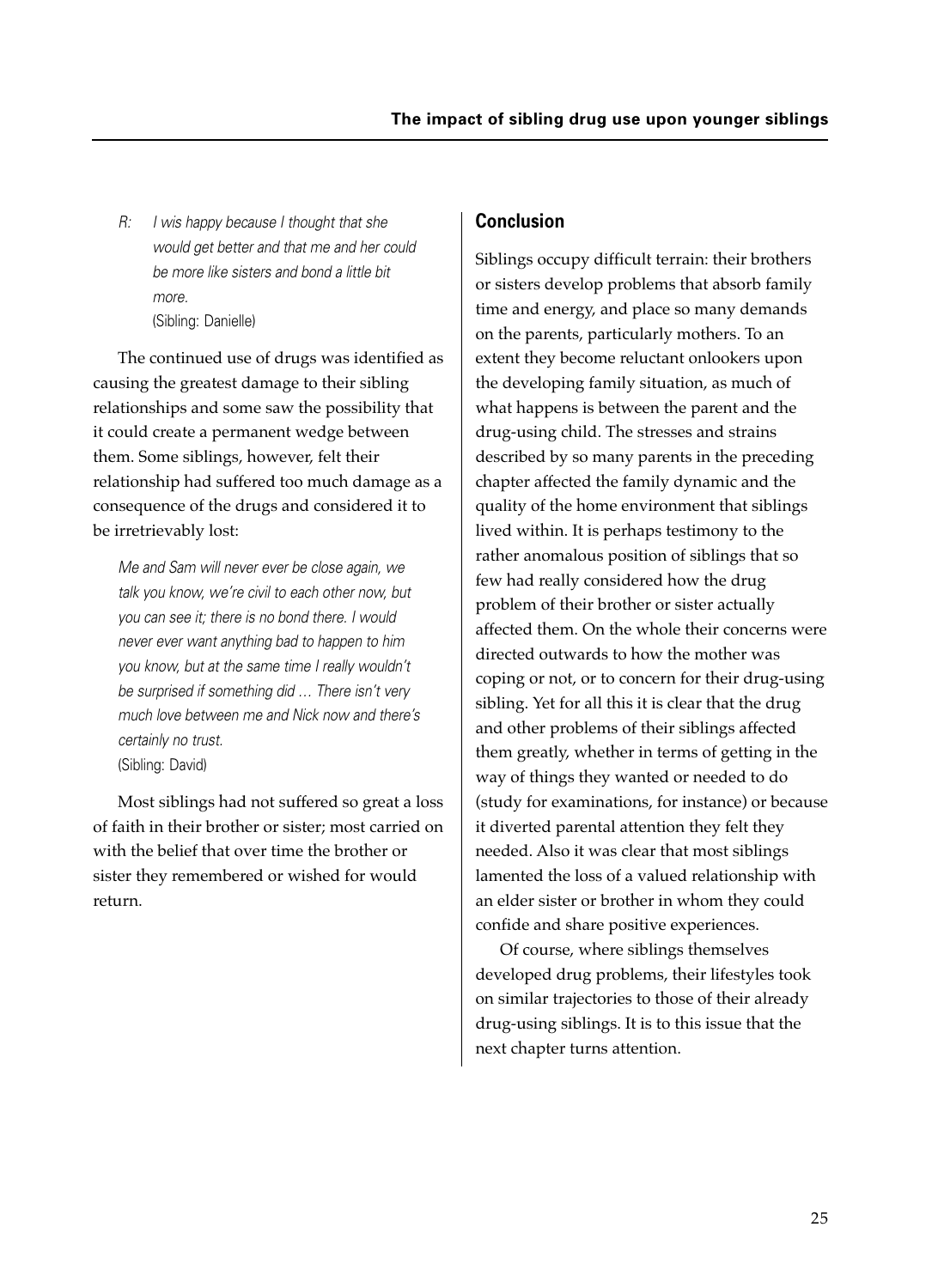# **4 The impact of exposure to sibling drug use**

### **Introduction**

The likelihood that other siblings in the same family will use drugs is the question that has received greatest attention from research on sibling drug use. By way of an answer, the almost exclusively quantitative research does indicate an increased likelihood of more than one sibling in a family having a drug problem. However, the processes by which more than one sibling in a family comes to have a drug problem are more opaque. Qualitative research has an important contribution to make in elucidating the processes by which family members' drug use may influence the drugrelated attitudes and behaviour of other members of the family.

In the present study, 24 index sibling problem drug users were interviewed; of these ten reported having a brother or sister with a current or past problem with drugs. Clearly then this study is supportive of the general trend evident in the literature. For example, the DORIS (Drug Outcomes Research in Scotland) study, which is following the treatment careers of 1,000 problem drug users in Scotland over time, shows that of the 95.2 per cent of drug users who reported having siblings, just under a third (31.2 per cent) reported having at least one sibling who had ever had a problem with drugs and a further 8.6 per cent reported having ever had a problem with drugs and alcohol (personal communication: Neil McKeganey, 2004).

This chapter examines the narratives provided by the sibling with the drug problem (the index case) and the other sibling interviewed. These narratives are used to consider the nature of the influence that the

person with the drug problem has had on younger brothers' and sisters' drug use, whether to encourage or prevent it. The literature on initiation of drug use by siblings has identified two factors as potentially influential: role modelling and advocacy. The influence of an older brother to model drugs positively and furthermore to actively encourage siblings to initiate drug use is predictably part of the dynamic that leads other siblings into using drugs. However, it is clear, from these data at least, that neither is determinate but highly contingent upon both the family environment and the quality of relationships between siblings and between siblings and their parents. The following section looks in some detail at varying levels of drug exposure and its consequences reported by the 24 index cases and the 20 other siblings with the aim of disentangling some of these processes.

# **Exposure to drugs**

It is possible to discern two kinds of exposure to sibling drug use: routine, everyday kinds of exposure, and deliberate exposure where for different reasons the drug-using sibling takes the decision to directly involve the non-drugusing sibling in their drug-using lifestyle. Both kinds of exposure, however, could (and did) result in drug initiation of the other sibling. Almost all of the index siblings reported that their brother or sister had been exposed to their drug use to some degree. At minimum this involved seeing the effects of the drug use on their behaviour but more usually also involved having seen drugs and the paraphernalia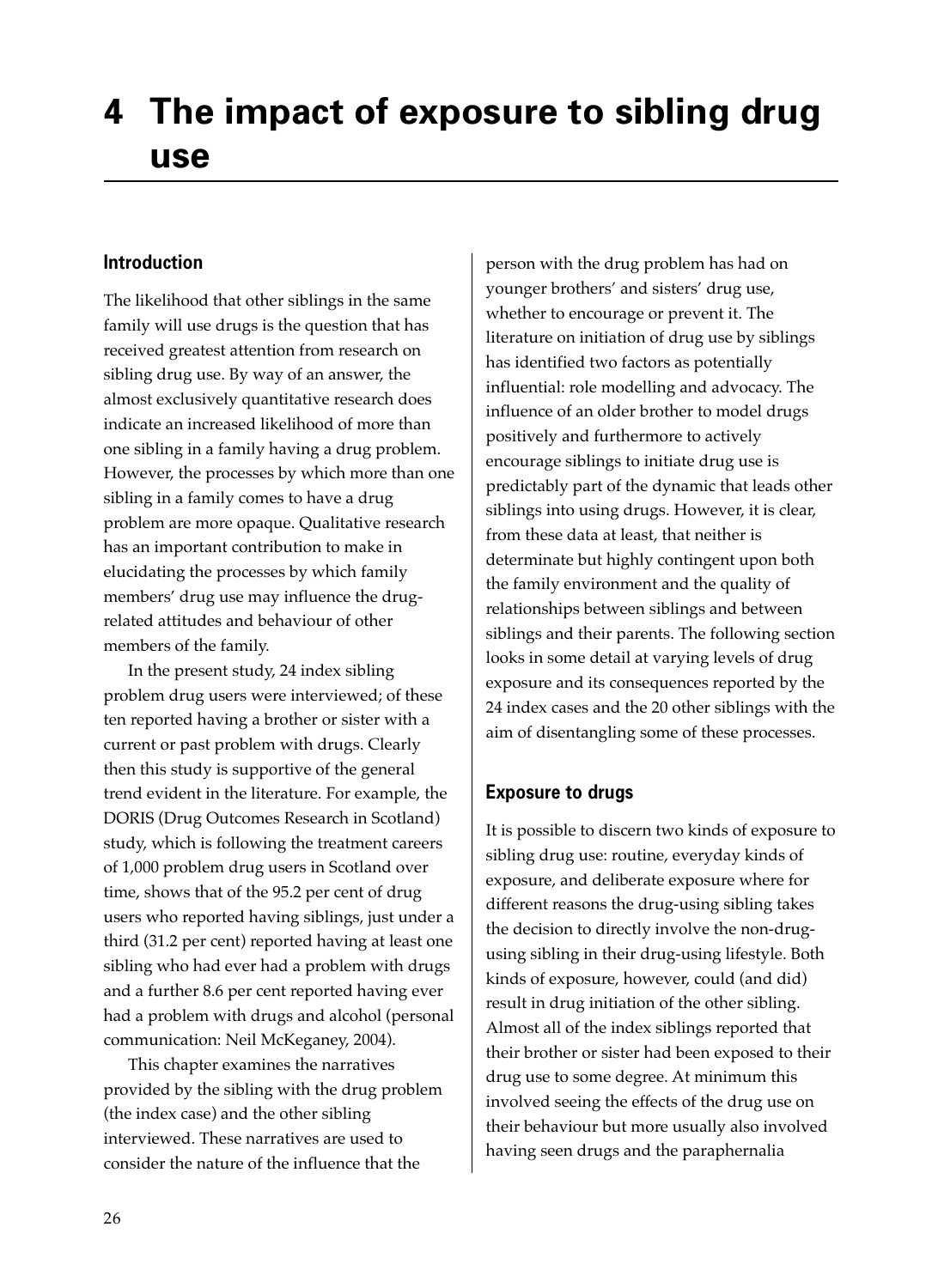associated with drug use, and often too having been present whilst they were being used. Five of the index siblings reported that none of their siblings had seen drugs or drug use, through either their own efforts at secrecy, their exclusion from the family home or the strict enforcement of rules restricting use of drugs whilst in the home.

Routine exposure to drug use refers to the kinds of everyday ways in which siblings sharing the same house or seeing each other fairly regularly might be exposed. The index siblings made frequent reference to the use of drugs whilst in the home and often whilst caring for younger siblings. Some spoke about trying to keep their drug use concealed from their younger brothers and sisters.

- I: How much did they [two young brothers] actually see of your drug use?
- R: They didnae, they didnae … I wis babysitting the weans and … I would have ma stuff, right? What I've got and I'd have already taken it and then my ma would mibbae arrive in fae school 'Gonnae watch them for an hour?' Or she'd be goin' tae the Bingo about 6 o'clock 'Would you babysit them the night?' 'Aye nae bother.' And she would leave and I'd be 'alright' and then she'd be back and I'd be full o' it. But the weans would be out playing or wi' Archie or whatever. Or else I'd get them settled in front o' a video and then I'd dug [locked] ma door d'you know what I mean? They just never got to see it. (Index sibling: Nadine)

In the above example the drug use was kept out of sight of the respondent's younger

brothers. However, this seemed difficult to sustain:

- I: Yeah but have you ever seen her using heroin or anything?
- R: Naw I've never seen it.
- I: Do you think she keeps it away from you?
- R: She does. But it wis a good few years ago before ma mum and dad really found out about it. I wis staying wi' ma sister and I wis just looking through her cupboard and I found a teaspoon aw burned at the bottom. That wis one thing that made me click on that she wis using somethin' … because that wis unusual. I've only ever seen that in like drug adverts or somethin' like burning heroin wi' a spoon and I wis like 'Yeah wait a minute'. But I kept it tae maself, I let it pass so I did. (Sibling: Andrew)

Some index siblings described having used heroin in front of their younger siblings but had tried to pass off the drug as something else, usually as cannabis or cannabis oil:

But see ma wee brother at ten … I took him aw the time and watched him. I took him for two weeks here and weeks there and ma wee brother's … I used to … I've done it in front of him every day and he knows aw about it. I told him it wis hash at first and he's like that 'That's no hash, I know what that is. I've seen it on the polis stuff that they bring to school'. (Index sibling: Vicky)

The success of such efforts at subterfuge was obviously dependent on the lack of knowledge of the other sibling, which was clearly not the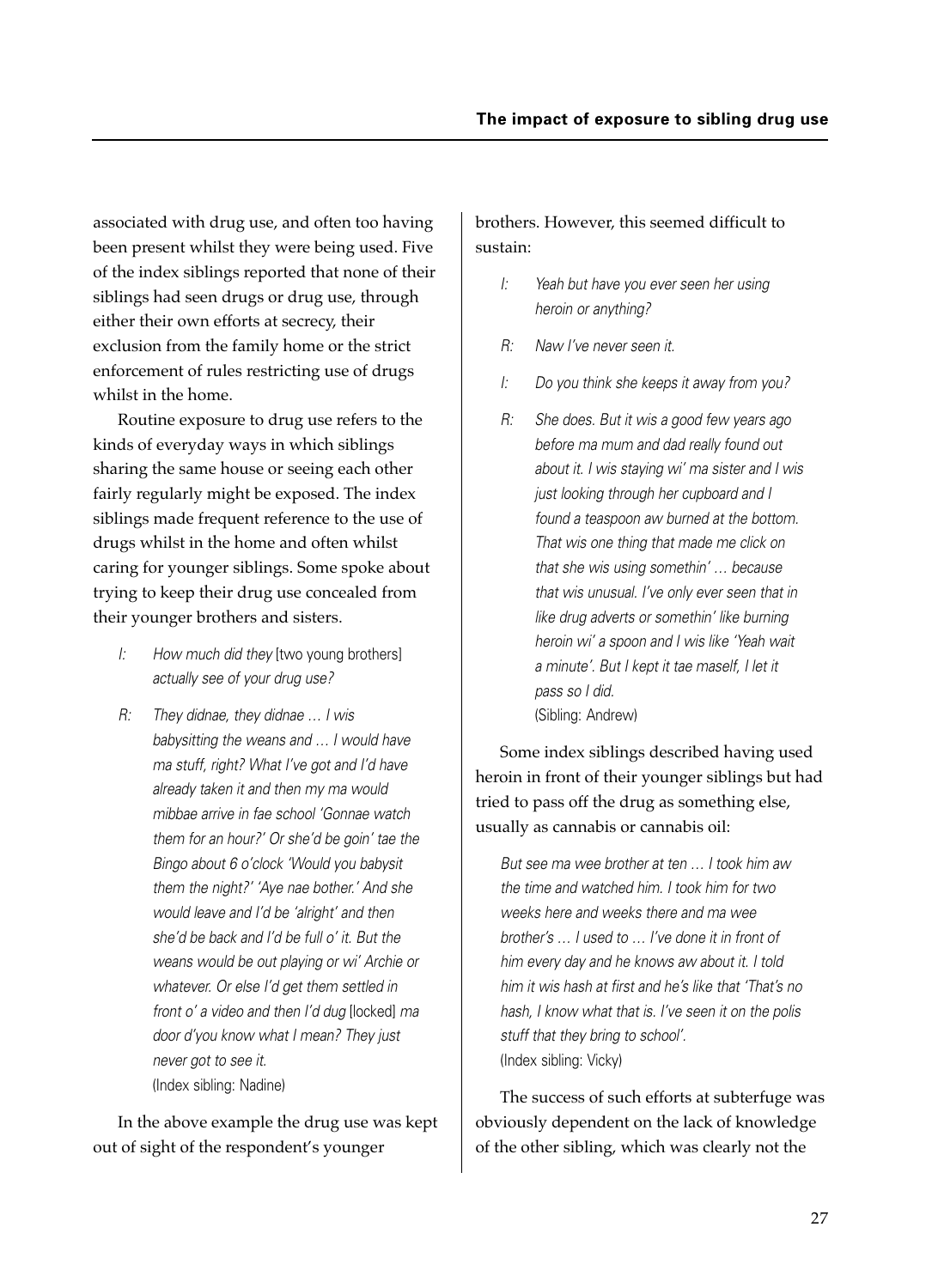case for this boy. There was also the everpresent possibility that a younger sibling might unsuspectingly be exposed to a sibling's use of drugs as in the case below:

- I: And how much has Brenda been exposed to your drug use?
- R: She's only ever seen me once ever dain it and I had sent her in the kitchen tae make a cup o' tea and I wis like that 'She'll be standin' in there for a couple eh minutes.' And I had just woke up and I wis gonna dae ma hit and a had the tourney on and I had the pin in ma arm. She walked in and I fucking went radio rental. I just pulled out the pin in ma arm and I wis like 'Get the fuck back intae that kitchen.' She wis like 'I didnae see nothing.' I wis like 'I don't give a shit whether ye seen anything or no'. 'So she went back in the kitchen and I done ma hit and I went in and apologised for losing the rag wi' her. But I wis like that 'I don't want ye tae see me dain it. I might be a heroin addict but I don't want ye watching what I'm dain.' (Index sibling: Evie)

# Sometimes too the will to conceal the drug use was absent.

- I: Right, right. So she knows what it [the drugs] was and all that?
- R: Aye she knows what it wis but again I didnae care because I wis needing it and I wis taking it. And I wisnae caring, I wouldnae have cared if it wis my ma that wis sitting there. (Index sibling: Vicky)

One sister recounted the point from which she ceased to try to hide her drug use from her younger brother and openly used in front of him. As she herself points out, this came about through not sustaining the care to keep it hidden:

Now, whenever he walked in my room I'd be like [gasps] and I'd hide it or I'd drop it so he never seen it but … I remember he walked into my room one day and I just didnae care. I just sat there like that and I went … I stopped tooting and I looked and went 'what is it?' and he's like … pure … he didnae know what to say. He went 'oh, forget it' and he walked out. (Index sibling: Mandy)

Where younger children were in the care of their older drug-using siblings they could be exposed to drug use outside the home too. For instance, this now 13-year-old girl revealed how, unbeknown to her mother, at an early age she and her nephew (son of her drug-using sister) were often taken to houses where drugs were being dealt and used:

- I: What kind of things were you seeing?
- R: Like I saw Amanda taking drugs, heroin and stuff and I saw her boyfriend.
- I: How was she taking it?
- R: Injecting it in her arms and she was, em, burnin' it and smokin' it and stuff.
- I: Right. And was she trying to hide it from you?
- R: No, not … sometimes, sometimes she did.
- I: And when was it you were seeing it and where were you?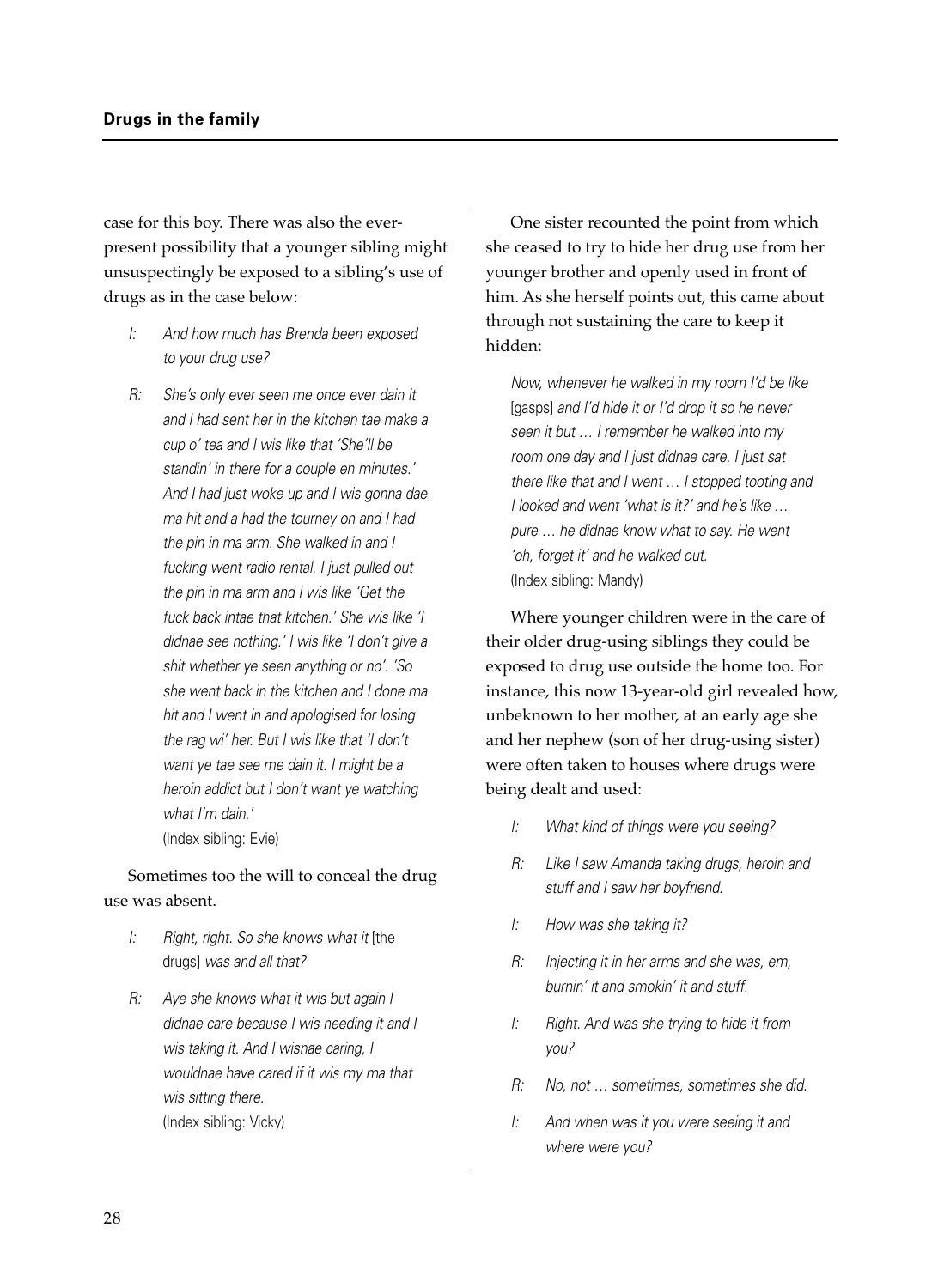R: Oh … she used tae go out and do it and she took me out one day and she was like going intae people's houses and she was leaving me in other rooms, know when I was older she was leaving me in rooms but I can remember when I was younger she'd do it in like stairwells of people's closes [tenement flats] … And I wis like beside her. (Sibling: Danielle)

These data also appear to indicate a greater routine exposure to drugs in families where one or both parents were preoccupied with their own drink or drug problems. Parental inattention and a lack of effective parental monitoring have been identified in a number of studies as strengthening the negative influence of others, including older siblings and peers (Duncan *et al*., 1996; Vakalahi, 2001).

- R: Well … see when, eh, my mum was on the drink? She would let all o' us in and my wee sister would be there and there'd be a few users in the house, and aw the drunk people. And my mum knew it would be going on, like jagging [injecting] in the bedroom and … she knew Colette was there but she … she just … kept drinking.
- I: Kept drinking?
- R: Aye, just didnae bother her. She wouldnae allow it when she was sober. D'you know what I mean? (Index sibling: Annette)

These were also the households that, on the basis of the descriptions provided by the index siblings, were the most chaotic. It was through living in such a household that a drug-using sibling made the decision to allow her (then

9-year-old) sister to be present whilst she used drugs. Her reasoning led her to believe that transparency was preferable:

… So her Mum and Dad were jagging and they were puttin' her out the room all the time and then I started smokin' ma kit and I tried tae put her out the room one day, I says 'Ruth gonnae go in that room and sit the now hen, just five minutes' and she looked at me wi' a look on her face that I'll never forget as if 'no' you as well Sinead, no' ma big sister, you're no' daen the same as wit ma Mum and Dad are doin' are ye?' and I shouted her back in … I says tae her 'Ruth, ye know wit I dae wi this don't ye?' And I pointed tae the foil, em, she says 'uh-huh' and I says 'well look I don't want tae put ye out the room, I don't want tae', I says so 'see it's up tae you, I'm givin' you the choice, ye can either go and sit in the living room for five minutes, just 'til I'm done or ye can sit there and watch the telly and don't bother, just sit and watch the telly in beside me and she went 'can I just sit here and watch telly?' I said 'of course ye can'. (Index sibling: Sinead)

Where younger brothers and sisters are routinely exposed to drugs there is the chance that they will develop a curiosity as to their effects and that this might encourage experimentation. There is also the possibility that a sibling's use of drugs such as heroin might conceivably normalise its use such that taboo warnings against heroin use would be rendered ineffective. The interviews with younger siblings indicated in particular the degree to which proximity to drugs played a role in encouraging a curiosity that resulted in experimentation and the development of drug dependence. In the case of Annette's young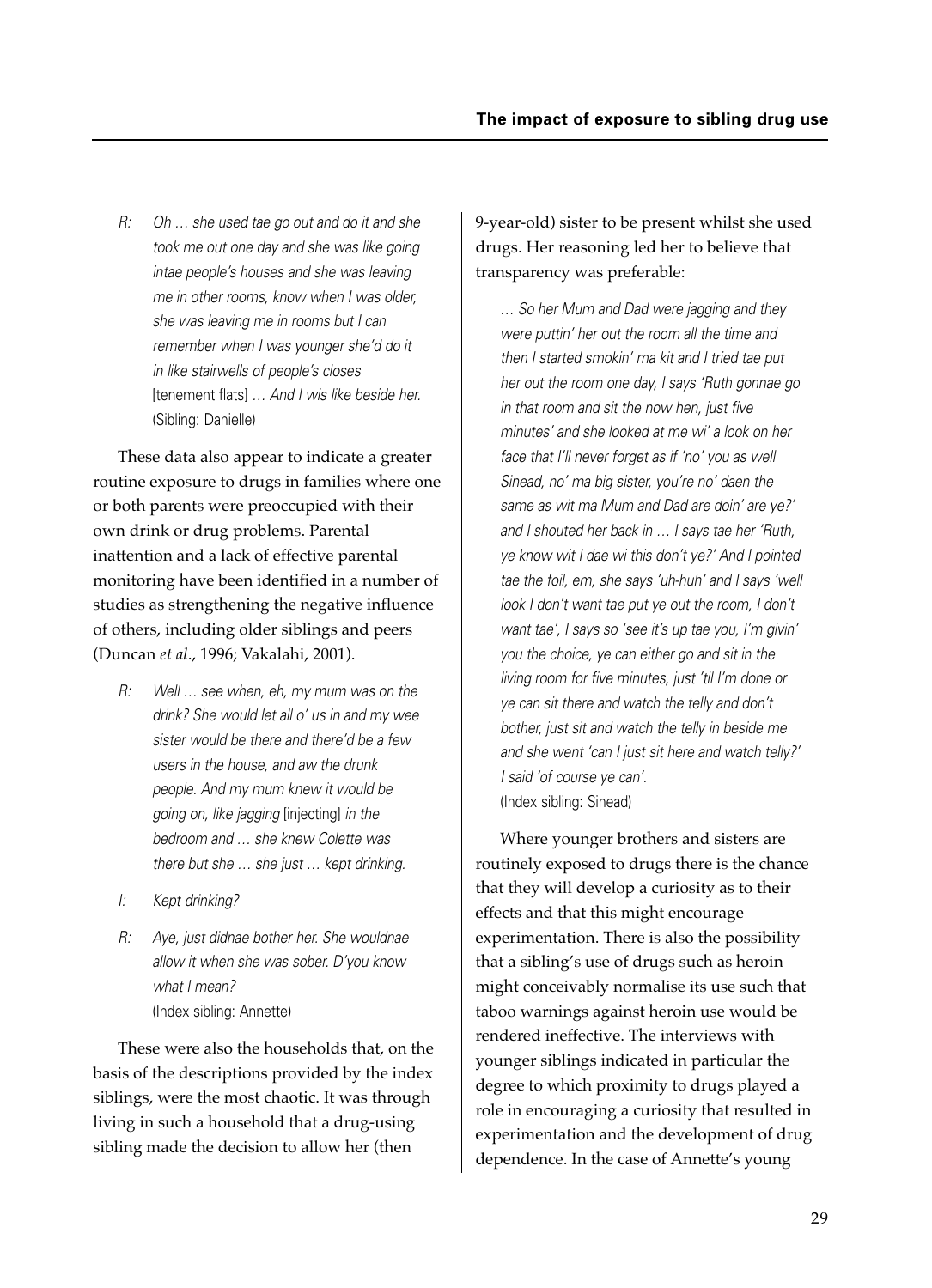sister Colette, cited above, and also Barry watching his older brother with his friends, there was an interest in what was going on:

And he used tae just sit in an' he wid be puffin cannabis and maybe takin' the odd bit of speed and … well I used tae go in an' chap the door, curiosity … I'd want tae sit in wi' them but I wis never allowed tae … the odd time, the odd time he wid say 'aye well ye can sit in for five minutes','cos I wis annoyin' them that much an' then pap us out again. (Index sibling: Barry)

When Barry first bought and used heroin it was in the company of friends. However, he knew what to do and how to use it from having watched his brother use it for years before him. It was also through watching her brother smoke heroin and being curious as to its effects that Chantelle first used it:

- I: And how much did you know what was going on?
- R: Em, quite a lot, he wid sit and dae it in front of me all the time, I used tae sit and say, 'gee's a smoke, gee's a smoke' and one time he did … an' I wis sick! (Index sibling: Chantelle)

Many siblings in this study, whether drug using or not, spoke of their expectations of an elder sibling as someone to look up to and be an example to them. When these elder siblings went on to use drugs problematically there were those younger siblings who modelled these behaviours. Chantelle explicitly acknowledged this, as did other interviewed siblings. It would not necessarily be the older sibling who actually initiated the drug use: this could happen with

peers. However, being consistently exposed to drugs and drug taking might work at an insidious level to demystify drug use, to teach its use and through proximity make possible their casual experimentation without fully understanding the possible personal consequences of such action. Other research (Brook *et al*., 1983; Needle *et al*., 1986) has indicated that the likelihood of multiple sibling drug use is greatly increased when the younger brother or sister is also associating with deviant peers, which underlines the important interconnections between sibling and peer influences.

#### **Deliberate exposure**

This section considers those accounts in which drugs (or their effects) were deliberately shown to siblings and in four cases their use was deliberately advocated. The motives for deliberate exposure were not solely about encouraging use. Indeed in a number of cases it was intended to have the opposite effect on the likelihood that a sibling would experiment with drugs such as heroin.

Perhaps the starkest example of a sibling advocating drug use can be found in the following interview excerpt. The index sister related how she was responsible for inducting two of her nine siblings into heroin use on the basis that it was an improvement on the substances they were already using:

R: I kind o' got my brothers into smack, but anything else they got theirselves into. I think it was me that get them intae the smack …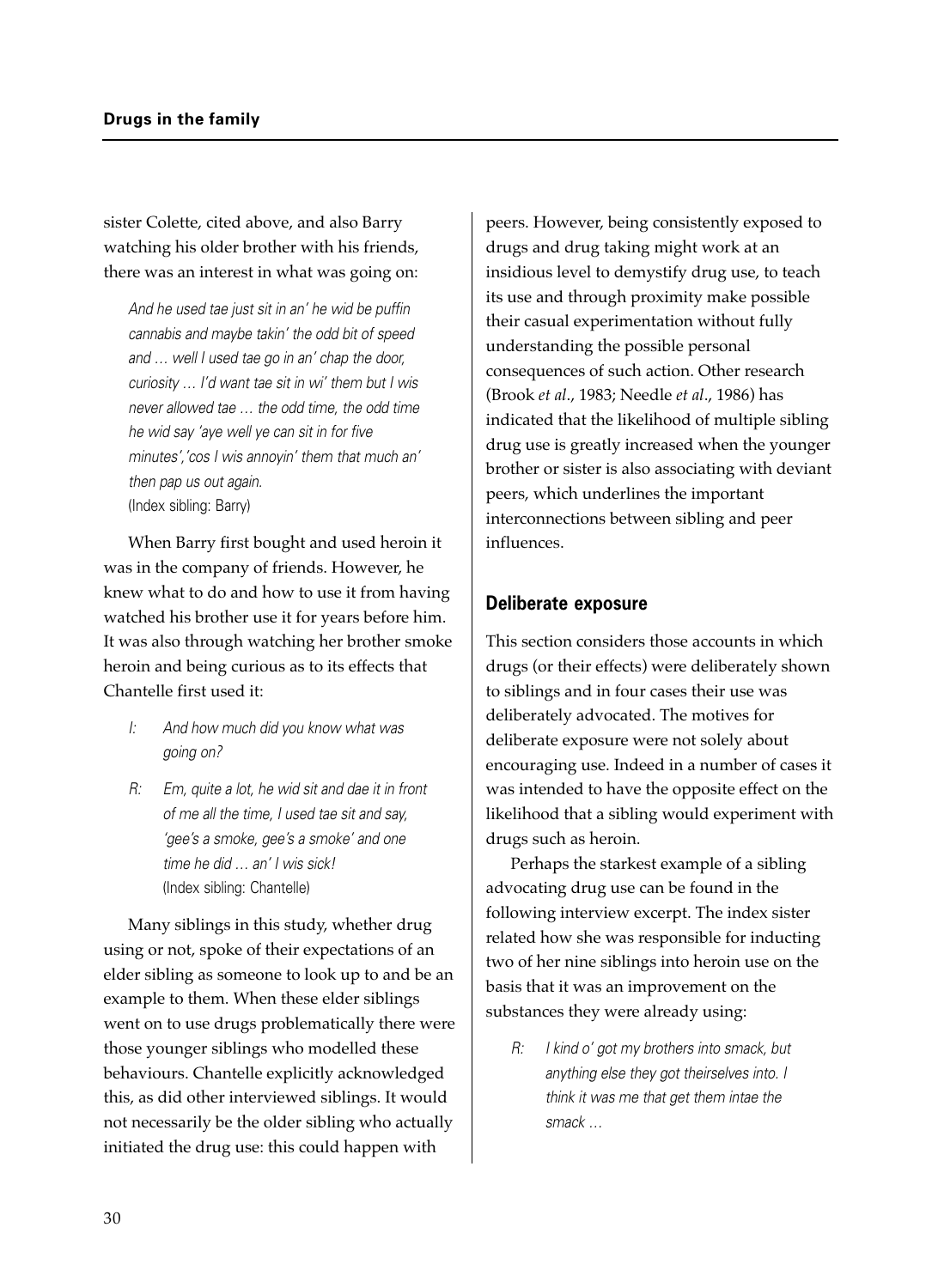- I: OK, so there's three of you. How did you get them into it?
- R: Well I didnae get them intae it, just kind o' introduced them tae it. If they were coming doon to my hoose I was gieing them a … charge, it just ended up wi' a habit …
- I: So which one was it that got into it first?
- R: Em, my older brother. I got him into it first.
- I: How did that happen, do you remember?
- R: He was on the glue and I used to say to him 'fling the glue bag away and I'll gie you a shot o' this'. Just used to, like get him to fling his glue bag away and I'd gie him a charge and then he just ended up in about it.

(Index sibling: Lynette)

It needs to be added that, by her account, Lynette's family had a number of serious problems, particularly the severe alcohol dependence on the part of the mother and the numerous partners who had separately fathered each of the nine children. The other reported cases where siblings were introduced to drugs by their siblings were less overtly bleak, couched within frameworks of self-interest or even, as will be described, the sibling's protection.

In the following case Richard described how his elder brother introduced him to drugs, reportedly to compromise him. Admiration of his elder sibling was part of Richard's explanation for his initiation into heroin: 'If my big brother done it I would dae it'. However, he also considered that his elder brother's selfinterest was part of the explanation for his initiation into heroin use; as is clear from the

following narrative account. When Richard threatened to tell his mother that he had found his elder brother using drugs, his brother responded by tricking him into using heroin, which therefore implicated Richard in the act.

I used to blackmail him stupid. I used to always go 'if you don't dae this for me I'm telling my ma' and he used to dae it for me. So I was like 'I'm gonna tell her that'. And he jumped and he's like that, 'gonnae no' tell her, gonnae no' tell her', he's like that, 'look, try it it's hash oils'. He gave me two lines and I started being sick all over the place. 'How do I get this away?' and he's like that, 'you need to take mair' and he was gieing me mair and I'm whiteying [passing out] all over the place, so … this was eh … just before I was 16 and I hated it. I says 'I'm no taking it any mair, I don't want any' and he went 'you tell my ma that I took it, I'll tell my ma that you took it'. (Index sibling: Richard)

A non-drug-using sibling described a situation where her sister had offered her heroin, which to her mind was motivated by the desire to create parity between them where usually there was hostility and rivalry for the mother's attention:

A couple of times she offered me it … Tara would have loved for me to have turned round and says aye because the whole … she would've went right back and told my mum and dad like that, she'd have loved it just to have one up on me …Sort of to say to my mum and dad 'well no she's not any better than me', but she never got that chance. (Sibling: Marie Louise)

Self-interest was also what motivated one drug-using sibling directly to expose his sister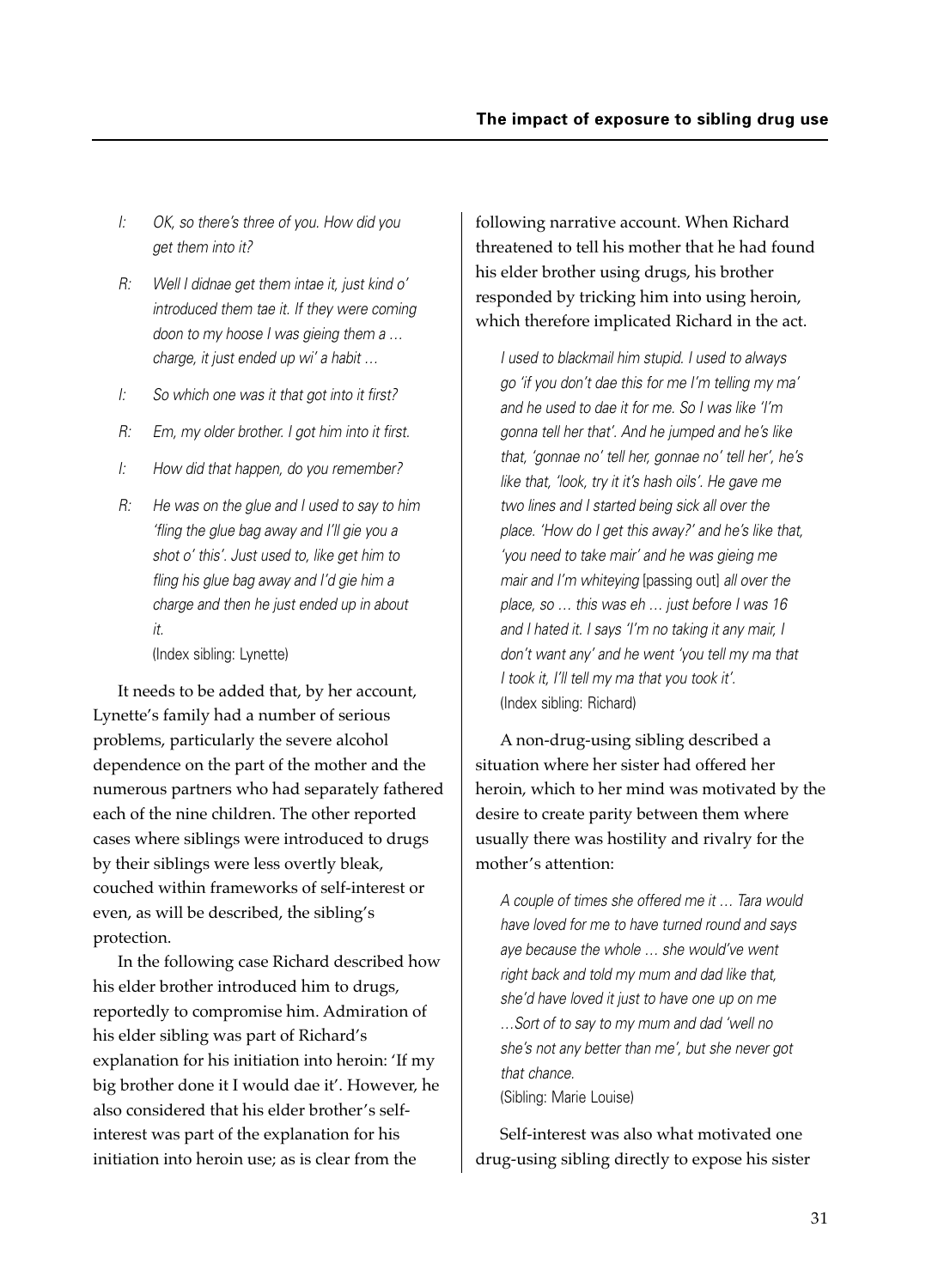to drugs because he could not go safely to the particular area where the drug dealer lived and he used her to buy them for him. Unbeknown to him she started to sample his heroin and developed a drug problem herself.

I ended up blaming maself for her tae start using because … I couldnae go to a certain bit and I used to get her boyfriend to go and score for me and she'd go wi' him and bring it back to me so I think I might have introduced it d'you know what I mean? Getting her to go and score for me … Then one time I walked in and I caught her wi' tin foil … Then I knew. But I wisnie really bothered and aw that because I couldnae criticise her if I'm using. I wis injecting it and she wis only smoking it.

(Index sibling: William)

Perhaps the most unexpected rationale for deliberate exposure of drugs to siblings was that it would be preventive. In the following account a drug-using sibling describes how she tried to encourage her brother to take heroin with her so as to pre-empt any use elsewhere. In retrospect she herself found her reasoning to be bizarre and put it down to the fact that she was greatly under the influence of drugs herself at the time:

… I turned round to Nick and I went 'listen, you know what that is don't you?' and he went 'aye, it's smack' like that and I went … I went 'aye, heroin, smack, whatever you want to call it'. I went 'Nick son, promise me you will never, ever go on that' … But I said to him 'but Nick, what if one o' your pals ever offer you it? Curiosity does kill the cat, you know?' and I was like … 'So like would you say no to your pal?' and he went 'none <sup>o</sup>' my pals touch it' … And I says 'look' and I says – and I cannae believe I actually done this. I says

'look, do you want to try it the now so that you've tried it and then you can say "well at least I've tried it and I don't want to go near it"?' and he went 'no' and I went 'are you sure now 'cos you can just have … I'll show you what to dae … go, just have a wee shot and I'll ... then that way. you've tried it', and I'm saying 'I'll dae it for you and then that way you've tried it and you'll see what it's like and you won't, and then you'll no' need to try it again'. He went 'Mandy I'm no' fucking interested, leave me alone or you're no' getting this [hash] joint basically', and I went 'right, OK, fair enough, I've asked you'. And see when I think about it, thank God he never tried it because it's good and he'd have thought 'oh brilliant!' and he'd have kidded on to me, 'that's rubbish, I don't like that' but really inside he'd have been like 'wow, this is amazing!' and he might have ran out the next day to get some. So thank God. (Index sibling: Mandy)

By any account this is an unusual means of trying to prevent drug use. However, many of the siblings with drug problems reported drawing deliberately on their experiences of drug dependency to try to discourage their brothers and sisters from using drugs themselves. This ranged from showing drugrelated injuries to describing the effects of drugs:

But I've showed her my hole in my groin and I've said 'do you want to end up like that?' I can honestly say that I've got my wee brother and sister terrified of smack. The only way they would take smack is because I've been that open wi' them, I've writ them letters as in I've treated them like adults. (Index sibling: Richard)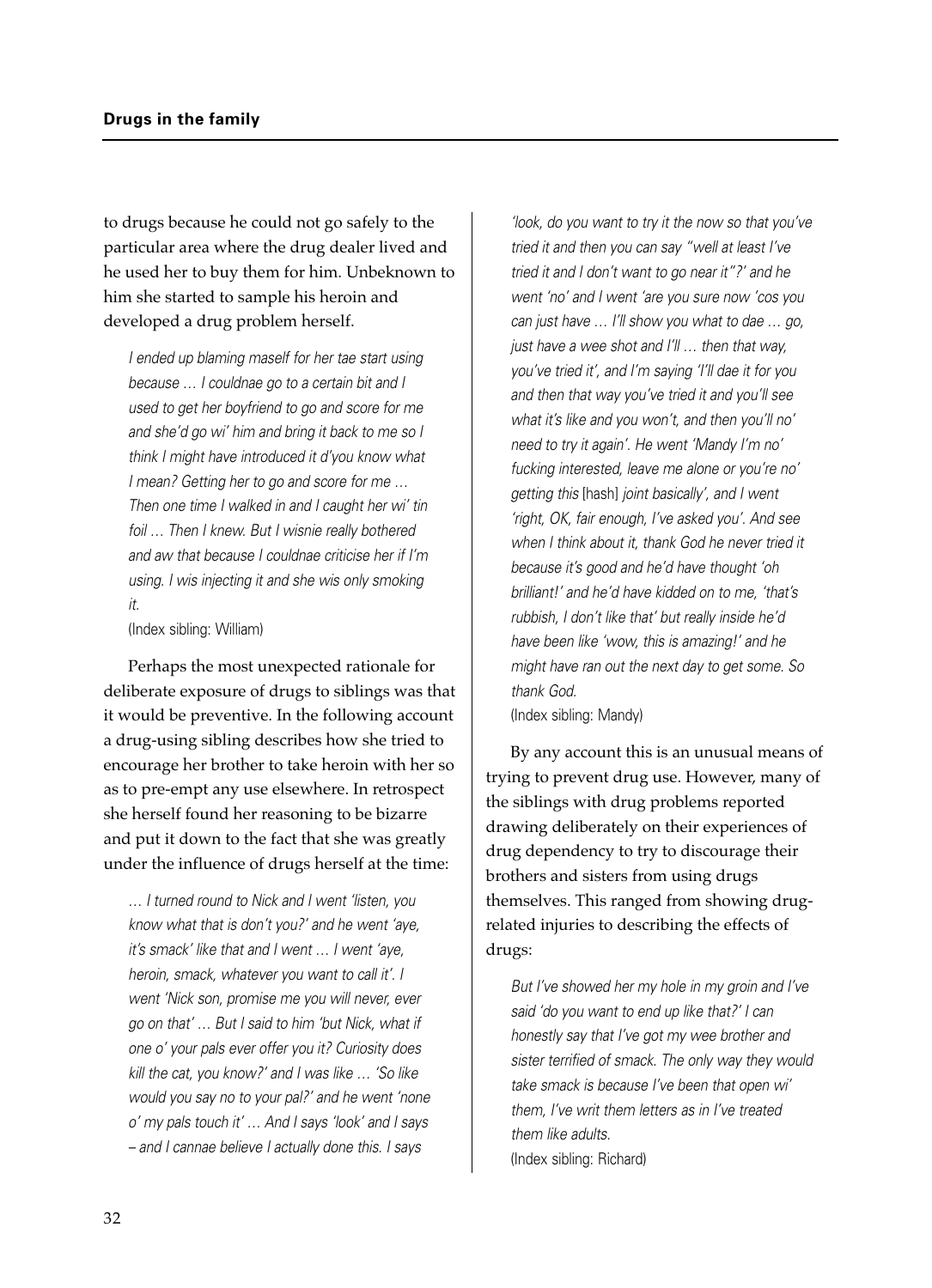It is interesting to note that Richard's account shows both an awareness of the preventive role of exposure and its flip side, that in being open about his drug use he might also have created an attraction to them.

The siblings' reactions to these prevention activities were rather mixed. Many resented their problem drug-using sibling taking on the role of teacher given that these were lessons they themselves seemed unable to heed:

- R: I just can't get my mind round how he wants to dae it … But then like he would say to me 'never do it' and then like I'd say 'why do you do it?' and he just doesnae answer ye.
- I: Yeah. And does that annoy you?
- R: Aye, like he would tell me, he'd tell me off, but he does it. (Sibling: Eleanor)

Indeed the following sister makes clear that such advice was entirely counterbalanced by the lessons she drew from her brother's behaviour rather than his words to the contrary:

… 'Cos like my brother never, ever gave me it or anything or like the guy that I was seeing never, ever gave me it. They just says like 'don't take it' but at the end of the day they were sitting taking it in front of me so … I was like, well, if they can take it how can I no' take it? Know what I mean, it can't be that bad. It's like if somebody smokes and they're sitting smoking a fag and they go 'don't smoke' … 'uh uh'. 'It's bad for you, just learn fae my mistake' and you're like, 'mm, right, well …' I just, I think that's rubbish, somebody saying that to you. I mean like 'don't smoke' and they're sitting wi a fag, I would go like … swear at their wean and then you swear and they go 'don't swear' or something, know what I mean? It's … contradicting yourself really innit? But that's what they were daeing so I tried it myself. (Sibling: Martina)

Situations where siblings are deliberately offered drugs by brothers or sisters, often in the context of the home environment, have to be seen as posing a high risk of encouraging drug initiation as drugs are made freely available by trusted familiars. That such exposure would occasion the refusal of drugs is as important as those circumstances within which they are accepted. The following and final section considers the rationales for non-use of drugs that were offered by siblings.

#### **Turning away from drugs**

Analyses of the data on siblings both with and without a drug problem emphasised the difficulties in assuming that just because one sibling has a drug problem so another of their siblings will develop one. This research has indicated that siblings with brothers or sisters with drug problems are at elevated likelihood of developing drug problems themselves. Yet what of those other brothers or sisters who similarly had siblings with drug problems but who had not (at least at the time of interview) become drug involved? Consideration of the kinds of routine and deliberate exposure that these nondrug-using siblings experienced has indicated the increased pressures they face, some with less success than others. These pressures need to be accounted for in terms of both those siblings who succumbed and those that did not.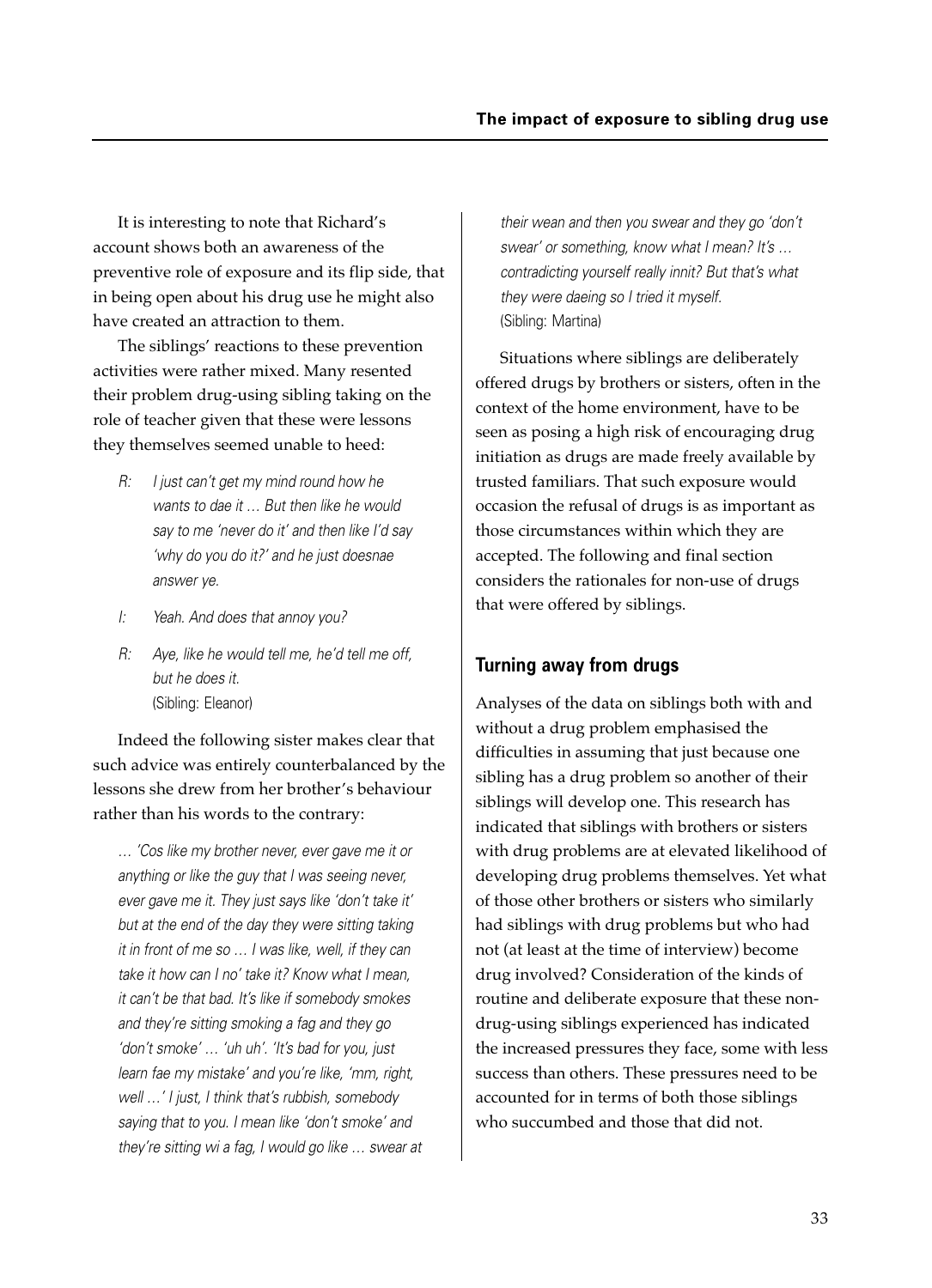The biggest lessons that the siblings who did not take drugs learned were not as a result of any didactic role their drug-using sibling adopted. Instead they were influenced by the example and experience of their problem drugusing sibling. They looked at the appearance and behaviours of their siblings and took these as good reasons for not becoming involved in drugs:

… All you need to do is to look at the boy for an example and just see how he's fucked his own life up through drugs and how he's fucked his body up and how he's … he wis a big boy know … now he's just a wee skinny, scraggy wee junkie. Sells the Big Issue and that, know what I mean.

(Sibling: Stuart)

It was also their sense of the devastating impact that the drug use had on the family, particularly on their mothers, that affirmed their intention never to become involved in drugs:

- I: That's the worst thing about it [drug use] for you?
- R: Ruin your life ... and you lose all your family. I seen what it done to Richard, he lost a lot of his family when he was on drugs. Naebody wants to know you. Steal and … everywhere you go, everybody knows you. Just get booed and all that, battered and all that. (Sibling: Dean)

There were those siblings who did not think they would ever have become involved in drugs because it was not in their natures. Their exposure to drug use would not to their minds alter that situation, although experiencing the

impact that it had on the family might have hardened that resolve as in the case of Martin below:

… I've never … I can honestly put ma hand on ma heart and say I've never tried any sort a drug, I've never tried smokin' a cigarette but just very seldom I wid take a drink … I widnae say that wis because a ma brothers, it wis just … it's somethin', it's just somethin' that's never really interested me … (Sibling: Martin)

Many siblings said they could not understand the attraction of drugs or the associated lifestyle. They saw their brothers or sisters as sad, angry people and considered that it was their drug problems that had largely brought this about. The fact that they could sacrifice so much for drugs was further underlined by witnessing them whilst 'full of it'; a state which from their perspective was neither fun nor sociable, as these two siblings explained:

- I: What, what is your feeling about drugs?
- R: That I just wouldnae take them and … I don't understand how like people want to go and dae it when you can like get more out o' life than sitting about taking drugs. (Sibling: Eleanor)

… I don't know, I just … I don't get the sense in sitting wi' your eyes shut and … I'd rather be sitting gabbing away and … [laughs]. Do you know what I mean? (Sibling: Andrea)

These siblings provided compelling narratives of how exposure to the effects of drugs was a deterrent to experimentation. Yet there was no guarantee that this opposition to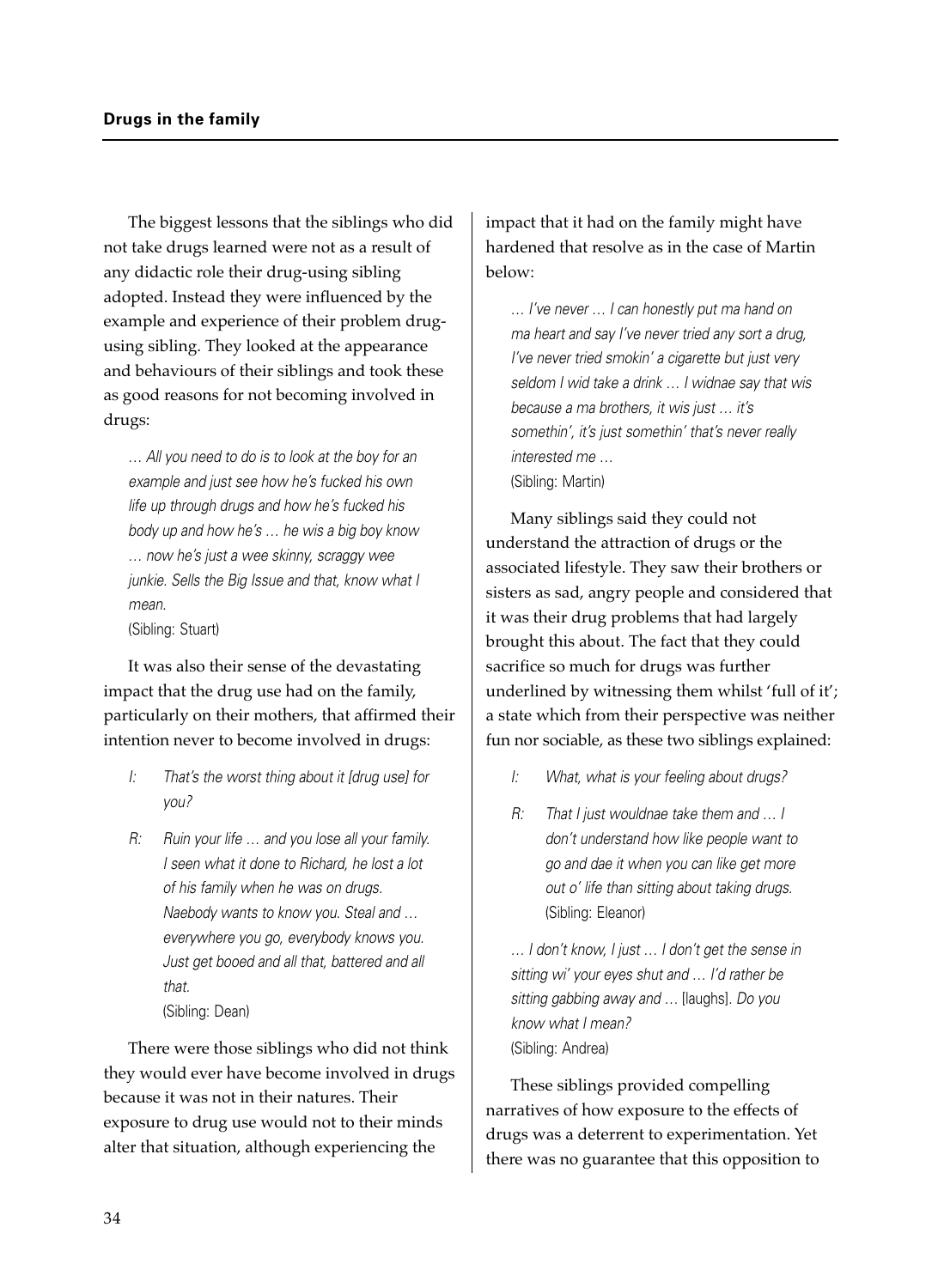drugs would endure. For example, some of those siblings who had developed problems with drugs pointed to an earlier time when they had been similarly anti-drugs, often for reasons of close familial experience with their negative effects. There were those respondents who were so anti-drugs in their early years that they had been identified as the ASC (Anti Smack Crew):

… Chase them out my scheme [housing estate]. When I caught them I would ... leave them for deid, that's the truth. I would jump over their heids, trample them, my ma didnae know about any o' this, go through all their pockets and take all their tablets aff them, I would take their smack aff them, their heroin, and I'd put it doon a stank [drain]. And say 'oh ya junkie bastard' and aw that, 'get out our scheme' and all that. Having needles or anything like that, if I caught anybody jagging up a close [shared stairwell of tenement flats] in my scheme, I hated it. I hated junkies. I still hate it to this day. I might be a … as in a junkie but I don't class myself as a junkie. I class a junkie somebody that lets theirself fall away. (Index sibling: Richard)

There were also some index siblings who had experienced at first hand the negative impacts of drugs on their families, including the deaths of close family members, and yet they had gone on to develop drug problems despite this:

You would think I would have learned 'cos … my auntie, my dad's sister … died o' an overdose. My ma's sister has just came aff kit herself. Em … my ma and ma da were both on it, so … you would think that would teach you to say 'naw', you know what I mean but … dunno. (Index sibling: Shanice)

On the basis of these accounts one might feel less than sanguine about the curative powers of experiencing the negative effects of problem drug use, even at first hand, to prevent drug involvement.

#### **Conclusion**

The reasons why one sibling develops a drug problem but another does not appear to evade determination. Exposure to drugs and drug use through close proximity does seem to elevate the risk of drug initiation. Having an elder brother or sister using drugs in the home might excite the curiosity of a younger sibling and being in a familial relationship might legitimate experimentation and downplay the potential dangers. The degree of parental supervision and monitoring of the family situation, as well as the quality of the relationship between the parent figure and the sibling(s), might be factors contributing to the likelihood of sibling drug use whether directly through older siblings or more indirectly through their associations with friends engaged in problematic behaviours. The fact that many siblings resisted such pressures and did not become drug involved is important and probably connected to such dynamics as stability in the home environment over time, a commitment to conventional social values and friends who are not involved with deviant peer networks. For the rest, much may depend on the personality and drive of the brother or sister to negotiate a safe path away from drugs.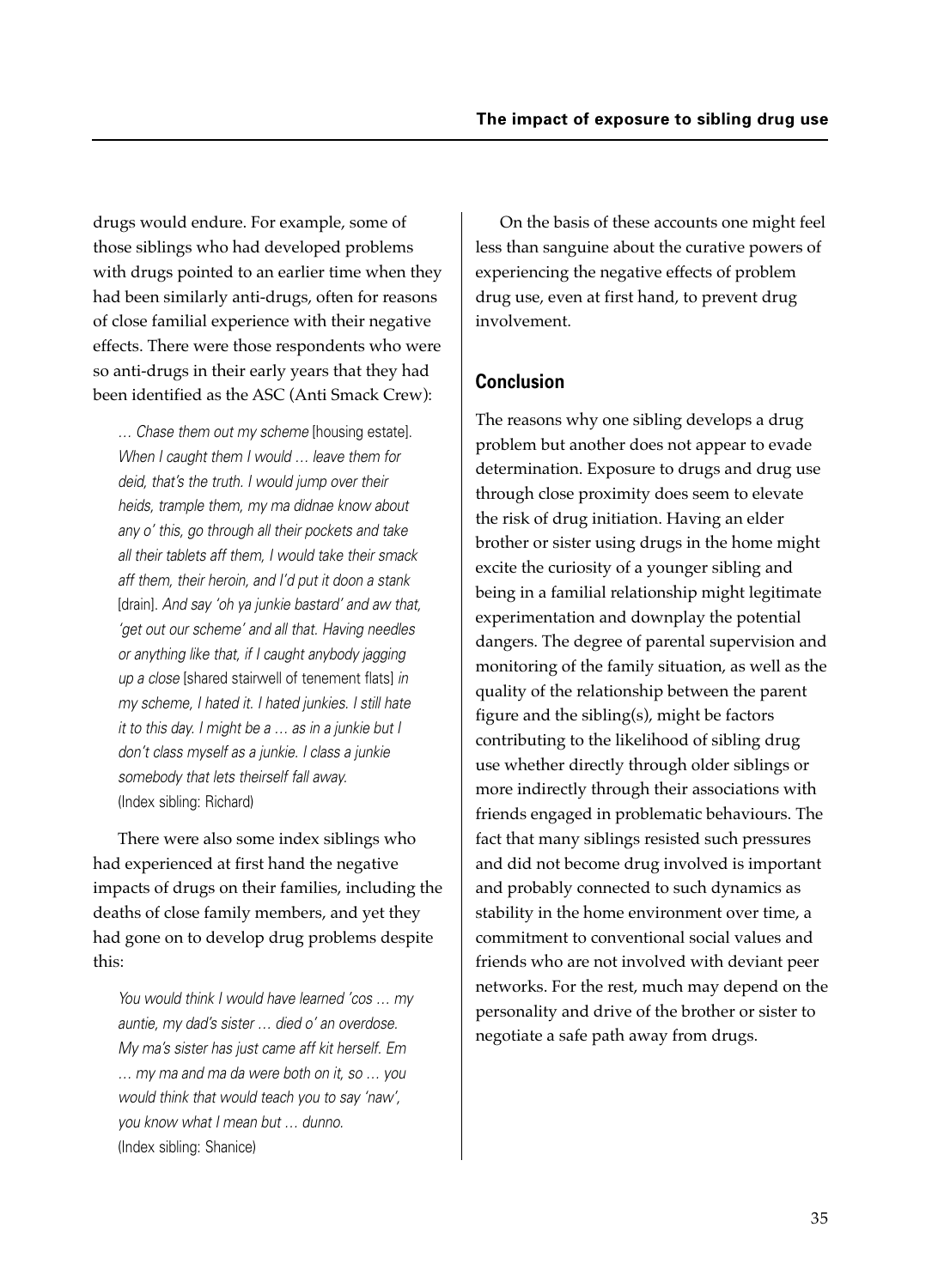# **5 Practitioners' views on the family affected by problem drug use**

# **Introduction**

Although the report's main focus has been on the impact of a family member's drug problem on the family, consideration is also given to the perspectives of a small number of service providers and practitioners on the impact of drug problems on families. The tension between viewing the family as a potential resource in supporting the problem drug user and the negative impacts on the family as a result of offering such support was apparent in these interviews, as was the view that siblings were often largely tangential. Overwhelmingly there was a perception that the complexity of family dynamics and relationships invited great caution in involving other members of the family.

The views of the teachers, general practitioners (GPs), family support group members, social workers and drug workers reported here1 have to be seen as offering no more than a small window into the response of practitioners. With the limitations of a small sample in mind, some observations are offered here. Predictably the professional remit of the service was instrumental in defining the nature and extent of the encounters with families with a problem drug-using member. Teachers were primarily concerned with the child to be educated; the prime concern of the drug workers interviewed was the person with the drug problem and, in this particular service, their dependent children. So too social workers were likely to have a focus on the child and provision of a safe supportive environment for the child in the shape of parents or

grandparents. GPs, in offering generic services in the community, were likely to have a broader perspective on the issues for families from the perspectives of the person with the drug problem, their parents and any dependent children. The needs of the person with the drug problem, the enormous strains that their drug dependency problems imposed on their parents and the implications for child welfare were, with varying emphasis, key concerns across these professional and voluntary (family support) agencies. Siblings were not, however, prominent in their concerns. Where they were considered at all it was most likely to be in terms of the supportive role they could play.

# **The family as a resource and its limits**

A common theme running through the interviews with general practitioners, drug workers and social workers was the perception of the family as a potential resource for the problem drug user. It was particularly the case that professionals would gravitate to concerns over the vulnerability of the problem drug user's children and emphasise the important support that a family could provide in protecting that child were the parent's drug problem to escalate.

We would try to encourage all these relationships because we think that the mothers would need as much help as they can get when they are outside [leave the rehabilitation unit], especially from family, because family will take the children and the children feel safe. (Drug worker)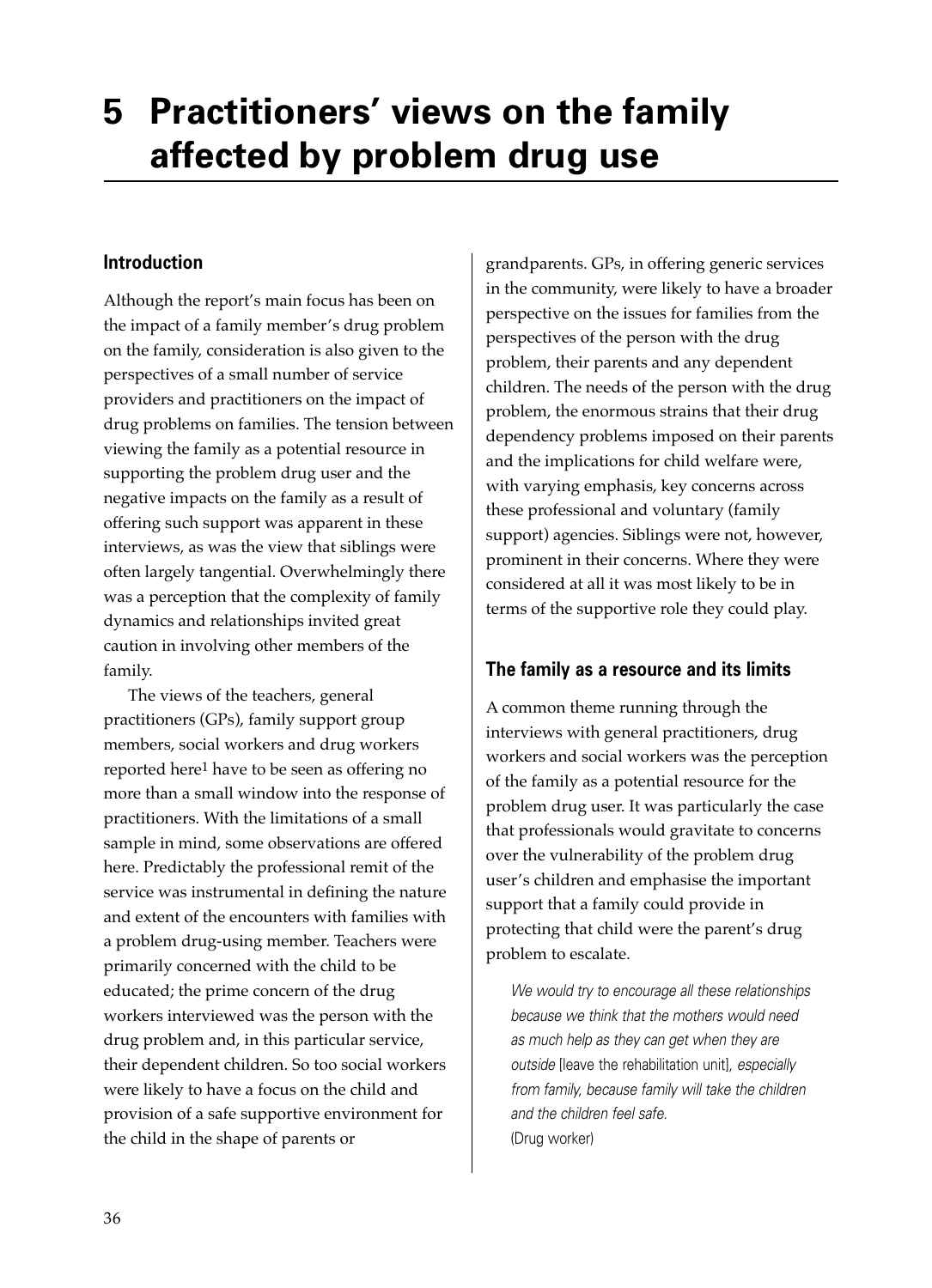As brothers and sisters (and therefore as aunts and uncles of their sibling's children), there was the possibility that siblings could be a source of support in either helping overcome the drug problem or stepping in when their nieces and nephews needed help. However, closely allied to this was reflection on the strains this imposed on families and the possibility that such support could prove counterproductive.

These relationships often end up founded on disappointment where they've tried to support an individual, a brother or sister, where they've taken advice from an agency. Do they provide financial support? Do they provide a home for them? All sorts of things and then at various points along the way dependent on an individual's drug or alcohol use, the other sib may be disappointed by what happens. (Social worker)

The finesse of the balancing act required by practitioners who were prepared to bring in the wider family was acknowledged in particular by a GP who, in working for over 20 years in the one community, had known many families over two to three generations. As he explicitly acknowledged, it was this depth of knowledge that gave him the confidence to judge when it might be feasible to suggest the potential strengths of other family members to help. This long experience of working with families where a son or daughter had developed a drug problem had led this GP to try to counsel parents and sometimes siblings too into taking account of their own needs, which included an appraisal of the balance between meeting the needs of the child with the drug problem and the destructive force of the drug problem on the family.

Then of course there's the appropriate response to it [drug problem]. How much do they seek to support, protect and how much do they seek to challenge and say this is not acceptable? Obviously it has put a lot of people through the absolute wringer over that one. At what point do they break? 'No, this is not acceptable, get out of my house', particularly when it's a mother telling that to a son or daughter. Obviously that happens frequently and obviously my role has been to tell people 'look at what you are feeling, trust your own instincts and if you feel this is leading to death and destruction for the whole family then you have to say it's the parting of the ways' … That's the challenging part from my point of view, to judge that correctly. (GP)

Where professional agencies might be inclined to see the family as a possible resource for the problem drug user, self-help family support groups in the voluntary sector were more inclined to emphasise the limits to that help and focus on the needs of the family left floundering in the wake of a child's drug problem. The notion of 'tough love' has often been articulated and espoused by members of the family support groups. As is self-evident from the name, the principal role carved out by the family support groups was as a resource for families, a place of respite peopled by those who had either lost their children to drugs through overdose or had lived with their drug problems, usually through many long years. Their often bitter experiences in trying to both help their children and retain some semblance of family life led to the conclusion that for many family members, if not most, it was an impossible balance.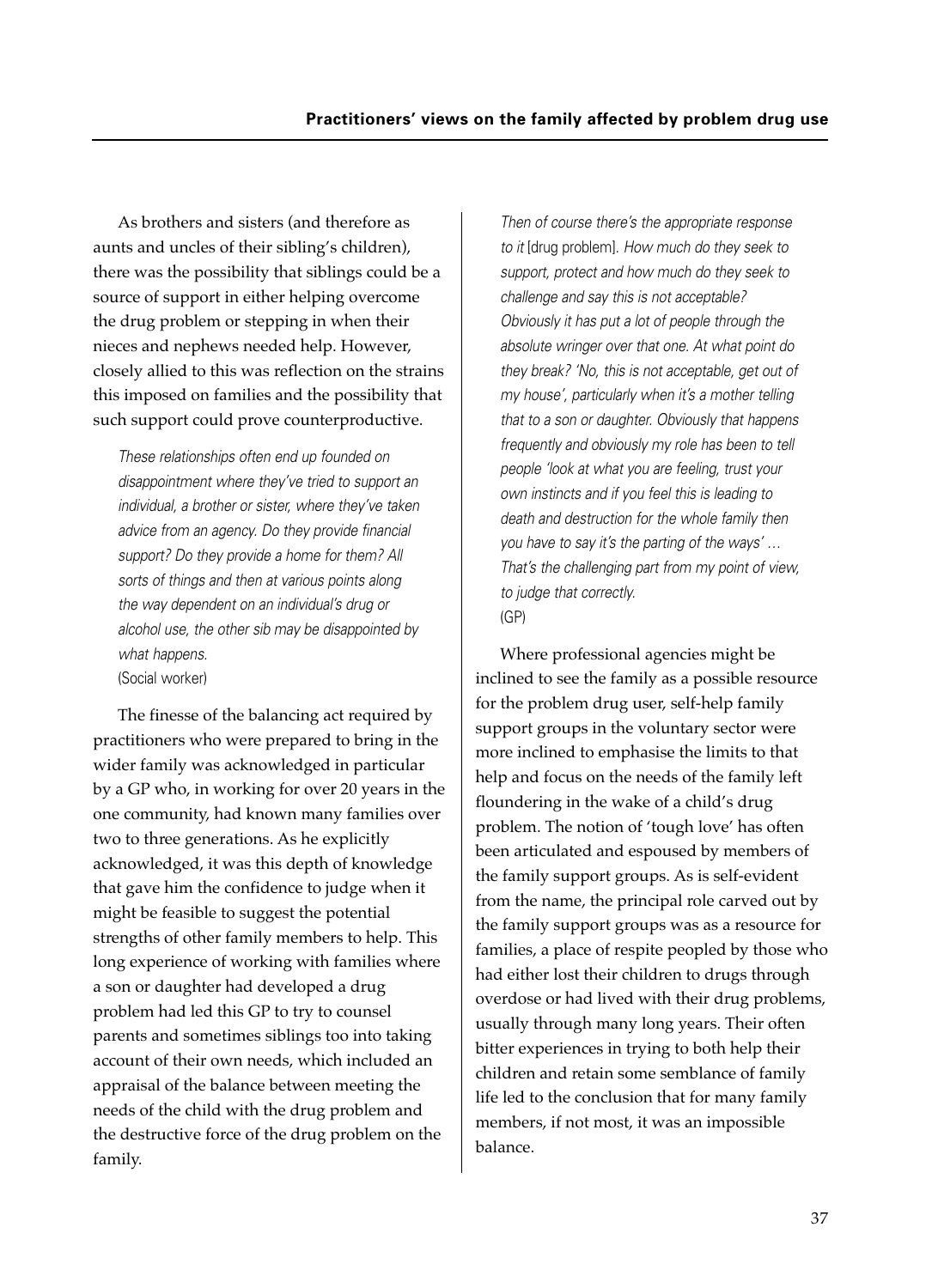We ask them [parents], 'What's changed? See all the stuff you've been doing? Has it changed them?' I say 'well what have you got to do? You need to change, you need to change the way you deal with them and the way you deal with the rest of the family. The stuff you've been doing, it's no' working' … We've got a saying here 'saying no helps, saying yes hurts'. The more you say yes to the addict the more life will hurt you. (Family support worker)

It was apparent from these interviews, and through observation, that the main users of this service were mothers; fathers were much less evident. The longevity of many of their children's drug problems also suggested that people either did not find their way to the family support groups in the beginning or were not able in the early phases of living with the drug problem to shift their focus from trying to help the child with the drug problem to helping themselves and their families.

#### **Help for siblings**

Aside from viewing the sibling as providing a source of support for their drug-using brother or sister there was not a great deal of practical consideration of the impacts of the drug problem on them. In part this might be explained by the lack of service contact with siblings: for example, in a rehabilitation unit for mothers and children other family members were described as 'shadowy people' and few service providers could recall having been approached directly by siblings regarding their brother's or sister's drug problem. One GP commented, 'Siblings are not a priority'. Undoubtedly this sentiment is based on an

assessment of the vulnerabilities of dependent children and the compounding mental and physical health needs of parents presenting with stress-related problems such as angina and depression. However, as the other GP intimated, there was also stress and strain among siblings. This GP's recognition of how problem drug use could affect siblings meant that he tried to provide them with space for the expression of their often strong emotions; although, as is alluded to in the following extract, the duty of confidentiality to patients placed clear constraints on the scope for such intervention.

I mean I don't usually go out and beat the bushes to find the siblings. Usually the siblings find their way to me. So I really have to accept their agenda as to what they want to talk about. And very often they don't want to talk about the drug use in the family. So sometimes I have to bring up the subject, as it were, and just say something very loosely and just see what kind of reaction it creates. And if one immediately picks up that one is touching a very tender point then one has to go very gingerly. But it may be the most revealing bit of all, going into that. I mean generally speaking I allow them to express anger because quite often they've not been allowed to express anger or whatever. So, open up. I suppose I normally rehearse that kind of thing with them, as I do with death and what have you, the feelings of guilt and the feelings of anger etc. that are necessarily part of the reaction to a very disturbing situation. (GP)

However, beyond this, the GP found it difficult to suggest any other supportive infrastructure within which siblings might find specific help. The two family support groups, although more than willing to involve siblings,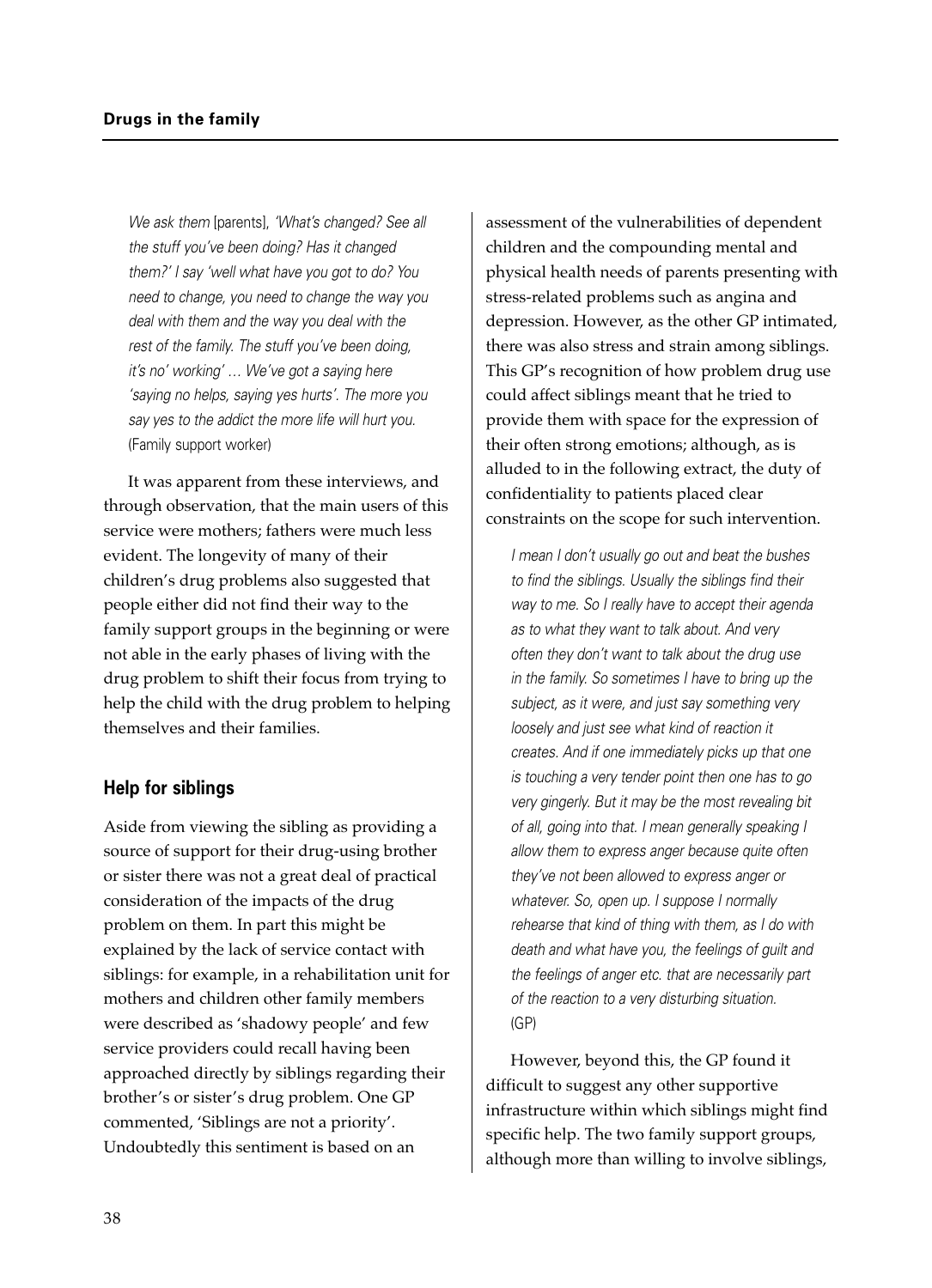usually in the form of a group, both recognised their limitations in this regard. One family support group had initiated a group for siblings, for example, but reported it had failed because of non-attendance. Their personal experiences led them to believe that most siblings responded by cutting off from their drug-using siblings. Although a number of practitioners made reference to support groups for siblings and other family members affected by alcohol problems (under the umbrella of Alcoholics Anonymous) they knew of no equivalent for drug-affected families. A family support worker felt that given the limitations of their ability to involve siblings directly they could help by encouraging parents to divert their intense focus on the drug-using child to the rest of the family:

I think that the best help for families is for parents to get a bit of help … Get them to think about their other kids. What's their hobbies? What kinds of things do they like to do? And they don't know. See I done that with my own boys. I didn't know what they did. (Family support worker)

The drug and social workers were aware of some of the pressures faced by siblings but were similarly at a loss as to how to involve them in their current remit. Where the drug worker spoke of the potential therapeutic value of introducing family group conferencing, for example, it was inevitably focused on the client group.

The perspective of the teachers was rather differently slanted, which reflected their professional commitment to educate all the children in their charge whatever their home circumstances. One headteacher whose school was in an area of high deprivation (which

included high levels of problem drug use) spoke of the extra understanding staff would show to children whom they knew experienced family difficulties. On the whole they saw school as offering children a haven away from these difficulties.

I think that quite often they want to forget about it, they want to find out about the Romans, they want to go to PE and sometimes they don't want to think about all the hassle they have at home, because it's like six hours of escape in here and they get the opportunity to be children. (Headteacher)

There was also an awareness of the limitations of their role, first in identifying problems where children were guarded about family difficulties and second in intervening with families (outside mandatory child protection responsibilities). As this headteacher remarked:

The school can support, help. You could probably have a bigger role in supporting children, or maybe supporting families to access other networks or places they could get help. But I do actually think a lot of the time the first step has to come from the families or the relatives. The other thing is if kids tell you something, not particularly scary like 'my big brother's doing that, doing that', but maybe not illegal, but generally I don't think you can get involved in everybody's life, try to sort out everybody's problems. (Headteacher)

The headteachers saw educating the child in a safe learning environment as their primary task. One of the great strengths of the school environment was its inclusivity so that all children irrespective of their problems at home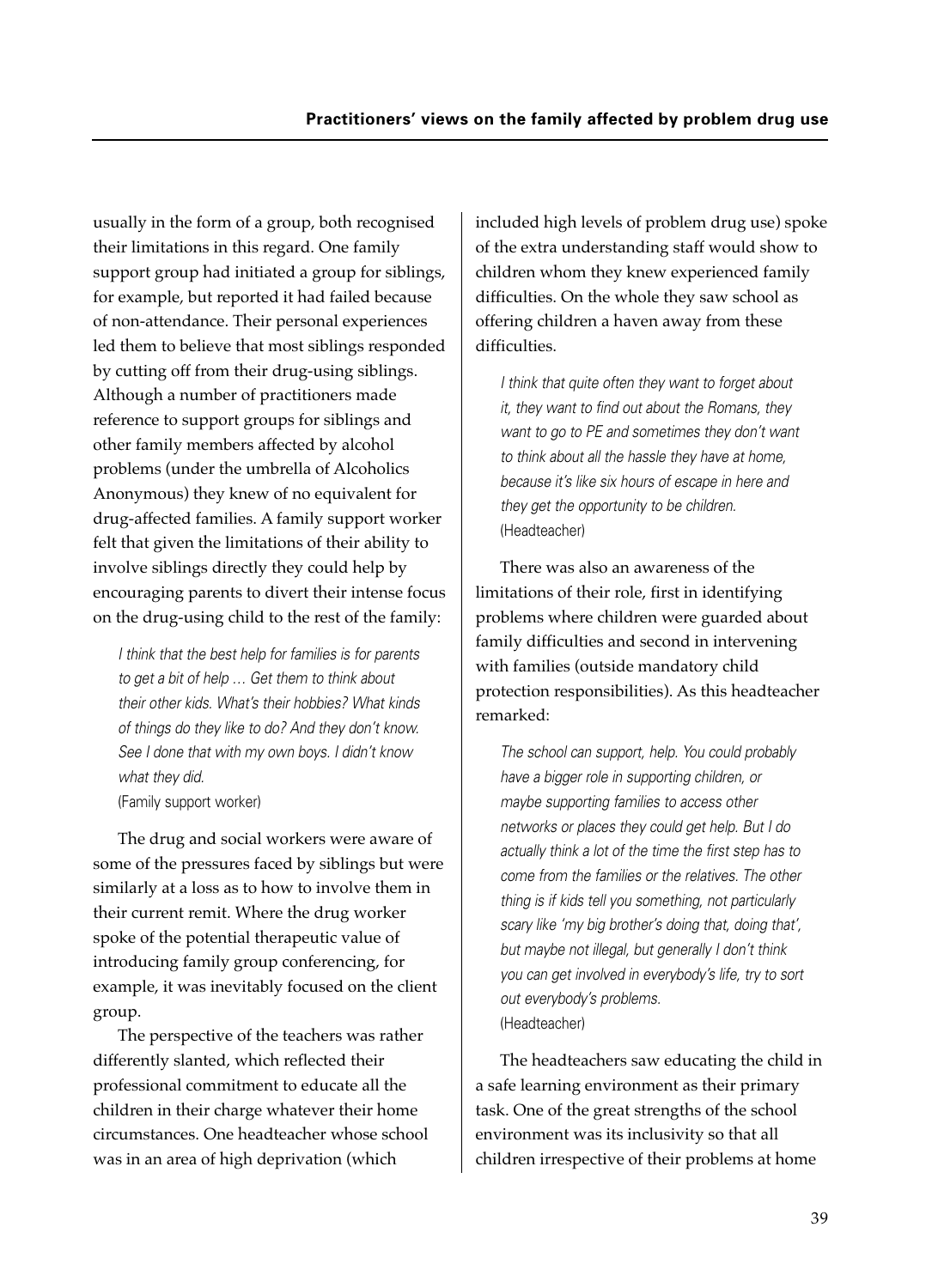could benefit. Such a perspective ran counter to an especial singling out of groups, such as siblings with problem drug-using brothers or sisters.

# **Complex family dynamics**

Awareness of the complexities of family dynamics was frequently referred to in these practitioner interviews. It prompted caution on the part of agencies in intervening with families in terms of either enlisting the help of siblings with their drug-using brother or sister or looking beneath the surface of narrated family histories. It is worth reiterating that since the direct remit of most of the practitioners was the individual's drug problem, their sense of the sibling was framed largely in terms of the help they might, or might not, provide to the drug user. The following interview extract shows this understandable focus but also indicates an appreciation of the factors limiting the sibling's ability to provide support:

… Because the help they [family member] can offer will always be complicated by the kinds of emotions of it, which is different from agencies where the emotional support is there but you are not emotionally tied to them as a person … that takes its toll on the family member. (Social worker)

Sentiments of anger and resentment, disappointment and sadness were attributed to the siblings in responding to their problem drug-using brother or sister and were seen as inevitably limiting the capacities of the siblings to provide support. Among those practitioners who had worked most closely and for many years with drug-affected families there was a

depth of understanding of pre-existing tensions between siblings and how these greatly complicated the picture. As, for example, the following GP highlighted:

There's the usual thing between brothers and sisters etc. of the rivalries and the histories of things that have gone before. There's so many dynamics, from siblings who have always been very dominant so that the drug user has always been dominated by this and therefore is this the right thing to try and resuscitate? That dominant bit can go to full abuse. I mean we've got families where the elder sibs have abused physically and sexually or both, their own siblings as children. So, one has to be pretty careful about siblings, because it may not be the best thing to resuscitate something that is better left as history. (GP)

Perhaps predictably it was the family support group members who most keenly appreciated the push and pull of sibling relationships, from their vantage point as parents. They understood that the drug problem compromised the relationships that brothers and sisters could have with each other and caused long-lasting damage that got in the way of their ability to provide the kinds of support that might ideally be given:

Siblings lose their relationships, their trust, they're always very wary of them. They lose their relationships where once they were close and now they're not. It's like a death, it really is. It's the end of relationships; they become different to them in a way that makes them very isolated. Devastating really. (Family support worker)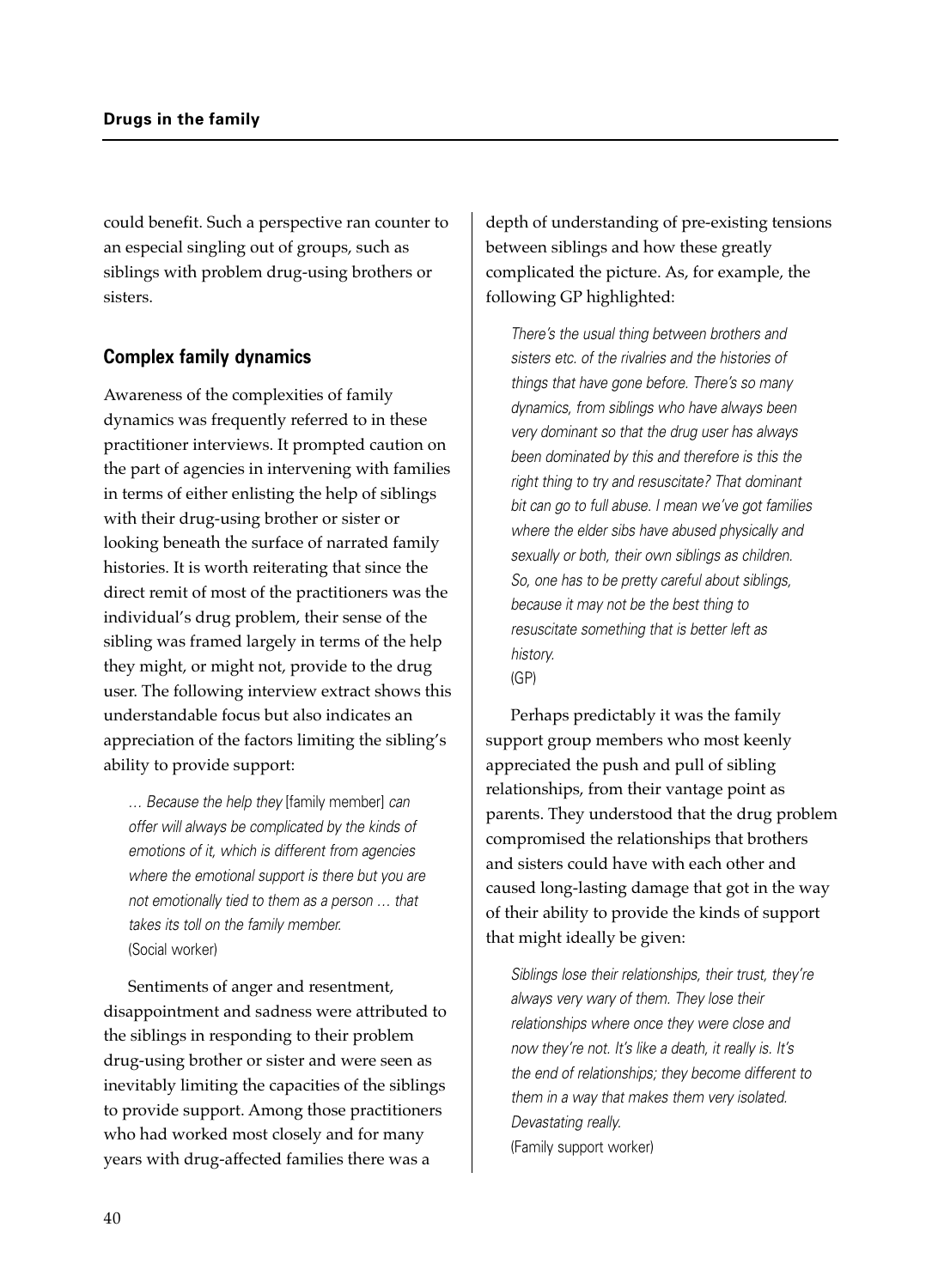Pre-existing tensions between siblings whether for attention or based on other rivalries once overlaid by the destructive forces of problem drug use made for a heady cocktail that cautioned practitioners in their dealings with families.

# **Conclusion**

Practitioners are inevitably preoccupied with the needs of their client groups, most usually the problem drug user and parents (in practice, mothers) in the case of GPs and the family

support workers. The needs of siblings affected by their brother's or sister's drug problem rarely seem part of the equation. Where they are considered it is most likely to be in terms of the support they might provide in helping their brother or sister to recovery. The next and final chapter brings the report to a close by considering what kinds of support might be made available to siblings as well as concluding more broadly what families might need both in coping with family members who develop drug problems and in preventing drug initiation by other siblings.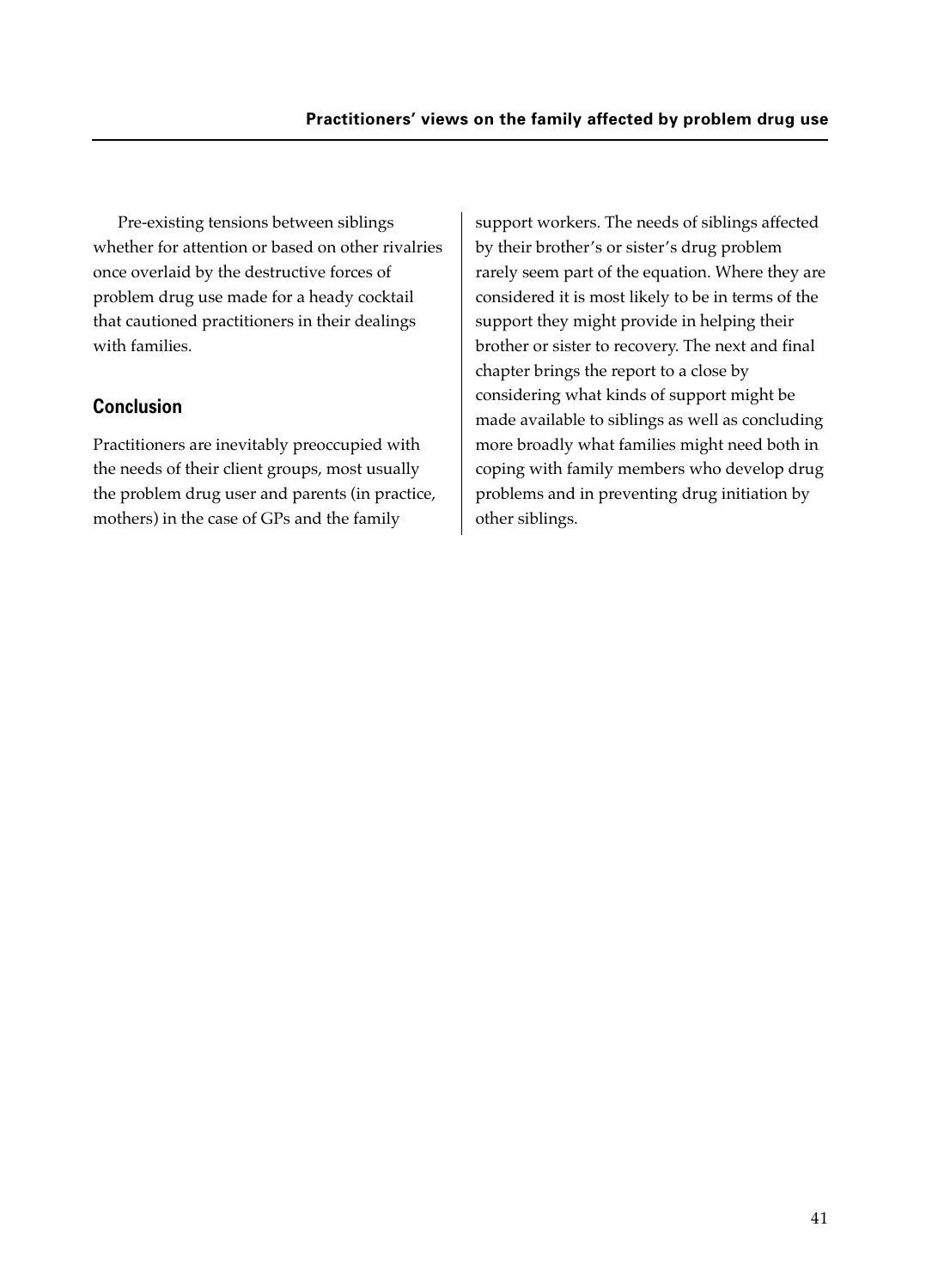This study has offered a glimpse of the impact that problem drug use has on families. The two main areas of focus throughout have been, first, the impact of the drug problem on the family, and more specifically siblings, and second, a consideration of the likely influence of proximity and exposure to drugs through having a sibling involved in problem drug use. This concluding chapter will briefly summarise the main findings in each of these areas and consider what these data might indicate by way of possible responses from the point of view of policy and intervention. At this point it is salutary to keep in mind the enormity of what it is that parents and siblings have to confront when a son or daughter, brother or sister develops a drug problem. Grafting a solution onto something as complex as the way in which a family responds to problem drug use, whilst perhaps an instinctual reaction, requires acceptance of the paucity of our understanding. There is still far too much that we do not know to be confident of intervention with these families. The ways in which services might mesh with families, and the reach and efficacy of these services, are largely unknown quantities.

# **How do drugs affect families and what is the scope for help?**

Problem drug use is clearly experienced as highly stressful by all close family members. Its intractability and the seemingly relentless chain of negative events set in motion by the development of a drug problem by a son or daughter, brother or sister appear to have severe and enduring impacts on family functioning as well as on the social lives and on the physical

and mental health of those family members who struggle to come to terms with and adapt to the effects of the drug problem on all their lives.

Chapters 2 and 3 outlined the volatile mix of anger, sadness, anxiety, shame and loss that parents and siblings reported in their experience of having a close family member with a drug problem. Families reported disarray upon discovering the extent of the drug problem, usually because of a lack of knowledge of problem drug use and its seriousness and out of a sense of being overwhelmed by what they were witnessing in their relative. At most, parents would consult with GPs for help and advice with their child's drug problem but more usually the family response was to turn in on itself and try to solve the problem with its own resources. The often felt shame of having a child with a drug problem further cemented the impulse to keep the problem within the family. It was not usual for parents at this stage to access sources of support outside the family, perhaps because their focus was the child with the drug problem, not the effects on themselves and the family.

The continued use of drugs by the family member, despite help or opposition, left families feeling an acute impotence to alter the course of the drug problem. Parents lamented the loss of the child that was and most siblings reported sadness at the loss of a valued relationship. Witnessing their child or sibling becoming more enmeshed by their drug problem, they had a sharp sense of the vulnerability this created through involvement in criminality, homelessness, hospitalisation, violence and the risk of death through overdose or contraction of disease, but felt powerless to alter its course.

Families universally reported conflict and strain in their relations both with the drug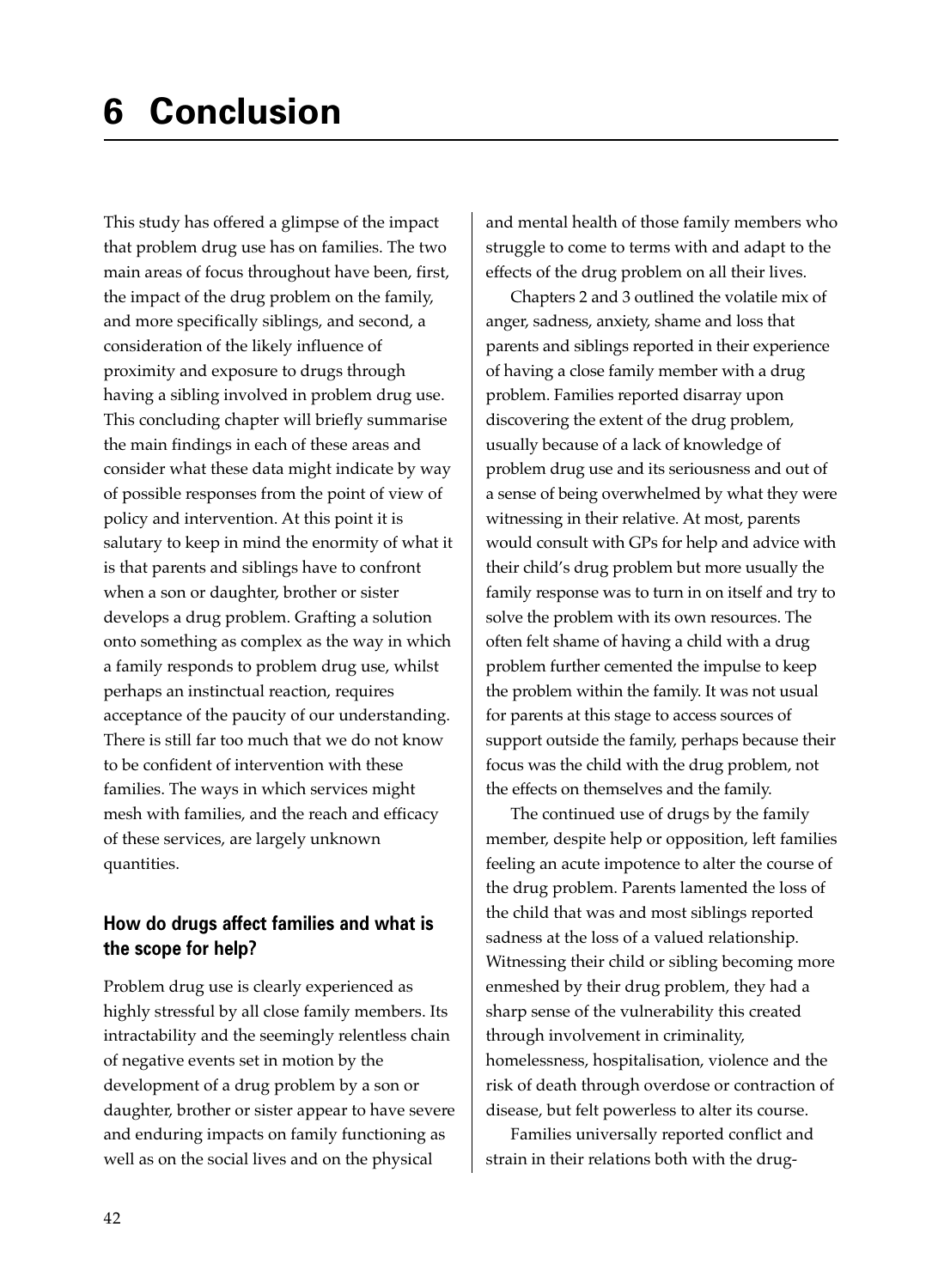affected member and with the rest of the family. Arguments seemed to rage between parents and the problem drug-using child over their continued drug use or stealing or problems with police and so on. Parents reported bitter and often destructive disagreement over how best to respond to the child with the drug problem and siblings would argue with the problem drugusing brother or sister and with their parents over their treatment of the drug-using sibling. The push and pull over whether to help, to what extent and in what ways was an ongoing dialectic creating a good deal of stress between family members. Furthermore the tendency of the family member's drug problem to take centre stage drained parental time and energy, resulting in an imbalance in the attention and other resources available for other siblings. The family support worker's comment 'it's the end of relationships' encapsulates the sense of family dissolution reported by most of the parents and siblings who were interviewed.

#### **Family support groups**

The easiest recommendation would be for some more formal recognition and a funding role for the many locally run self-help family support groups in assisting these families. It is certainly true that many, if not most, of the parents who regularly meet at the family support groups find them to be useful and often highly supportive. However, without much information on the ways in which groups are run, who they work with and to what ends, this recommendation needs some firmer evidence base from which to work. As self-help groups they are often selffunding and this, combined with often informal leadership, means that they may be quite shortlived. For example, in ringing around a current

list of satellite family support groups in the Glasgow area it became quickly apparent that many had ceased to exist because of both funding problems and the changed priorities of the main stakeholder. This latter suggests a certain inevitable fluidity in the membership and make-up of local community-run family support groups in particular, which affects their administration and longevity. Further, family support groups seem mostly made up of mothers and frequently they have lived with their child's drug problem over many years. Fathers are much less in evidence and I have never seen any evidence that the brothers or sisters of drug users had any specific input.

These factors suggest that a first step in looking to recognise more formally the role of the family support groups might be to assess the remit and capacities of a range of such groups in different geographical localities in terms of their funding, their membership, their longevity and, most importantly, what past and present members consider to be of value, or not, to them and their families.

#### **Respite**

The many strains of living with a family member's drug problem create an environment that is stressful for parents and children. Furthermore the drug problem with all its attendant crises effectively distracts attention from other family relationships. Providing the family with the opportunity to have some time away from their situation and take some leisure was greatly appreciated by families but all too rarely enjoyed. One of the mothers I contacted,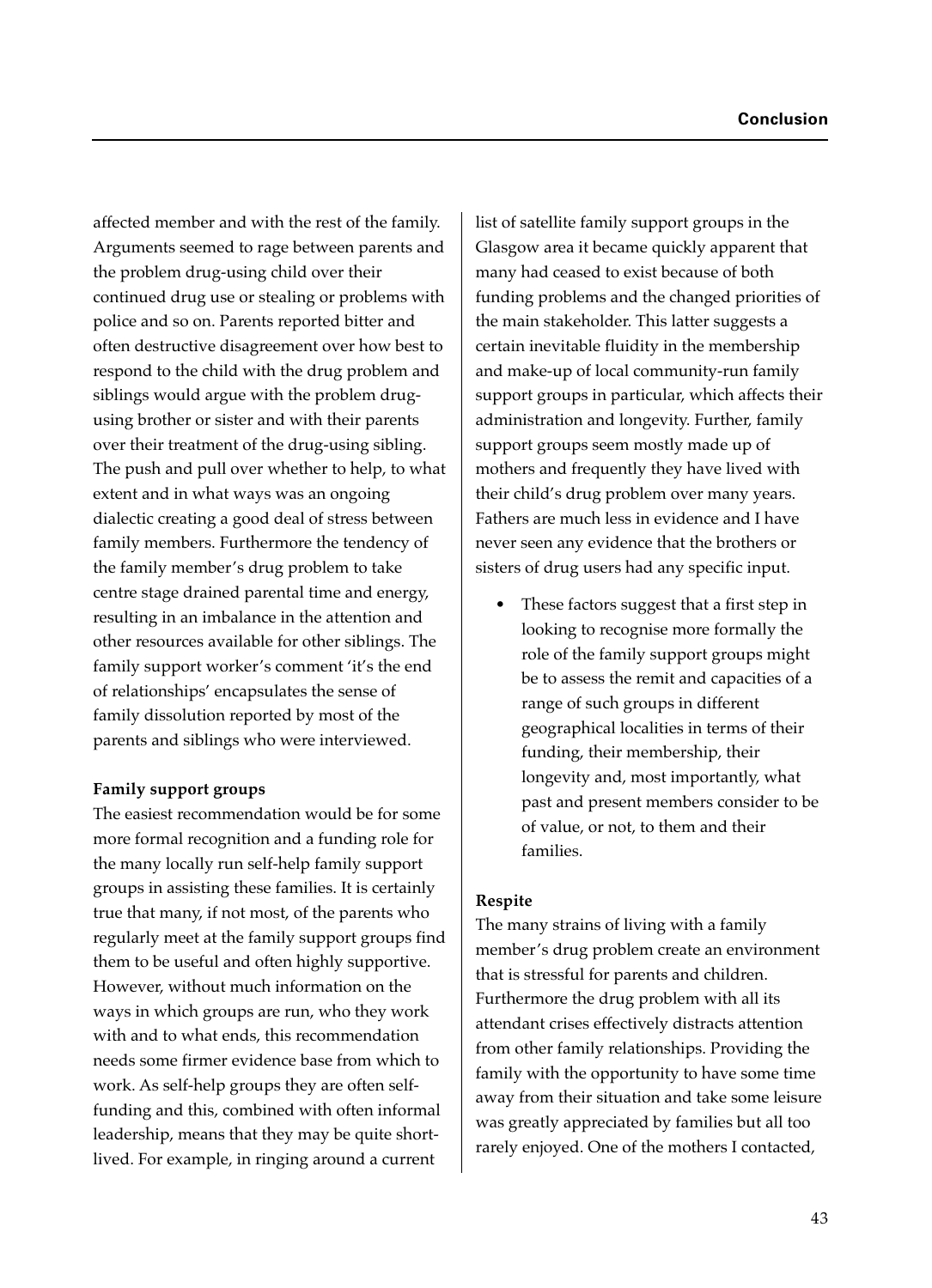for example, had managed to scrape together enough money to take her daughter and resident grandson on a three-night coach tour to London. It was almost beyond her means but she had done this to lighten the loads of the children and, by taking them out of their situation, she had given them the opportunity to focus on each other and just have fun. Although a modest suggestion in that it does not set anything permanently in place, it offers families the opportunity to find some breathing space for themselves.

• Respite for families offers a low-key but probably highly valued intervention for families to escape the sometimes intolerable stresses brought about by a close family member's drug use.

#### **Reaching siblings**

Siblings clearly are negatively affected by the experience of having a brother or sister with a drug problem, both because it impacts on the family and its functioning and because of the loss of a valued relationship. However, it is difficult to see how one could engage siblings in services devised specifically for them. In a sense to do so contributes to the problem, already identified in this research, of atomising the individual. Siblings tend not to construe the problem as being about them but about their drug-using brother or sister. Their view very largely seemed to be that if the drug problem were to be resolved so would the family problem. To engage the sibling in services would require that they be construed as a problem but this research, at least, indicates that, although obviously the family dynamic affects them, they are more onlookers than

directly involved. This does of course bring its own issues to bear but it is difficult to see how services could really intervene to resolve this, except perhaps by the use of mentors.

Also on what basis would such siblings be identified? The stigma of problem drug use makes it unlikely that they would volunteer publicly their sibling's drug problem and any other method would require the involved professional (for example a teacher) to know the family history.

The opportunities for intervening with siblings in isolation from their families seem limited and of uncertain benefit. Measures such as respite for the whole family as indicated above might both reach siblings more directly and be of greater therapeutic value.

### **Siblings' exposure to drugs and what might be done to help prevent initiation**

In this study the siblings of a problem drugusing brother or sister were at elevated risk of similarly developing problems with drugs. Most siblings had been exposed to drug use in some measure, had seen drugs as well as the associated paraphernalia of needles or foil and in many cases had seen their brother or sister in the process of using drugs. However, these data indicate a complex picture. Despite the levels of exposure, deliberate and routine, reported across the sample, it did not necessarily result in drug initiation. For some siblings such exposure was a deterrent, for others it excited curiosity or legitimated experimentation, whether with the sibling or with peers.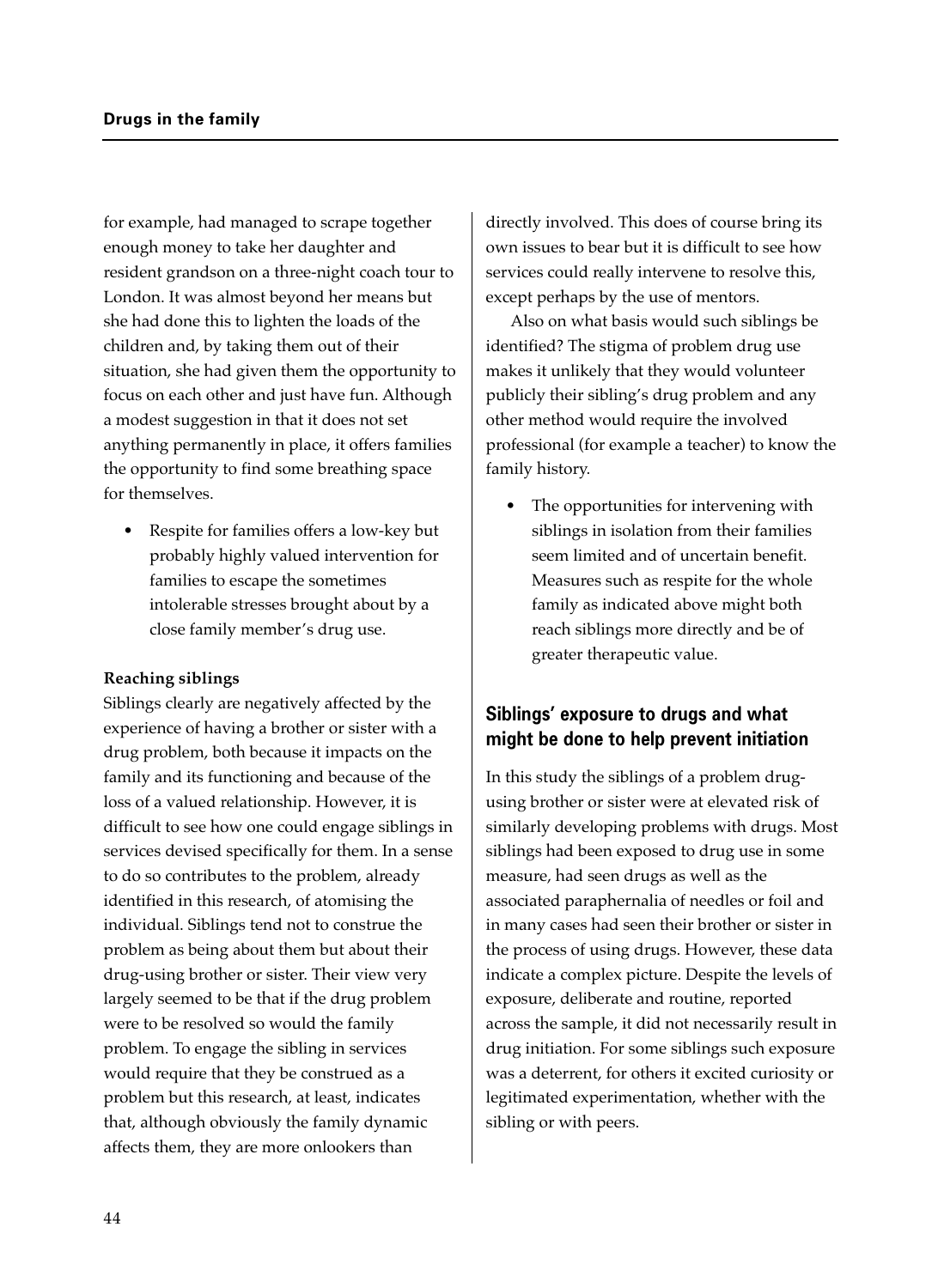• Although a complex picture the rates of drug exposure and initiation reported by these siblings do suggest a particular vulnerability to drug involvement that might merit the instigation of preventative work with siblings. Again this is an area where the use of mentors might hold particular promise.

The near universal view among the drugusing family members was that close proximity to the negative effects of their drug problem was a deterrent for their brothers and sisters. They did not for the most part appear to see the contrary possibility that they might model drug initiation. It is possible that problem drug users could be made aware of the dangers of exposing their family members to their drug problem and tutored as to the risks they pose. Again, however, this raises the question as to who might be best placed to deliver such a message. Currently the emphasis in treatment services is on how problem drug use impacts on the person with the problem. The ways in which it impacts on others are much less of a focus. Practitioners are largely in contact with the drug user alone and in their orientation towards them as individuals may not feel qualified or see it as appropriate to encourage them to be mindful of their potential role in drug initiation.

• Agencies charged with working with problem drug users should be encouraged to develop a more encompassing model of problem drug use and its impacts on family members. The provision of training on the impact of drugs on the wider family could facilitate a greater awareness of the potential risks

to family members through being exposed to drug use. In particular attention should be drawn to the potential modelling effects of using drugs in close proximity to their siblings.

Other factors such as family background, connectedness or not to the family and involvement in conventional activities with nondeviant peers must have an important part to play in the process by which one sibling but not another, even within the same family, becomes drawn into the problematic use of drugs. One possible factor identified in this research related to the specific family dynamics created by the development of a drug problem by a close family member. With the concentration of parental attention on the drug-using child, the other children in the family would inevitably be less of a focus. Some siblings welcomed this and some did not; however, one result was a lesser ability of the parents to monitor and supervise their other children, as well as just being there for them, which could lead to problems both in terms of resentment and feeling disconnected from the family and the unchecked development of friendships that might have a detrimental influence on their behaviour.

Again it is hard to be prescriptive about what might help families to strike more of a balance between trying to address the child's drug problem and also keeping an eye on what else is happening in the family. One should certainly not underestimate the difficulties of trying to retain an even focus on all the children given the often acute, unpredictable and overwhelming torrent of problems associated with the drug use.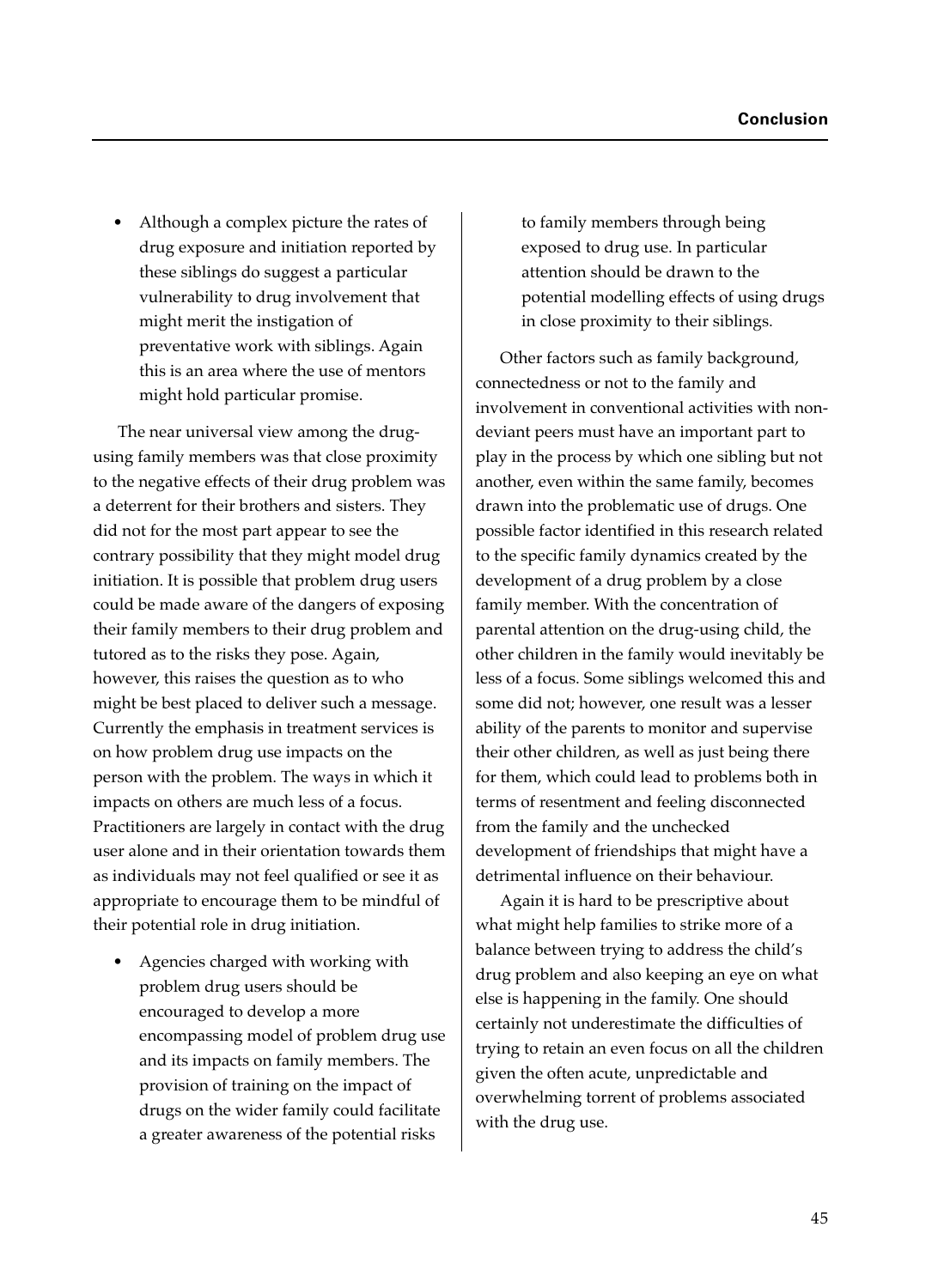• A particularly valuable dimension of the work of family support groups would seem to lie in helping parents both to recognise the degree to which drugs have consumed their time and attention and to refocus on the needs of their other children.

The task of this report has been to highlight some of the difficulties confronted by families where sons or daughters, brothers or sisters develop problems with drugs. It would certainly have been much neater to conclude with concrete suggestions for intervention.

However, an examination of the situations faced by families living with a family member with a drug problem suggests that there is no simple or obvious way forward. The severity and intractability of the effects on the family, coupled with the tendency for families to frame their concerns in terms of the drug-affected family member rather than the impacts on themselves, make it difficult to reach and engage families effectively. And yet it is to this challenge that we must respond with both compassion and imagination.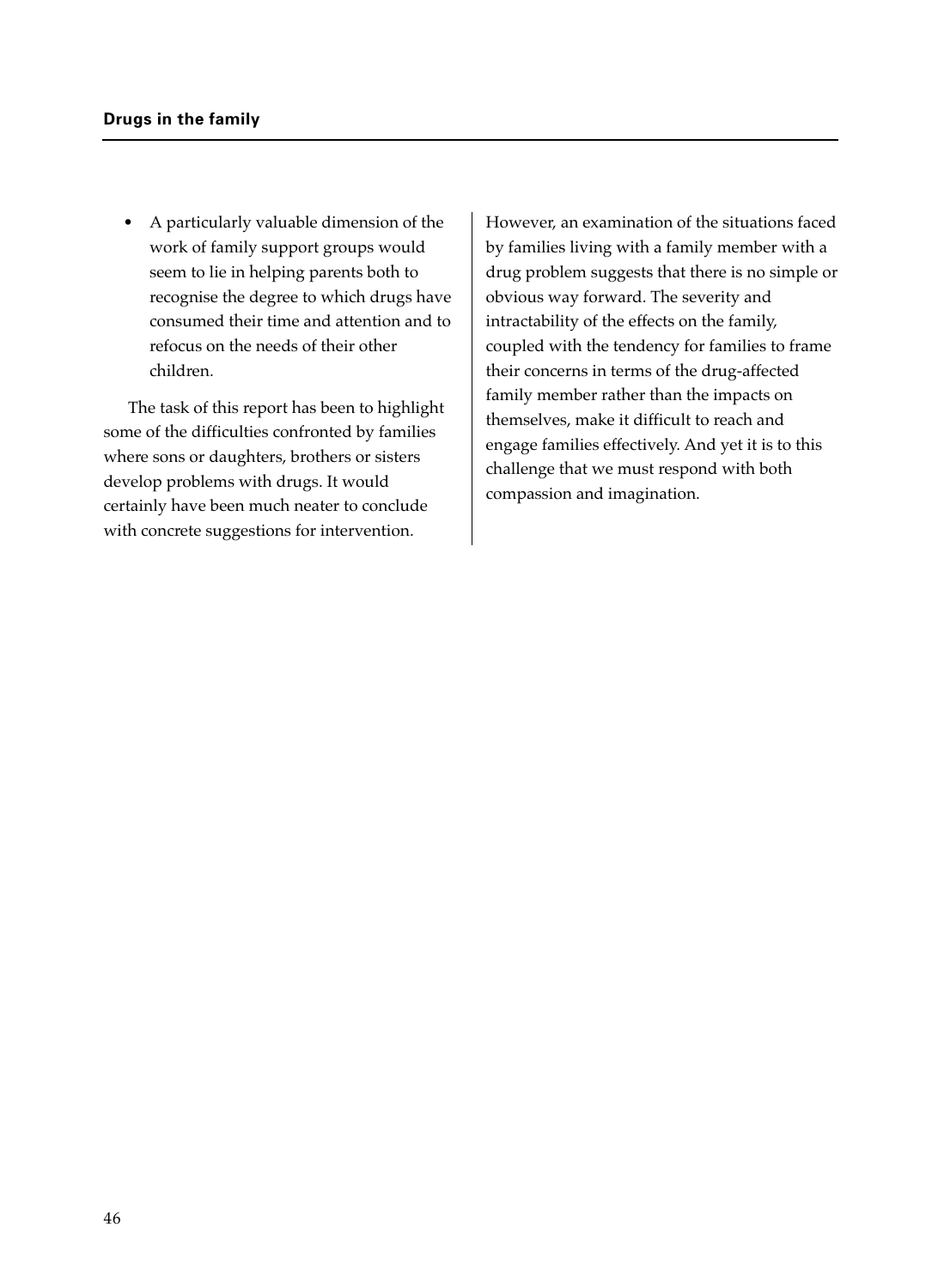# **Chapter 1**

1 The study had the full ethical approval of the University of Glasgow ethics committee.

# **Chapter 5**

1 In all, ten telephone interviews were carried out with two members of each of the professional groups cited.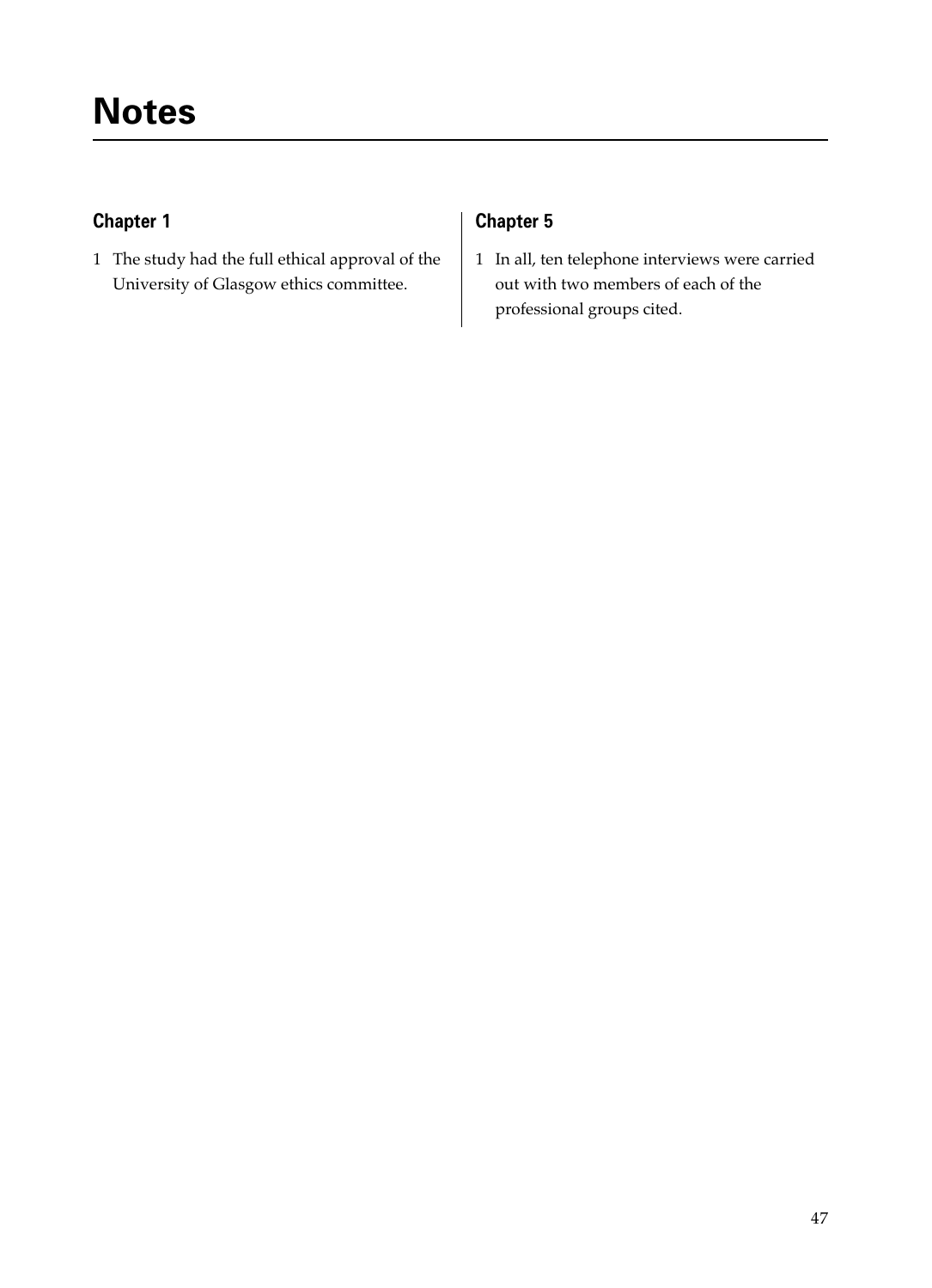# **References**

Bluebond-Langner, M. (1996) *In the Shadow of Illness: Parents and Siblings of the Chronically Ill Child*. Princeton, NJ: Princeton University Press

Boyd, C. and Guthrie, B. (1996) 'Women, their significant others, and crack cocaine', *The American Journal of Addiction Psychiatry*, Vol. 5, No. 2, pp. 156–66

Brook, J., Whiteman, M., Gordon, A. and Brenden, C. (1983) 'Older brother's influence on younger sibling's drug use', *Journal of Psychology*, Vol. 114, No. 1, pp. 83–90

Brook, J., Whiteman, M., Gordon, A. and Brook, D.W. (1989) 'The role of older brothers in younger brothers' drug use viewed in the context of parent and peer influences', *The Journal of Genetic Psychology*, Vol. 151, No. 1, pp. 59–75

Copello, A. and Orford, J. (2002) 'Addiction and the family: is it time for services to take notice of the evidence?', *Addiction*, Vol. 97, No. 11, pp. 1361–3

Duncan, T., Duncan, S. and Hops, H. (1996) 'The role of parents and older siblings in predicting adolescent substance use: modeling development via structural equation latent growth methodology', *Journal of Family Psychology*, Vol. 10, No. 2, pp. 158–72

EIU (Effective Interventions Unit) (2002) *Supporting Families and Carers of Drug Users: A Review*. Edinburgh: Effective Interventions Unit, Scottish Executive

Farrington, D. and Painter, K. (2004) 'Gender differences in risk factors for offending', *RDS Findings*, No. 196. London: Home Office

Gerace, L.M. (1993) 'Sibling perspectives on schizophrenia and the family', *Schizophrenia Bulletin*, Vol. 19, No. 3, pp. 637–47

Hammersley, R., Ditton, J. and Main, D. (1997) 'Drug use and sources of drug information in a 12–16-year-old school sample', *Drugs: Education, Prevention and Policy*, Vol. 4, No. 3, pp. 231–41

Huberty, D. and Huberty, C. (1986) 'Sabotaging siblings: an overlooked aspect of family therapy with drug dependent adolescents', *Journal of Psychoactive Drugs*, Vol. 18, No. 1, pp. 31–41

Jones, M. and Jones, D. (2000) 'The contagious nature of antisocial behavior', *Criminology*, Vol. 38, No. 1, pp. 25–47

Lamorey, S. (1999) 'Parentification of siblings of children with disability or chronic disease', in N.D. Chase (ed.) *Burdened Children: Theory, Research and Treatment of Parentification*. Thousand Oaks, CA: Sage Publications

Luthar, S., Merikangas, K. and Rounsaville, B. (1993) 'Parental psychopathology and disorders in offspring – a study of relatives of drug users', *The Journal of Nervous and Mental Disease*, Vol. 181, No. 6, pp. 351–7

Marcenko, M.O., Kemp, S. and Larson, N.C. (2000) 'Childhood experiences of abuse, later substance abuse and parenting outcomes among low-income mothers', *American Journal of Orthopsychiatry*, Vol. 70, No. 3, pp. 316–26